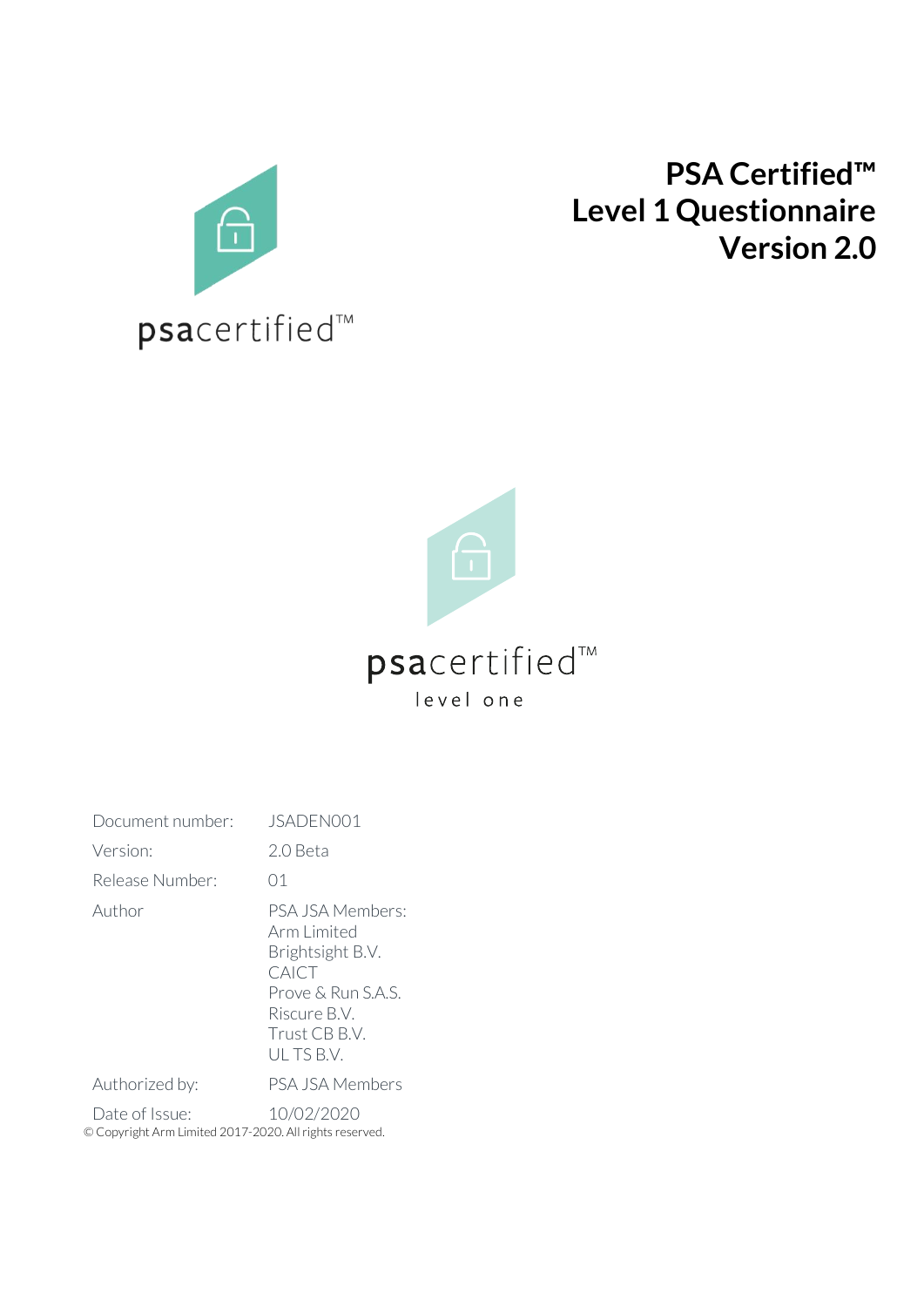#### Abstract

PSA Certified is the independent security evaluation scheme for Platform Security Architecture (PSA) based IoT systems. It establishes trust through a multi-level assurance program for chips containing a security component called a Root of Trust (PSA-RoT) that provides trusted functionality to the platform. The multi-level scheme has been designed to help device makers and businesses get the level of security they need for their use case. This document covers PSA Certified™ Level 1 which builds on the PSA Security Model goals, generic IoT threat models and industry best practice to provide a set of critical security questions for the chip vendor, System software supplier and OEM. Use this form to fill in the questionnaire for your product and review it with one of the JSA member Evaluation Laboratories. Products that become PSA Certified will be showcased on www.psacertified.org website. PSA and PSA Certified are architecture neutral.

#### **Keywords**

PSA Certified Level 1, Certification, IoT, Platform Security Architecture, Questionnaire, PSA, Security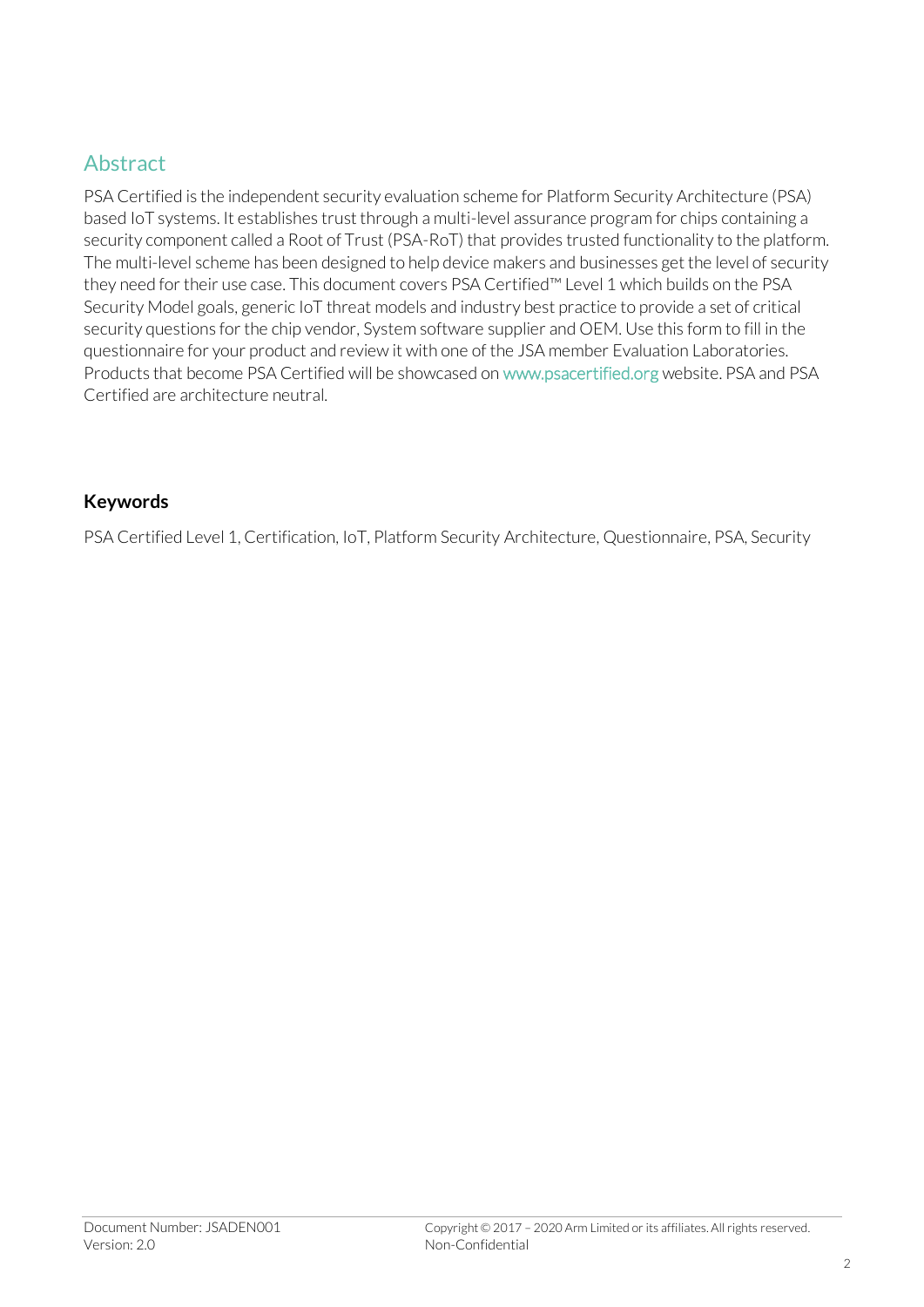Copyright ©2017-2020 Arm Limited or its affiliates. All rights reserved. The copyright statement reflects the fact that some draft issues of this document have been released, to a limited circulation.

#### Non-Confidential Proprietary Notice

This document is protected by copyright and other related rights and the practice or implementation of the information contained in this document may be protected by one or more patents or pending patent applications. No part of this document may be reproduced in any form by any means without the express prior written permission of Arm. No license, express or implied, by estoppel or otherwise to any intellectual property rights is granted by this document unless specifically stated.

Your access to the information in this document is conditional upon your acceptance that you will not use or permit others to use the information for the purposes of determining whether implementations infringe any third-party patents.

THIS DOCUMENT IS PROVIDED "AS IS". ARM PROVIDES NO REPRESENTATIONS AND NO WARRANTIES, EXPRESS, IMPLIED OR STATUTORY, INCLUDING, WITHOUT LIMITATION, THE IMPLIED WARRANTIES OF MERCHANTABILITY, SATISFACTORY QUALITY, NON-INFRINGEMENT OR FITNESS FOR A PARTICULAR PURPOSE WITH RESPECT TO THE DOCUMENT. For the avoidance of doubt, Arm makes no representation with respect to, and has undertaken no analysis to identify or understand the scope and content of, patents, copyrights, trade secrets, or other rights.

This document may include technical inaccuracies or typographical errors.

TO THE EXTENT NOT PROHIBITED BY LAW, IN NO EVENT WILL ARM BE LIABLE FOR ANY DAMAGES, INCLUDING WITHOUT LIMITATION ANY DIRECT, INDIRECT, SPECIAL, INCIDENTAL, PUNITIVE, OR CONSEQUENTIAL DAMAGES, HOWEVER CAUSED AND REGARDLESS OF THE THEORY OF LIABILITY, ARISING OUT OF ANY USE OF THIS DOCUMENT, EVEN IF ARM HAS BEEN ADVISED OF THE POSSIBILITY OF SUCH DAMAGES.

This document consists solely of commercial items. You shall be responsible for ensuring that any use, duplication or disclosure of this document complies fully with any relevant export laws and regulations to assure that this document or any portion thereof is not exported, directly or indirectly, in violation of such export laws. Use of the word "partner" in reference to Arm's customers is not intended to create or refer to any partnership relationship with any other company. Arm may make changes to this document at any time and without notice.

If any of the provisions contained in these terms conflict with any of the provisions of any click through or signed written agreement covering this document with Arm, then the click through or signed written agreement prevails over and supersedes the conflicting provisions of these terms. This document may be translated into other languages for convenience, and you agree that if there is any conflict between the English version of this document and any translation, the terms of the English version of the Agreement shall prevail.

The Arm corporate logo and words marked with ® or ™ are registered trademarks or trademarks of Arm Limited (or its subsidiaries) in the US and/or elsewhere. All rights reserved. Other brands and names mentioned in this document may be the trademarks of their respective owners. Please follow Arm's trademark usage guidelines at [http://www.arm.com/company/policies/trademarks.](http://www.arm.com/company/policies/trademarks)

Copyright © 2018 Arm Limited (or its affiliates). All rights reserved.

Arm Limited. Company 02557590 registered in England. 110 Fulbourn Road, Cambridge, England CB1 9NJ.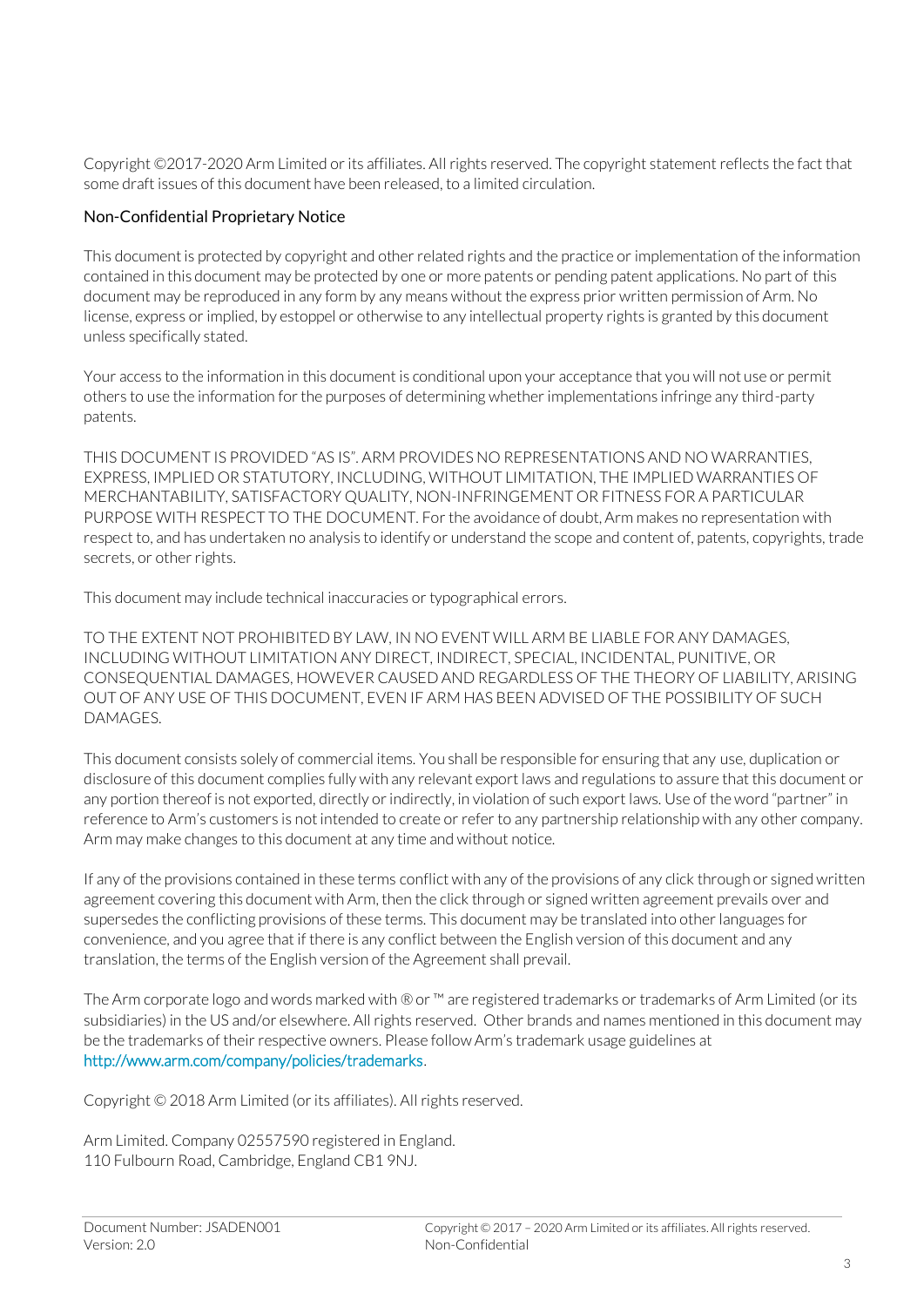## **Contents**

|                |     | <b>Non-Confidential Proprietary Notice</b>       | 3              |
|----------------|-----|--------------------------------------------------|----------------|
| $\mathbf 1$    |     | About this document                              | $\overline{7}$ |
|                | 1.1 | <b>Current Status and Anticipated Changes</b>    | $\overline{7}$ |
|                | 1.2 | Release Information                              | $\overline{7}$ |
|                | 1.3 | References                                       | 7              |
|                | 1.4 | <b>Terms and Abbreviations</b>                   | 8              |
|                | 1.5 | Feedback                                         | 9              |
| $\overline{2}$ |     | PSA Certified Overview                           | 10             |
|                | 2.1 | <b>PSA Overview</b>                              | 10             |
|                | 2.2 | Scope for Security Evaluation                    | 10             |
|                | 2.3 | Roles for PSA Certified Level 1                  | 12             |
|                | 2.4 | <b>Options for Evaluation</b>                    | 12             |
|                | 2.5 | Process for PSA Certified Level 1                | 13             |
|                | 2.6 | <b>Operational Environment Assumptions</b>       | 14             |
| 3              |     | Assessment Information                           | 15             |
|                | 3.1 | Contact                                          | 15             |
|                | 3.2 | Scope of Evaluation                              | 15             |
|                | 3.3 | <b>Product Reference</b>                         | 16             |
|                | 3.4 | <b>Product Description</b>                       | 17             |
|                | 3.5 | PSA Implementation                               | 17             |
|                | 3.6 | Declaration for new questionnaire                | 18             |
|                | 3.7 | Declaration for reuse of an existing certificate | 19             |
| 4              |     | Chip Assessment Questionnaire                    | 20             |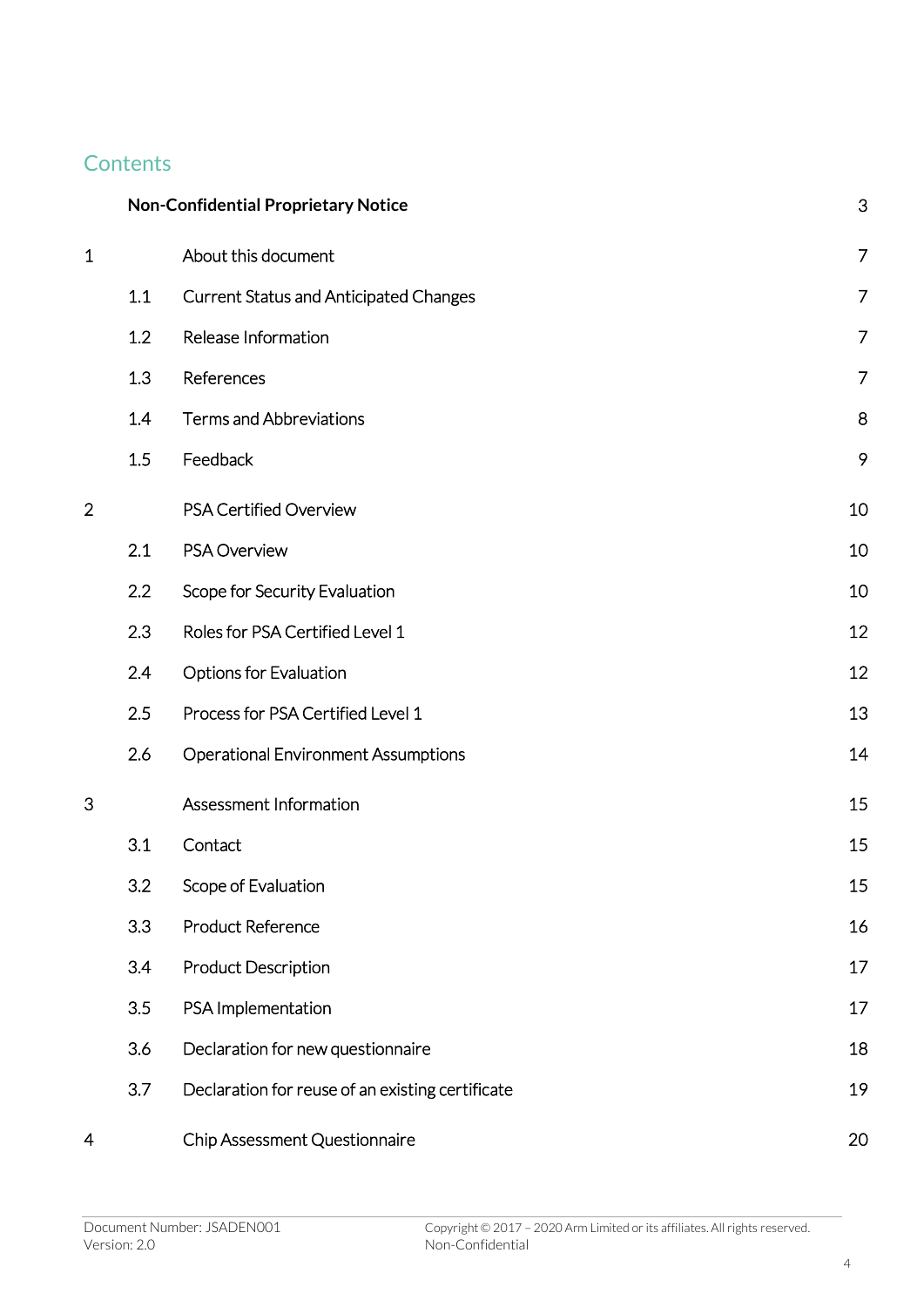| 4.1 | Hardware                                 | 20         |
|-----|------------------------------------------|------------|
| 4.2 | PSA-RoT                                  | 21         |
|     | System Software Assessment Questionnaire | 23         |
| 5.1 | Code Integrity                           | 23         |
| 5.2 | Data Assets                              | 24         |
| 5.3 | Communication                            | 25         |
| 5.4 | Hardening                                | 26         |
| 5.5 | Passwords                                | 26         |
| 5.6 | Configuration                            | 27         |
| 5.7 | Privacy                                  | 28         |
|     | Device Assessment Questionnaire          | 29         |
| 6.1 | Code Integrity                           | 29         |
| 6.2 | Communication                            | 29         |
| 6.3 | Hardening                                | 30         |
| 6.4 | Passwords                                | 31         |
| 6.5 | Privacy                                  | 32         |
| 6.6 | Organizational                           | 32         |
|     | <b>Organisational Best Practices</b>     | 33         |
| A.1 | Device Identification                    | 33         |
| A.2 | <b>Vulnerability Disclosure</b>          | 33         |
| A.3 | Update                                   | 34         |
| A.4 | <b>Critical Security Parameters</b>      | 34         |
| A.5 | Installation and Maintenance             | 34         |
| A.6 | Privacy                                  | 35         |
|     |                                          | Appendix A |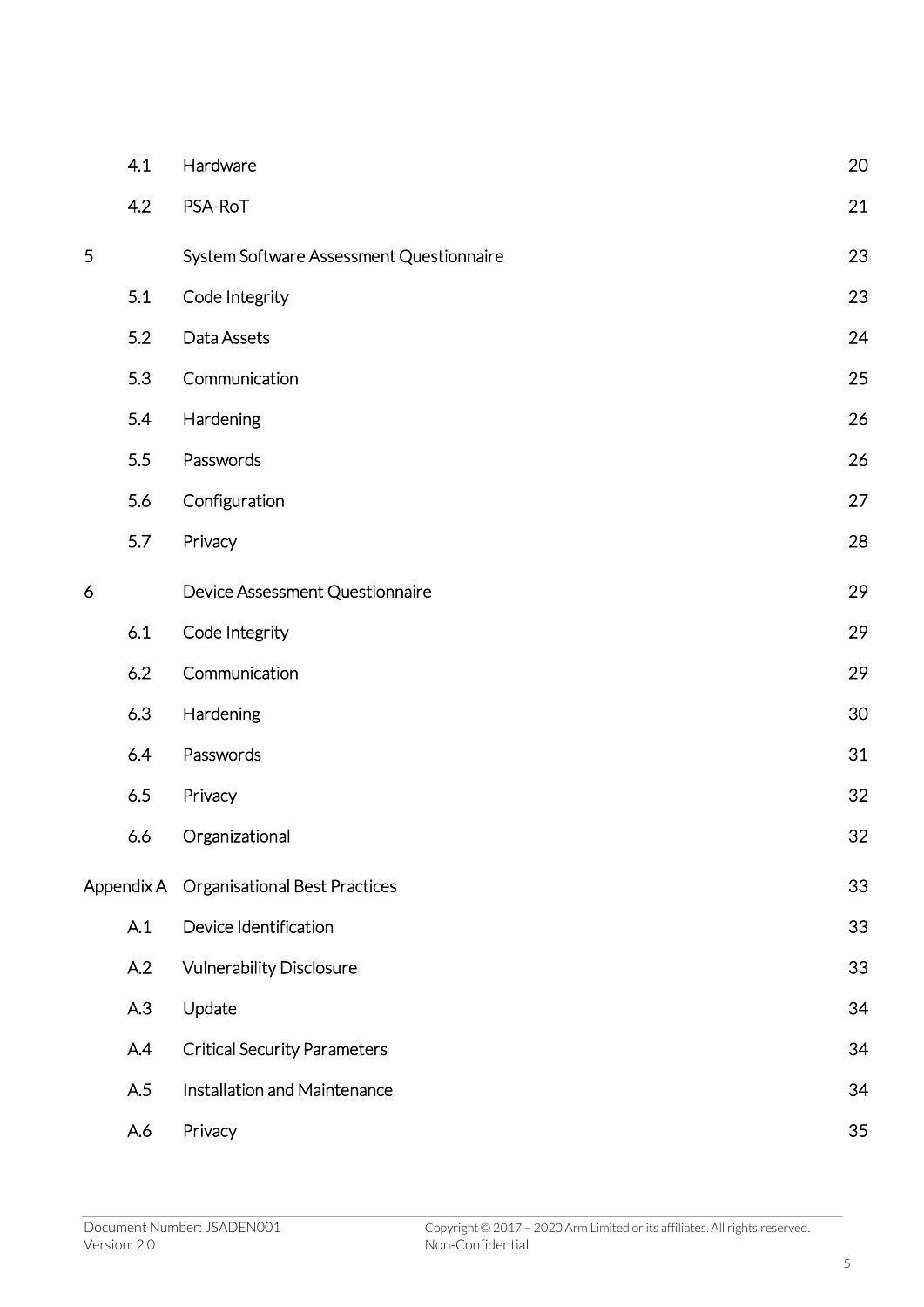| Appendix B | Mapping of PSA Certified to other Standards                                                                                                                                                                                              | 36                                     |
|------------|------------------------------------------------------------------------------------------------------------------------------------------------------------------------------------------------------------------------------------------|----------------------------------------|
| B.1        | ETSI EN 303 645                                                                                                                                                                                                                          | 36                                     |
| B.2        | <b>NISTIR 8259</b>                                                                                                                                                                                                                       | 37                                     |
| B.3        | SB-327                                                                                                                                                                                                                                   | 38                                     |
|            | Appendix C Transition Guide from PSA Certified Level 1 version 1.2                                                                                                                                                                       | 39                                     |
|            | Appendix D Marking Sheet                                                                                                                                                                                                                 | 42                                     |
| D.1        | Chip Assessment Questionnaire<br>D.1.1 PSA Certified Level 1<br>D.1.2 NISTIR 8259 Mapping                                                                                                                                                | 42<br>42<br>42                         |
| D.2        | System Software Assessment Questionnaire<br>D.2.1 PSA Certified Level 1<br>D.2.2 ETSI Mapping<br>D.2.3 NISTIR 8259 Mapping                                                                                                               | 43<br>43<br>44<br>45                   |
| D.3        | Device Assessment Questionnaire<br>D.3.1 PSA Certified Level 1<br>D.3.2 ETSI Mapping<br>D.3.3 NISTIR 8259 Mapping<br>D.3.4 SB-327 Mapping<br>D.3.5 Draft UK Government Basic Security Requirement Mapping<br>D.3.6 Marking Sheet Summary | 46<br>46<br>47<br>47<br>48<br>48<br>48 |
|            |                                                                                                                                                                                                                                          |                                        |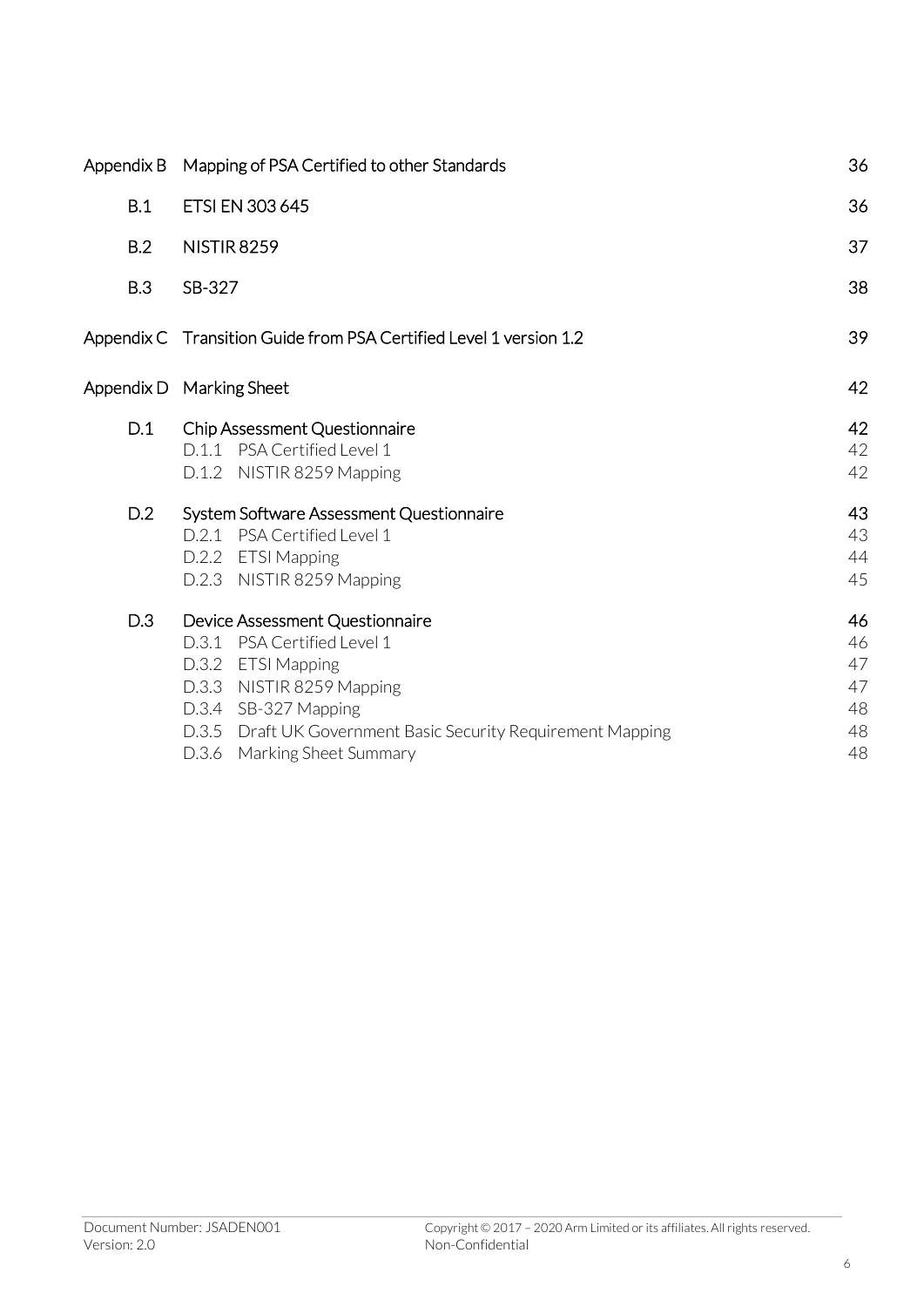# **1 About this document**

#### 1.1 Current Status and Anticipated Changes

Current Status: Final

#### 1.2 Release Information

The change history table lists the changes that have been made to this document.

| Date       | Version | Confidentiality  | Change                                                                                     |
|------------|---------|------------------|--------------------------------------------------------------------------------------------|
| 10/02/2020 | 2.0     | Non-confidential | Updates and alignment with ETSI 303 645, NISTIR<br>8259 and SB-327 standards               |
| 30/10/2019 | 1.2     | Non-confidential | Clarifications for possible evaluation scopes and<br>alignments with PSA Certified Level 2 |
| 01/04/2019 | 1.1     | Non-confidential | Clarifications on PSA Functional API Certification<br>and PSA Functional APIs              |
| 13/02/2019 | 1()     | Non-confidential | Public release based on BET03 version                                                      |

#### 1.3 References

This document refers to the following informative documents.

| Ref         | Doc No                        | Author(s)                  | Title                                                                                        |
|-------------|-------------------------------|----------------------------|----------------------------------------------------------------------------------------------|
| $[PSA-FF]$  | <b>ARM DEN 0063</b>           | ARM                        | ARM® Platform Security Architecture Firmware<br>Framework                                    |
| [PSA-SM]    | <b>ARM DEN 0079</b>           | ARM                        | PSA: Device Security Model                                                                   |
| [SP800-63B] | ETSI EN 303<br>645            | <b>FTSI</b>                | Cyber Security for Consumer Internet of Things;<br>Draft V2.0.0 (2019-11)                    |
| [8259]      | <b>NISTIR 8259</b>            | <b>NIST</b>                | Core Cybersecurity Feature Baseline for Securable<br>Manufacturers; Draft (2nd) January 2020 |
| $[SB-327]$  | Bill No. 327;<br>Chapter 886. | California State<br>Senate | Information privacy: connected devices                                                       |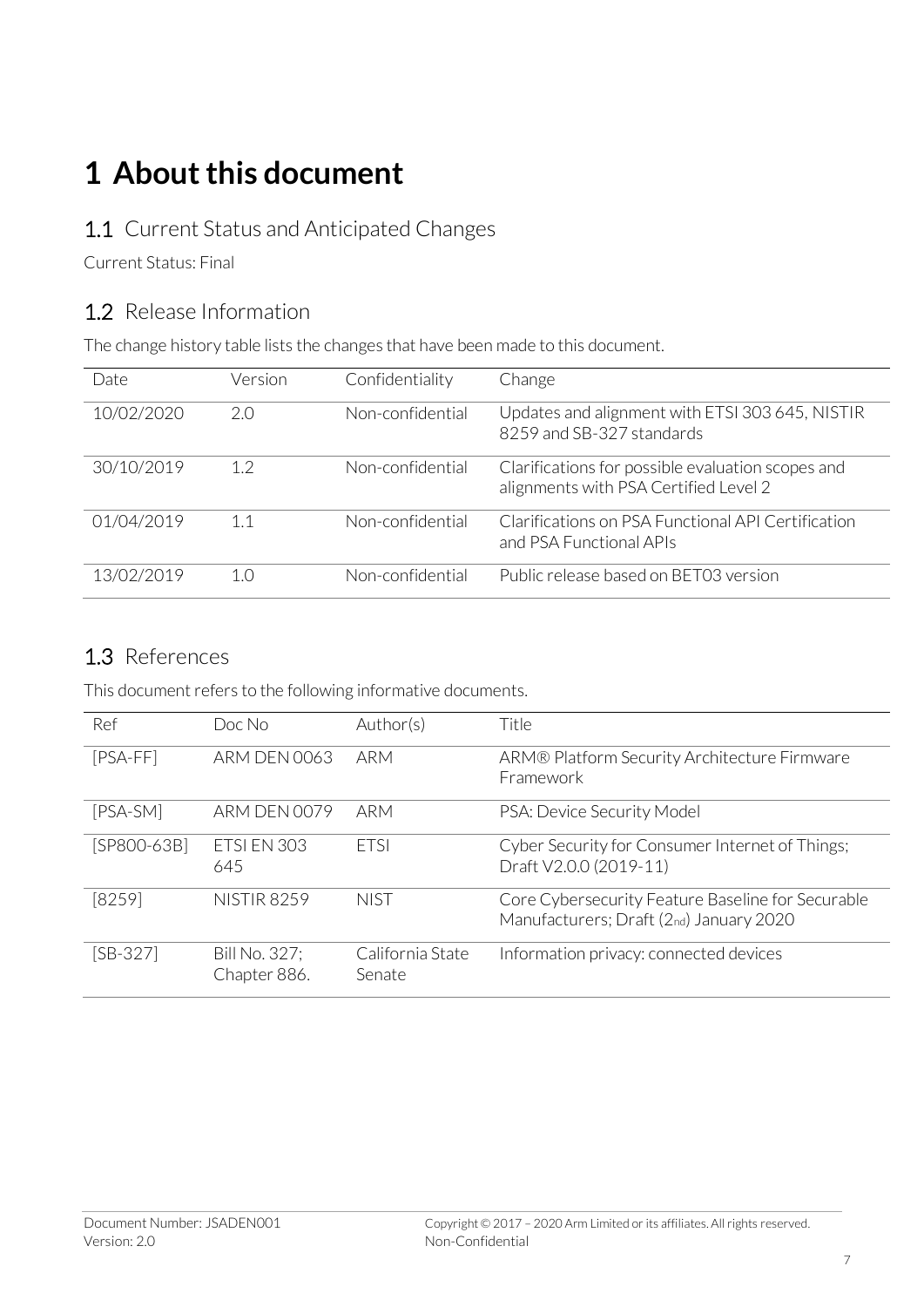## 1.4 Terms and Abbreviations

This document uses the following terms and abbreviations

| Term                                        | Meaning                                                                                                                                                                                                                                                                                         |
|---------------------------------------------|-------------------------------------------------------------------------------------------------------------------------------------------------------------------------------------------------------------------------------------------------------------------------------------------------|
| Application firmware                        | The main application firmware for the platform, typically comprising a<br>System software and application tasks. PSA provides no isolation<br>services for this firmware, although the System software may make use<br>of available hardware support to provide internal isolation of operation |
| Application Root of Trust                   | This is the security domain in which additional security services are<br>implemented. See PSA Security Model [PSA-SM] for details                                                                                                                                                               |
| Application Root of Trust<br>Service        | This is a Root of Trust Service within the Application Root of Trust<br>domain                                                                                                                                                                                                                  |
| <b>Critical Security Parameter</b>          | Secret information, with integrity and confidentiality needs, used to<br>maintain device security, such as authentication data (passwords, PIN,<br>certificates), secret cryptographic key                                                                                                      |
| Evaluation laboratory                       | Laboratory or facility that performs the technical review of<br>questionnaires submitted for PSA Certified Level 1. The list of evaluation<br>laboratories participating to PSA Certified can be found on<br>www.psacertified.org                                                               |
| Hardware Unique Key (HUK)                   | Secret and unique to the device - this symmetric key must not be<br>accessible outside the PSA Root of Trust                                                                                                                                                                                    |
| Non-secure Processing<br>Environment (NSPE) | This is the security domain outside of the SPE, the Application domain,<br>typically containing the application firmware and hardware                                                                                                                                                           |
| PSA                                         | Platform Security Architecture                                                                                                                                                                                                                                                                  |
| PSA Certification Body                      | Entity that receives applications for PSA security certification, issues<br>certificates, updates security certification scheme                                                                                                                                                                 |
| PSA Functional APIs                         | Foundations from which security services are built, allowing devices to<br>be secure by design. Three sets of APIs have been defined, so far, and<br>include Crypto, Secure Storage and Attestation                                                                                             |
| <b>PSA Functional API</b><br>Certification  | Functional certification for a device that ensures that the device has<br>implemented PSA Functional APIs and passed the PSA Functional<br>certification Test Suites                                                                                                                            |
| PSA Immutable Root of Trust                 | The hardware and code and data that cannot be modified following<br>manufacturing. See PSA Security Model [PSA-SM] for details                                                                                                                                                                  |
| PSA Root of Trust                           | This defines the most trusted security domain within a PSA system. See<br>PSA Security Model [PSA-SM] for details                                                                                                                                                                               |
| PSA Root of Trust Service                   | This is a Root of Trust Service within the PSA Root of Trust domain                                                                                                                                                                                                                             |
| Root of Trust (RoT)                         | This is the minimal set of software, hardware and data that is implicitly<br>trusted in the platform - there is no software or hardware at a deeper                                                                                                                                             |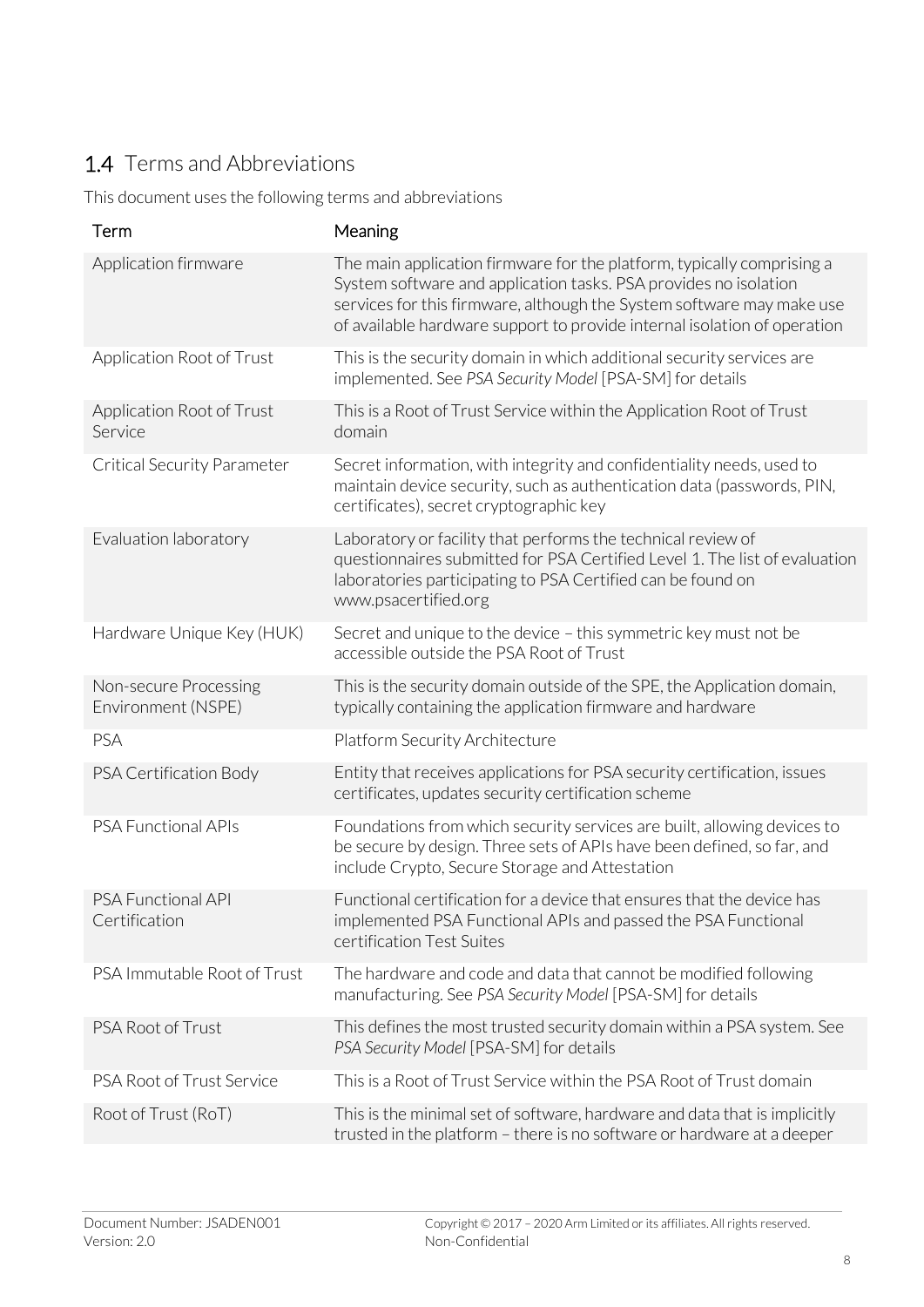|                                        | level that can verify that the Root of Trust is authentic and unmodified.<br>See Root of Trust Definitions and Requirements [GP-ROT]                                                                                  |
|----------------------------------------|-----------------------------------------------------------------------------------------------------------------------------------------------------------------------------------------------------------------------|
| Root of Trust Service (RoT<br>Service) | A set of related security operations that are implemented in a Secure<br>Partition. The server endpoint of a PSA IPC channel. Multiple RoT<br>Services can co-exist in a single Secure Partition                      |
| Secure Partition                       | A thread of execution with protected runtime state within the Secure<br>Processing Environment. Container for the implementation of one or<br>more RoT Services. Multiple Secure Partitions are allowed in a platform |
| Secure Partition Manager<br>(SPM)      | The part of a PSA implementation that is responsible for isolating<br>software in partitions, managing the execution of software within<br>partitions, and providing IPC between partitions                           |
| Secure Processing<br>Environment (SPE) | A platform's processing environment for software that provides<br>confidentiality and integrity for its runtime state from software and<br>hardware outside of the SPE                                                |
| SiP                                    | System in Package                                                                                                                                                                                                     |
| SoC                                    | System on Chip                                                                                                                                                                                                        |
| Secure boot                            | Secure boot is technology to provide a chain of trust for all the<br>components during boot                                                                                                                           |
| System software                        | NSPE software that may comprise a Real-Time Operating System<br>(RTOS) or some other run-time executive, middleware, standard stacks,<br>chip specific device drivers, etc., but not the application specific code    |
| Trusted subsystem                      | Any trusted component outside of the functional scope of the PSA Root<br>of Trust but within the trust boundary of the PSA Root of Trust. For<br>example, DDR protection system, trusted peripherals, SIM or TPM      |

### 1.5 Feedback

The PSA JSA Members welcome feedback on its documentation.

If you have comments on the content of this documentation, send an e-mail to psacertified@arm.com. Give:

- The title (PSA Certified Level 1 Questionnaire).
- The number (JSADEN-001) and version.
- The page numbers to which your comments apply.
- The rule identifiers to which your comments apply, if applicable.
- A concise explanation of your comments.

PSA JSA Members also welcome general suggestions for additions and improvements.

#### **Note**

PDFs are tested only in Adobe Acrobat and Acrobat Reader and cannot guarantee the appearance or behaviour of any document when viewed with any other PDF reader.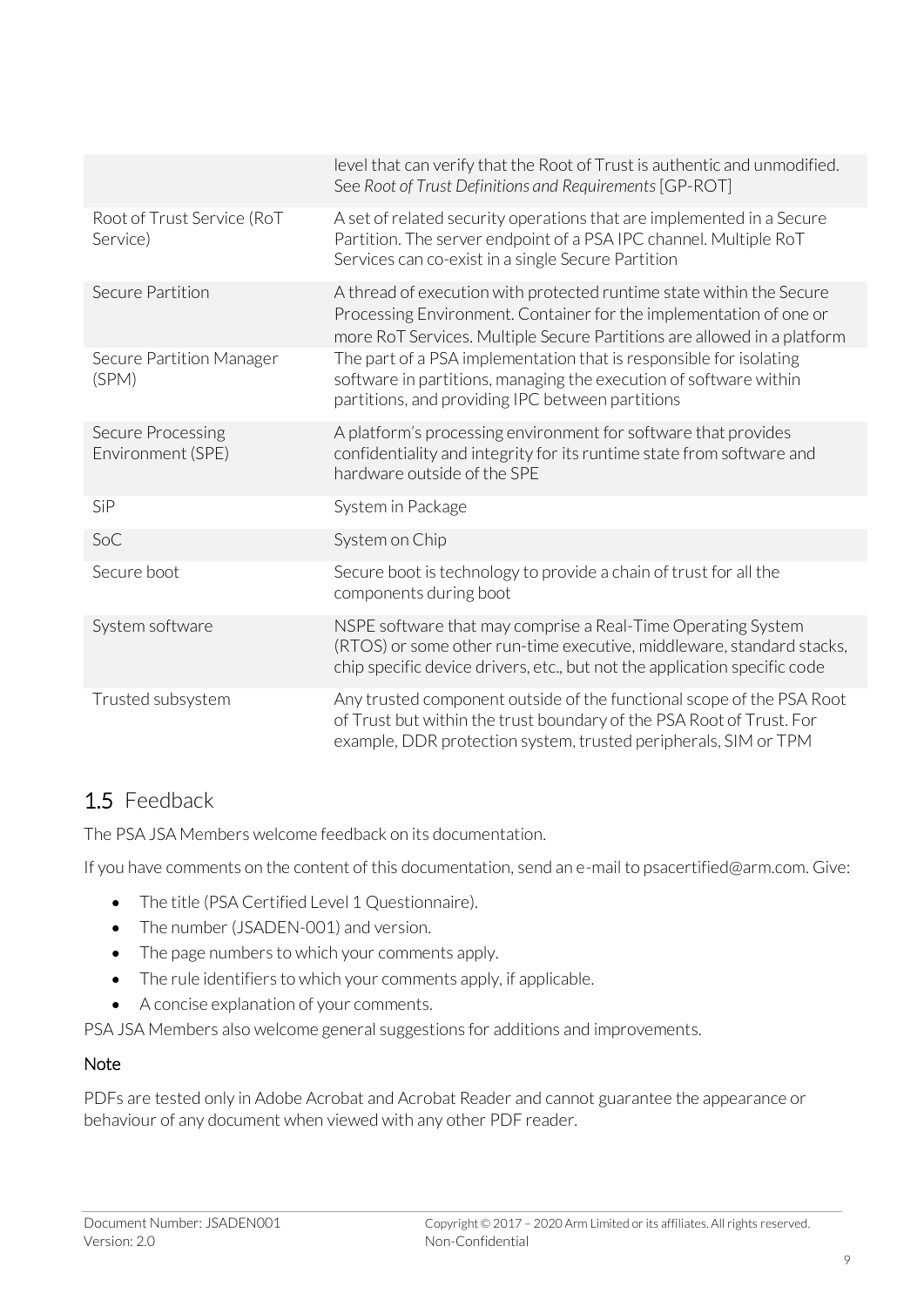# **2 PSA Certified Overview**

### 2.1 PSA Overview

PSA defines a common hardware and software security platform, providing a generic security foundation allowing secure products and features to be deployed.

The terms PSA Certified, and PSA Functional API Certification are used here with the following meanings:

#### • *PSA Certified*

The PSA Certified scheme involves the evaluation by an Evaluation Laboratory of a device against a set of security requirements and, in case of a successful evaluation, the issuing of a certificate by the PSA Certified Body (or a third-party on behalf of the PSA Joint Stakeholder Members) for that device. The evaluation laboratory examines security measures to ensure that the device, including its critical assets, is not vulnerable to identified threats. If the device passes, a digital certificate is issued and published on [www.psacertified.org.](http://www.psacertified.org/) 

The certificate number is a globally unique EAN-13 number that can be supplied by the Evaluation Laboratory or by the company seeking certification. PSA devices support an Entity Attestation Token that can include the EAN-13 to inform relying parties that the chip, System software or device has been evaluated and PSA Certified.

• *PSA Functional API Certification*

PSA Functional API Certification means that a device has implemented the [PSA Functional APIs](https://pages.arm.com/psa-apis.html)<sup>1</sup> and passed the PSA Functional API Certification test suites. The PSA Functional APIs cover three security functions: Attestation, Cryptography and Secure Storage. A step by step guide for getting a product PSA Functional API certified is available on [www.psacertified.org/resources.](http://www.psacertified.org/resources)

The PSA Certified scheme recognises that there will be different security requirements and different cost/security trade-offs for different applications and ecosystems. This is reflected in specifications by introducing a range of *assurance levels*.

PSA Certified Level 1 assurance2, the target of this document, relies on questionnaires filled out by the chip vendor, the System software vendor or the OEM. The questionnaire defined in this document covers the baseline IoT security requirements to mitigate common IoT threats and security requirements for PSA products. The Evaluation Laboratory rely on this questionnaire to examine the device security measures.

## 2.2 Scope for Security Evaluation

The scope for security evaluation is the combination of the hardware and software components supporting a device. There are three evaluation scopes, the Chip, the System software and the Device[. Figure 1](#page-10-0) illustrates the components in the PSA architecture and the related security certification scopes. This figure

<sup>1</sup> https://pages.arm.com/psa-apis.html

<sup>2</sup> PSA Certified security assurance levels are distinct from the isolation levels, which characterize different types of software isolation, defined in the PSA specifications.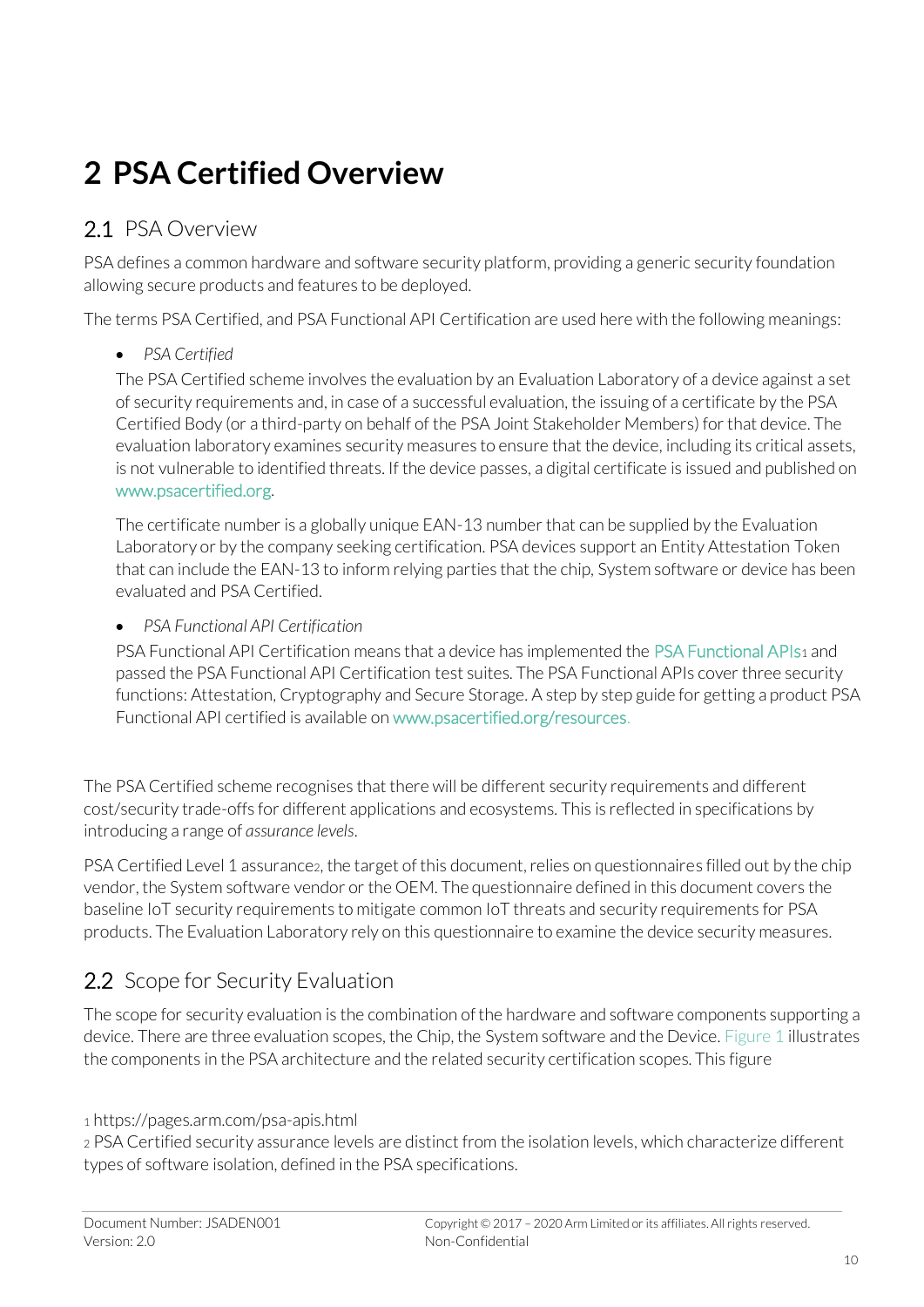distinguishes a Non-secure Processing Environment (NSPE) and a Secure Processing Environment (SPE), for which the chip shall provide isolation1.



Figure 1: Logical Scope of PSA Certified Level 1

<span id="page-10-0"></span>The Chip provides security features such as immutable storage or protection of debug features, which are essential for ensuring the security of the PSA device. The hardware may be a System-in-Package (SiP) or a System-on-Chip (SoC) integrated on a board. The Chip evaluation scope includes the following components from the PSA platform, as described in [PSA-FF]:

- PSA immutable Root of Trust, for example the Boot ROM, any root parameters, the isolation hardware, security lifecycle management and enforcement
- Trusted subsystems used by the PSA Root of Trust, such as any security subsystems, trusted peripherals, SIM or SE, which can include hardware and software
- PSA updateable Root of Trust, such as the Secure Partition Manager and generic PSA Root of Trust Services such as attestation, secure storage, crypto and firmware update validation.

1 The isolation between the Non-secure Processing Environment and the Secure Processing Environment (for PSA Updateable Root of Trust and Application Root of Trust) can be implemented for instance relying on Cortex-v8M with TrustZone or using dual cores on Cortex-v7M.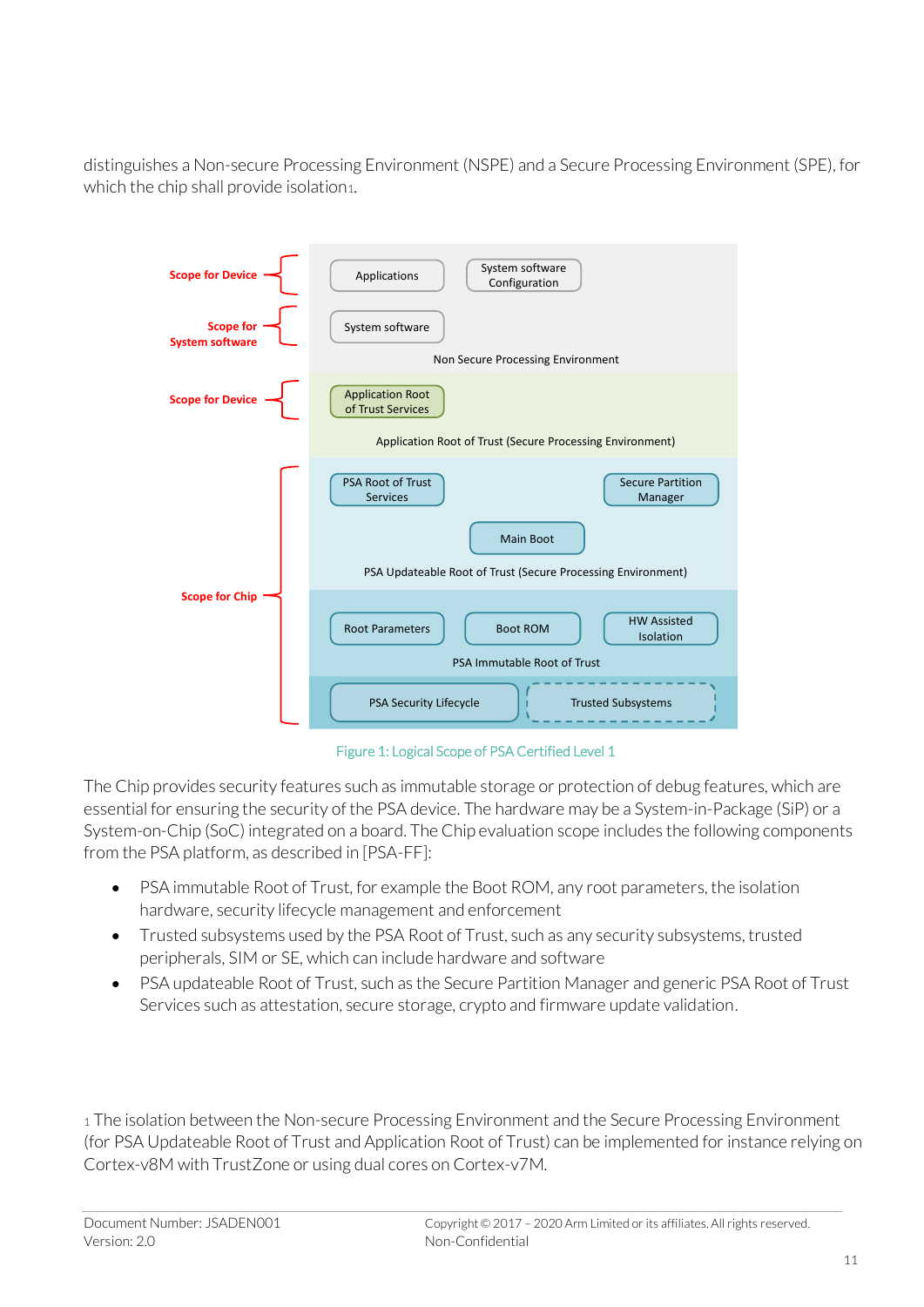For the System software, the scope of the security evaluation is the System software for the Non-secure Processing Environment and any related libraries. System software evaluation must rely on an evaluated Chip (see sectio[n 2.4\)](#page-11-0).

For the Device, the scope includes the following software components:

- Applications and libraries developed by the OEM. These may execute in the Non-Secure Processing Environment or as Application Root of Trust Services executed in the Secure Processing Environment
- Configuration of the System software for the device.

Device evaluation must rely on an evaluated Chip and System software (see section 2.4).

#### 2.3 Roles for PSA Certified Level 1

PSA Certified Level 1 involves the following roles:

- Chip Vendor: Develops the chip, the PSA Immutable Root of Trust (and possibly trusted subsystems) and the components of the updateable PSA Root of Trust (possibly based on Trusted Firmware-M)
- System software Vendor: Develops OS and related libraries for the Non-secure Processing Environment
- OEM: Conceives and develops a device based on the PSA specifications
- Evaluation Laboratory: Performs the technical review of questionnaires submitted for PSA Certified Level 1 and if successful provides a digital certificate reference number (EAN-13) for the scope under evaluation
- Certification Body: Receives applications for PSA security certification, issues certificates, updates security certification scheme.

### <span id="page-11-0"></span>2.4 Options for Evaluation

The purpose of PSA Certified Level 1 is to assess the security foundation of a device. The certification is organised in layers: device, on top of the System software, on top of the Chip. The certificate for a given layer ensures that lower layers have either been separately evaluated (the certificates for which are then referenced) or are covered in the evaluation that lead to the considered certificate.

- 1. The Chip evaluation can proceed independently
- 2. The System software evaluation can proceed either;
	- on an already certified chip,
	- or on an uncertified chip (no independent certificate will be issued for the chip).

The System software Certificate is only valid for the selected System software and chip combination.

- 3. The Device evaluation can proceed either;
	- on an already certified System software and chip combination,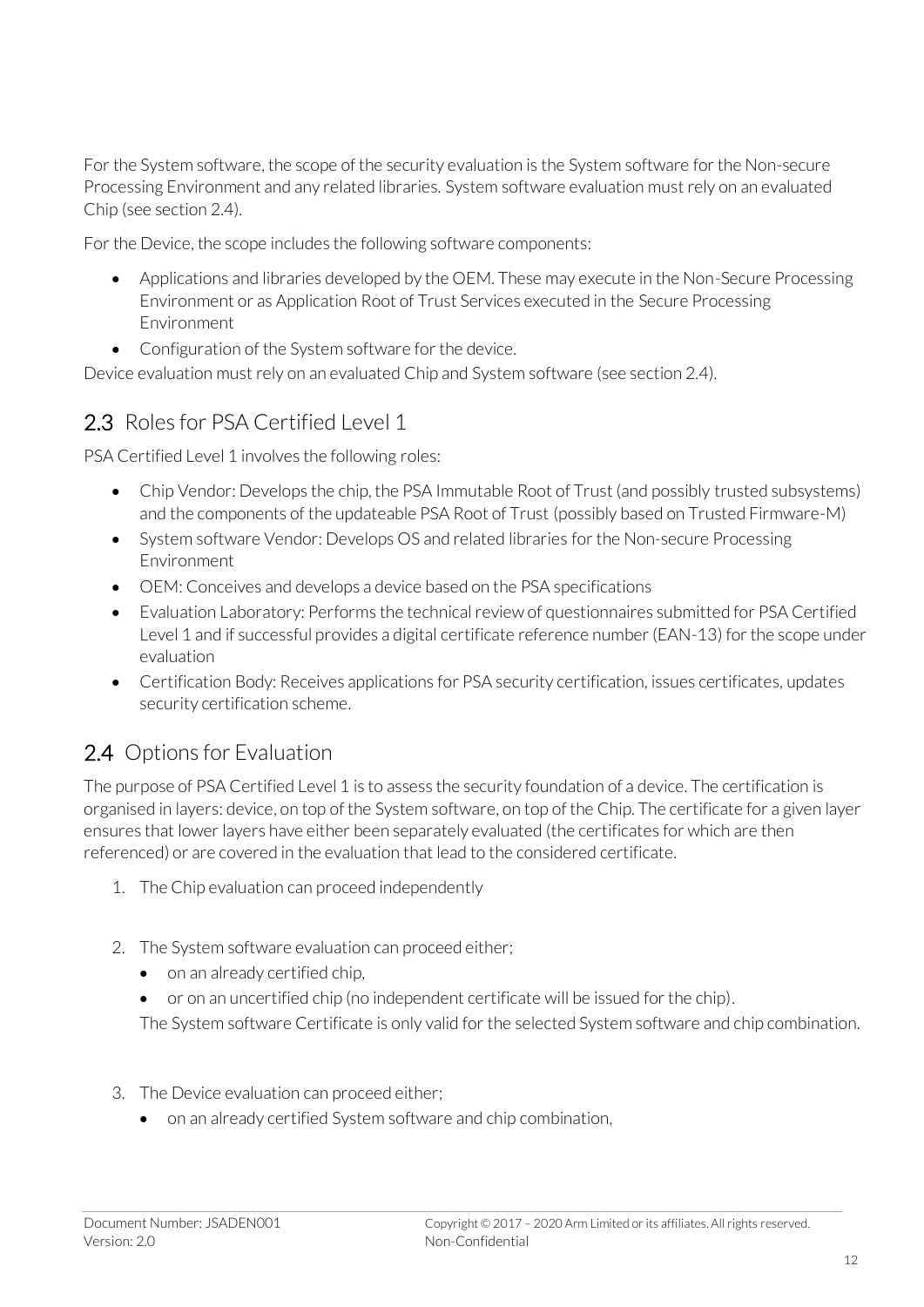- or on an uncertified System software on a certified chip (no independent certificate will be issued for the System software),
- or on an uncertified System software and uncertified chip (no independent certificates will be issued for the System software and the chip).

The Device Certificate is only valid for the selected Device, System software and chip combination.

#### 2.5 Process for PSA Certified Level 1

The process for Level 1 certification is the following:

- 1. The Chip Vendor, the System software Vendor or the OEM (all named Developer below) complete the relevant questionnaire provided in sections [4,](#page-19-0) [5](#page-22-0) o[r 6](#page-28-0) respectively.
- 2. For each requirement, the box corresponding to the fulfilment of the requirement is ticked as follows:
	- Yes: for full compliance with the requirement
	- Part.: for partial compliance with the requirement (a grey box means not relevant)
	- N/A: if the requirement is not applicable.

For a fully fulfilled requirement, the Developer has to describe on the line following the statement of the requirement how this requirement is implemented, according to the guidance given *in italic*, or otherwise has to provide a rationale explaining why this requirement is not fully fulfilled or is not applicable.

- 3. The Developer fills the assessment information part in Section [3](#page-14-0) and submits the applicable questionnaire(s), according to the selected scope of evaluation, to an Evaluation Laboratory.
- 4. The Evaluation Laboratory performs the technical review by checking that the rationale given for each requirement is consistent with the statement of the requirement. The Evaluation Laboratory may ask for clarification. The Evaluation Laboratory submits an application to the PSA Certification Body on behalf of the Developer.
- 5. If the result of the review by the Evaluation Laboratory is Pass, the Evaluation Laboratory will provide an EAN-13 for the Chip, System software or Device, if not already provided by the Developer.
- 6. The PSA Certification Body proceeds to the certification of the product and the EAN-13 is published along with product reference on the Body's website.

The pass threshold for each section of Chip, System software or Device is at most 1 (one) question not answered in conformance with the "Expected answer" on the marking sheet of Appendix D with a rationale of why security is unaffected. Requirements marked as Optional must not be considered in the count.

For a new product or a variant of an existing product, the Developer can reuse a questionnaire that has already been reviewed by an Evaluation Laboratory provided exactly the same answers apply. In that case, no action from an Evaluation Laboratory is required and the Developer only has to submit an application to the PSA Certification Body. The EAN-13 for the new product will differ from the product already certified.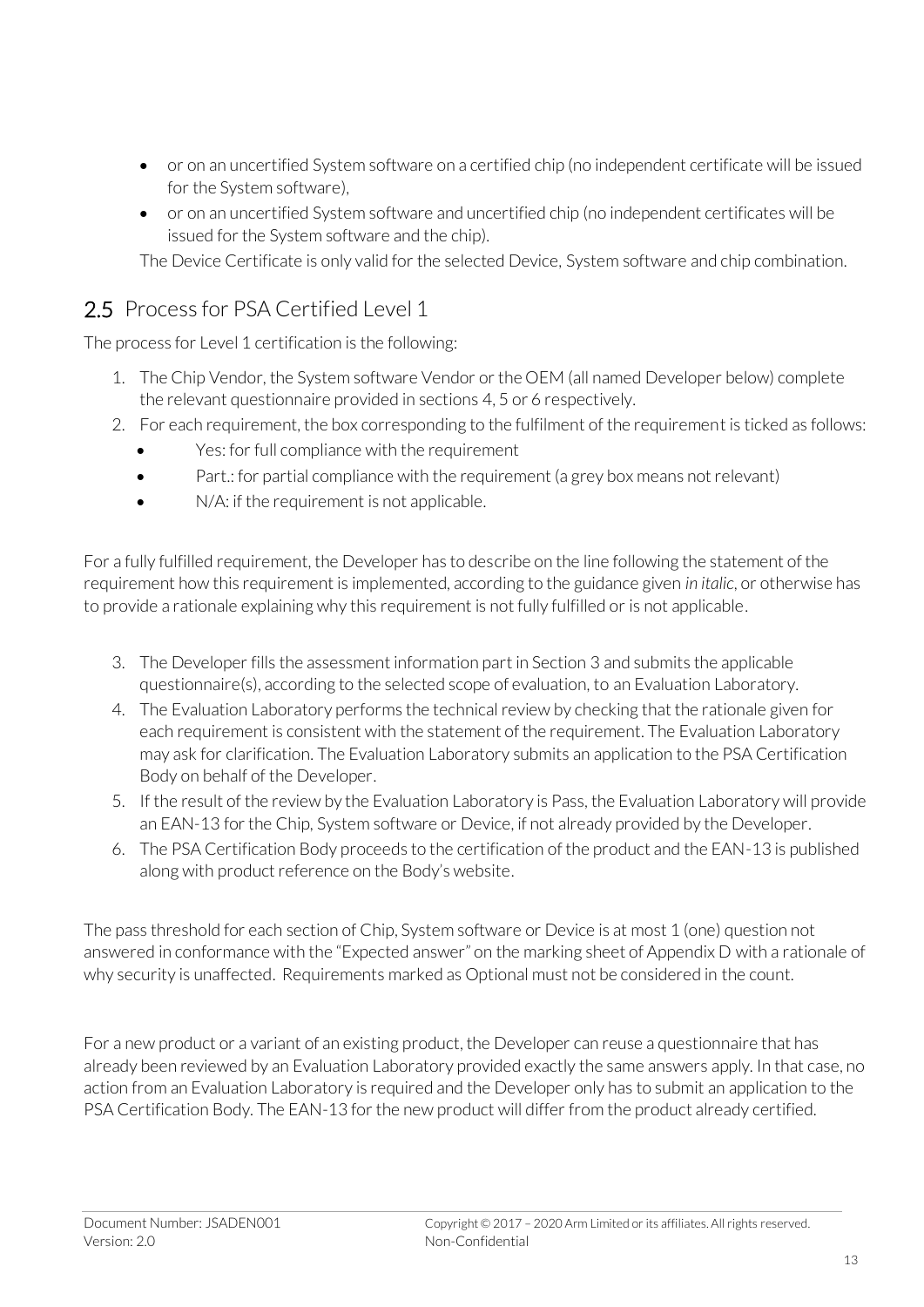## 2.6 Operational Environment Assumptions

The following assumptions hold regarding the operational environment of the device target of the evaluation:

- The device manufacturing process ensures integrity and authenticity of the hardware design and any software components.
- Generation, storage, distribution, destruction, injection of secret data in the device enforces integrity and confidentiality of these data. In particular, private keys are not shared among devices.
- The device and related software, including third-party libraries, is subject to a vulnerability watch and a responsible disclosure program. Vulnerabilities are subject to timely security patches and customers notified.
- The OEM has performed a risk assessment for the applications supported by the device to identify and protect assets used by the device, has followed coding best practices and has performed functional testing.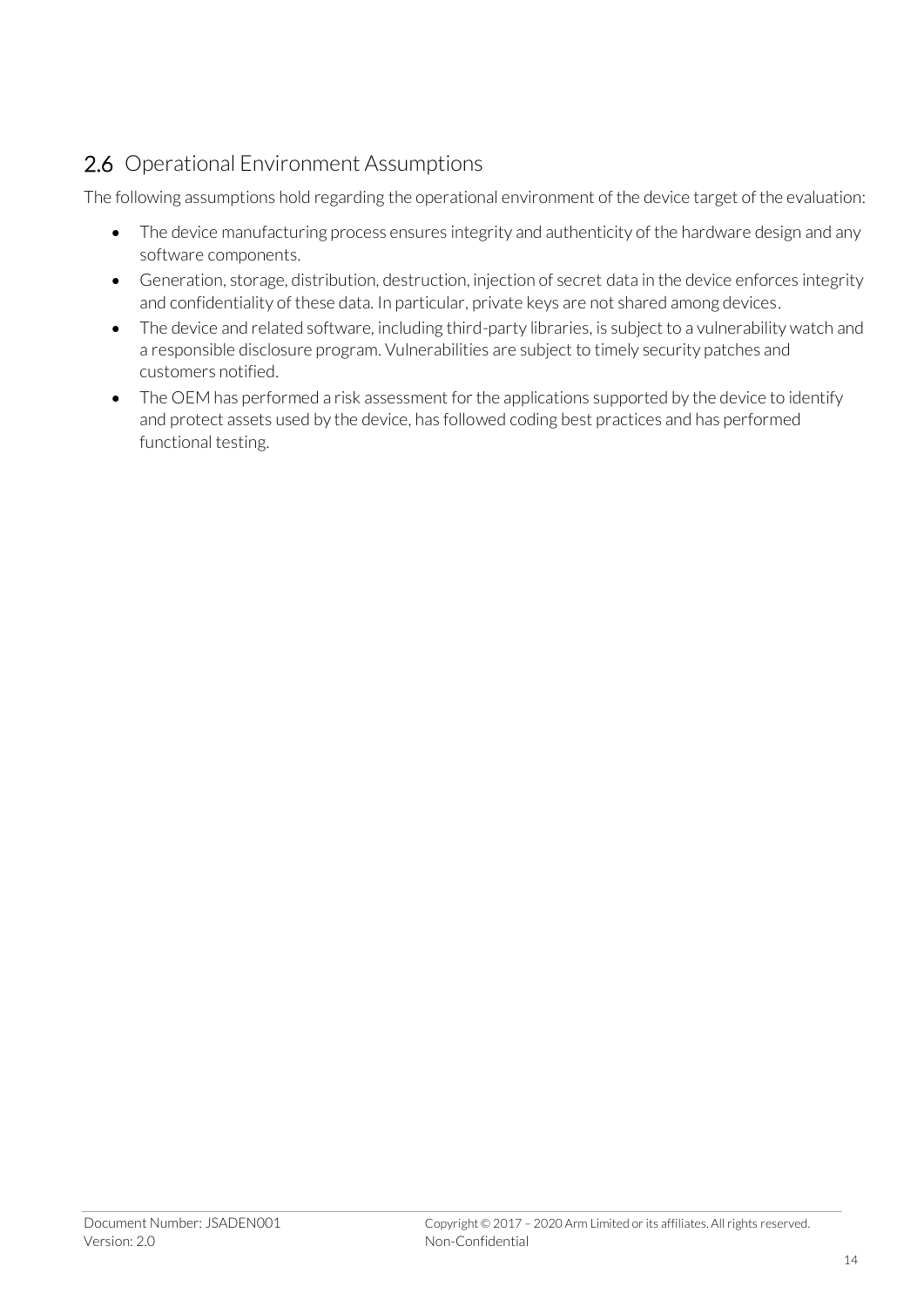# <span id="page-14-0"></span>**3 Assessment Information**

The vendor applying for PSA certification shall fill all applicable parts of this section.

#### <span id="page-14-1"></span>3.1 Contact

| Company activity: | (State whether OEM, System software Vendor or Chip Vendor) |
|-------------------|------------------------------------------------------------|
| Company name:     |                                                            |
| Contact name:     |                                                            |
| Contact title:    |                                                            |
| Contact email:    |                                                            |
| Contact address:  |                                                            |
| Contact phone:    |                                                            |

#### <span id="page-14-2"></span>3.2 Scope of Evaluation

Check the box for the scope for this evaluation (see sectio[n 2.4\)](#page-11-0):

- Chip only; fill in section [4](#page-19-0)*.*
- System software on an uncertified chip; fill *in section[s 4](#page-19-0) an[d 5.](#page-22-0)*
- $\Box$  System software on a certified chip; fill in sectio[n 5](#page-22-0) and provide in section [3.3](#page-15-0) the EAN-13 of the PSA Certified chip.
- $\Box$  Device and System software on a certified chip, fill in section[s 5](#page--1-0) an[d 6](#page-28-0) and provide in sectio[n 3.3](#page-15-0) the EAN-13 of the PSA Certified chip.
- $\Box$  Device on certified System software and certified chip; fill section [6](#page-28-0) and provide in sectio[n 3.3](#page-15-0) the EAN-13 of the Chip and System software that passed PSA Certified. NB: The System software must have been certified on the same chip used for this evaluation)
- Device on an uncertified System software and an uncertified chip; *fill in section[s 4,](#page-19-0) [5](#page-22-0) an[d 6.](#page-28-0)*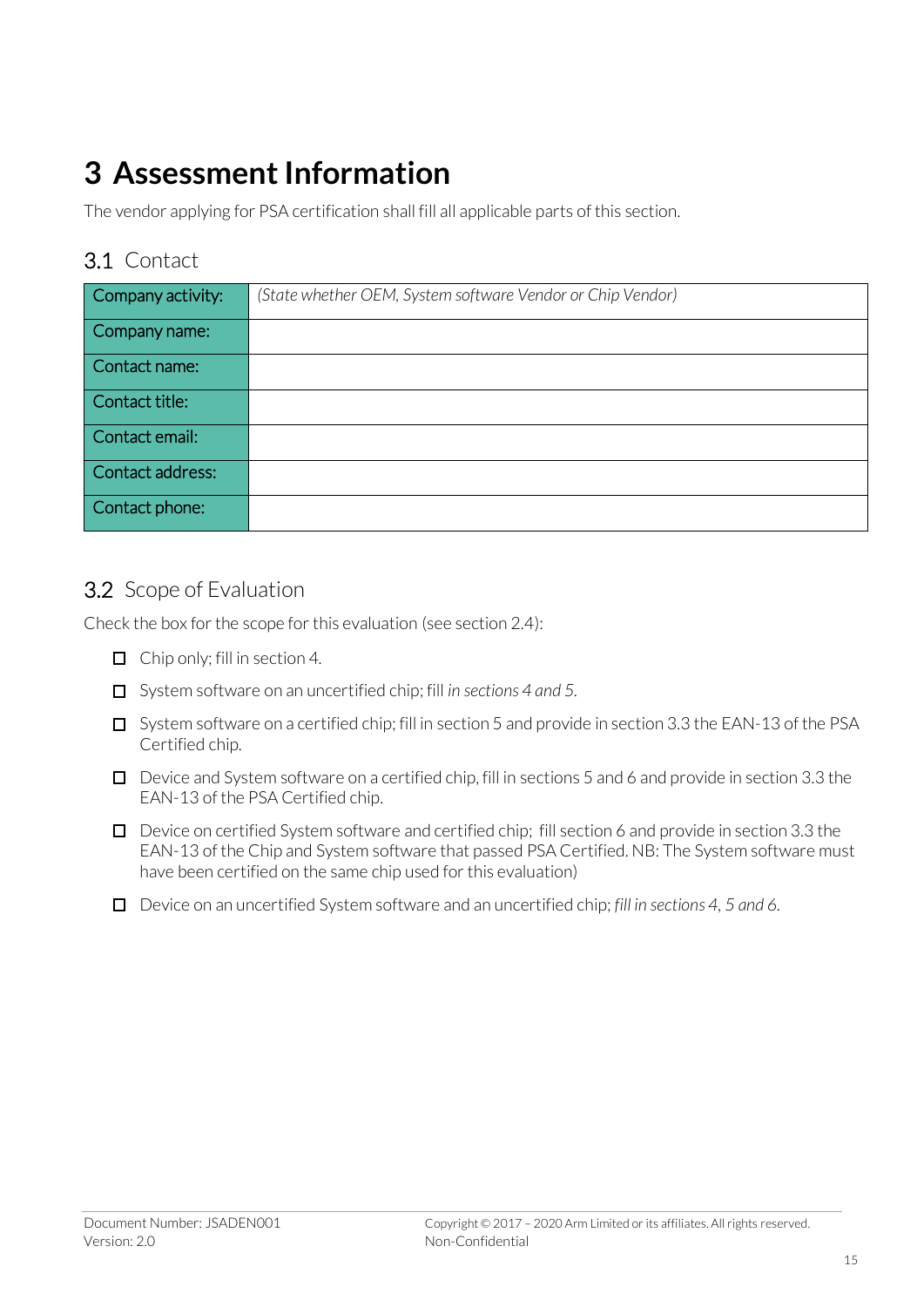## <span id="page-15-0"></span>3.3 Product Reference

This declaration is applicable to Chip, System software or Device evaluation.

| Commercial name:                    | (e.g. Product family)                                                                                                                                                                                                                                                         |
|-------------------------------------|-------------------------------------------------------------------------------------------------------------------------------------------------------------------------------------------------------------------------------------------------------------------------------|
| Chip part number:                   |                                                                                                                                                                                                                                                                               |
| Chip version:                       | (e.g. Chip silicon revision)                                                                                                                                                                                                                                                  |
| SPE name:                           | (e.g. Trusted Firmware-M)                                                                                                                                                                                                                                                     |
| <b>SPE</b> version:                 |                                                                                                                                                                                                                                                                               |
| Chip EAN-13:                        | (If this version of the chip has already passed PSA Certified, specify the EAN-13 of the<br>certificate)                                                                                                                                                                      |
| Chip reference<br>documentation:    | (If this version of the chip has not yet passed PSA Certified, provide identification of the<br>reference documentation used to fill the questionnaire, such as chip datasheet, detailed<br>fact sheet or reference manual. It may be requested by the Evaluation Laboratory) |
| Vulnerability<br>disclosure policy: | (If a vulnerability disclosure policy is available for this product, provide the URL it can be<br>retrieved. See Appendix A.2 for more information)                                                                                                                           |

Additionally, for System software or Device evaluation this declaration is required.

| System software<br>l name:  | (e.g. Mbed OS)                                                                                  |
|-----------------------------|-------------------------------------------------------------------------------------------------|
| System software<br>version: |                                                                                                 |
| System software             | (If this version of the System software has been PSA Certified, specify the EAN-13 of the       |
| EAN-13:                     | certificate)                                                                                    |
| System software             | (If this version of the System software is not yet PSA Certified, provide identification of the |
| reference                   | reference documentation used to fill the System software questionnaire. It may be               |
| documentation:              | requested by the Evaluation Laboratory)                                                         |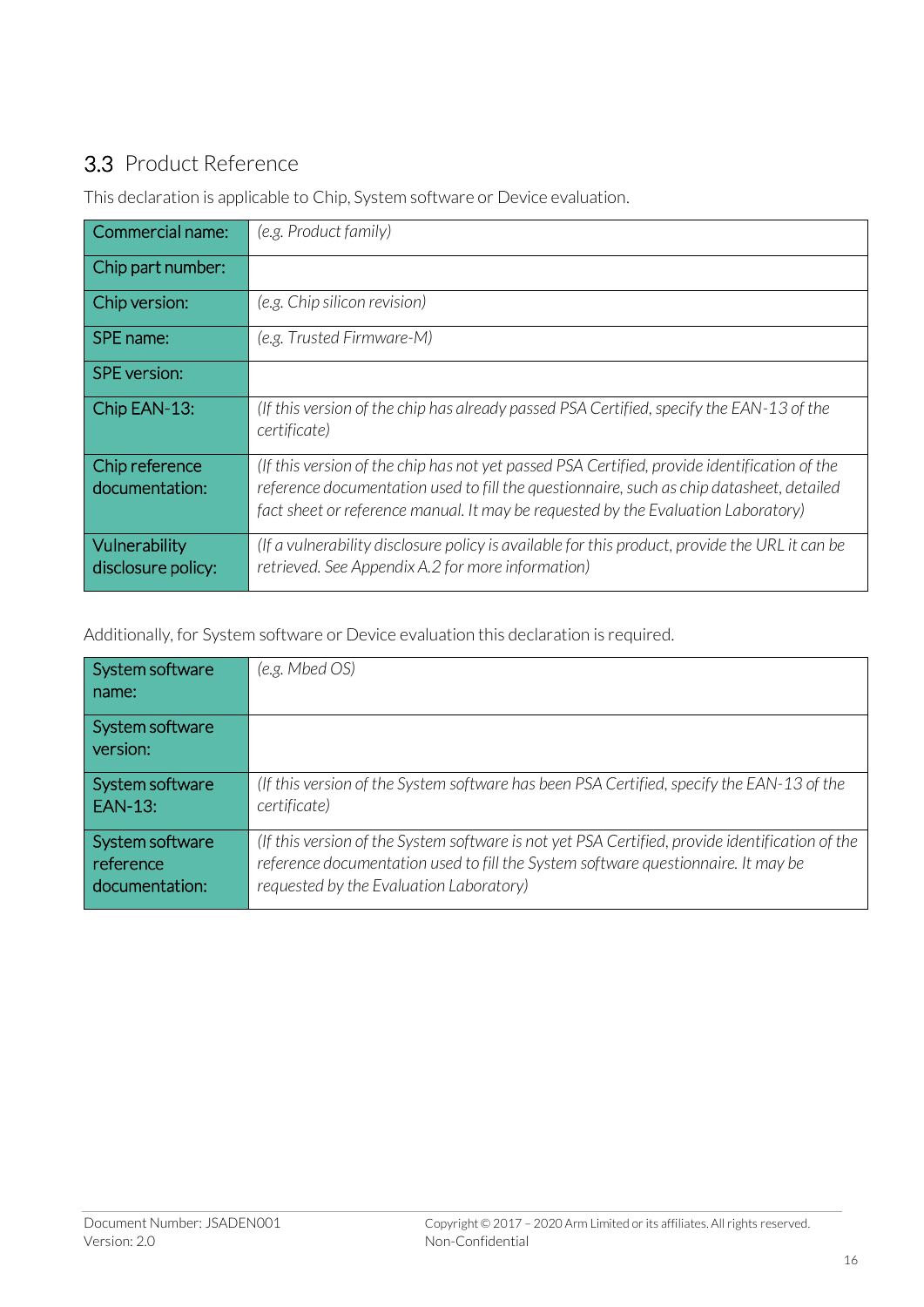## 3.4 Product Description

This declaration applies for a Device evaluation.

| Expected usage:                                           |                                                                                                                                    |
|-----------------------------------------------------------|------------------------------------------------------------------------------------------------------------------------------------|
| Features:                                                 | (Describe the functional and security features marketed for the product)                                                           |
| Description of<br>expected<br>operational<br>environment: | (Describe if any actors and external resources are required for operation of the product,<br>and the related security assumptions) |

#### 3.5 PSA Implementation

For Chip or System software evaluation:

| <b>PSA Functional API</b><br>certified: | PSA Functional API Certification is optional.<br>If PSA API tests have been performed, then provide the output reports to the Evaluation<br>Laboratory.                                                                                                                                                                                                                |
|-----------------------------------------|------------------------------------------------------------------------------------------------------------------------------------------------------------------------------------------------------------------------------------------------------------------------------------------------------------------------------------------------------------------------|
| <b>Isolation boundary</b><br>level:     | As described in [PSA-FF]:<br>Isolation level 1: isolation boundary between the SPE and the NSPE<br>П<br>Isolation level 2: additional isolation boundary between the PSA Root of Trust<br>□<br>and the Application Root of Trust<br>Isolation level 3: additional isolation boundaries between each of the Secure<br>0<br>Partitions in the Application Root of Trust. |
| <b>PSA RoT services:</b>                | (Describe RoT services part of the PSA Root of Trust)                                                                                                                                                                                                                                                                                                                  |
| Trusted subsystem:                      | (Describe trusted subsystems relied upon for operation of PSA Root of Trust, such as a<br>security subsystem, Secure Element, and their usage, or declare 'none' if no trusted<br>subsystem is used)                                                                                                                                                                   |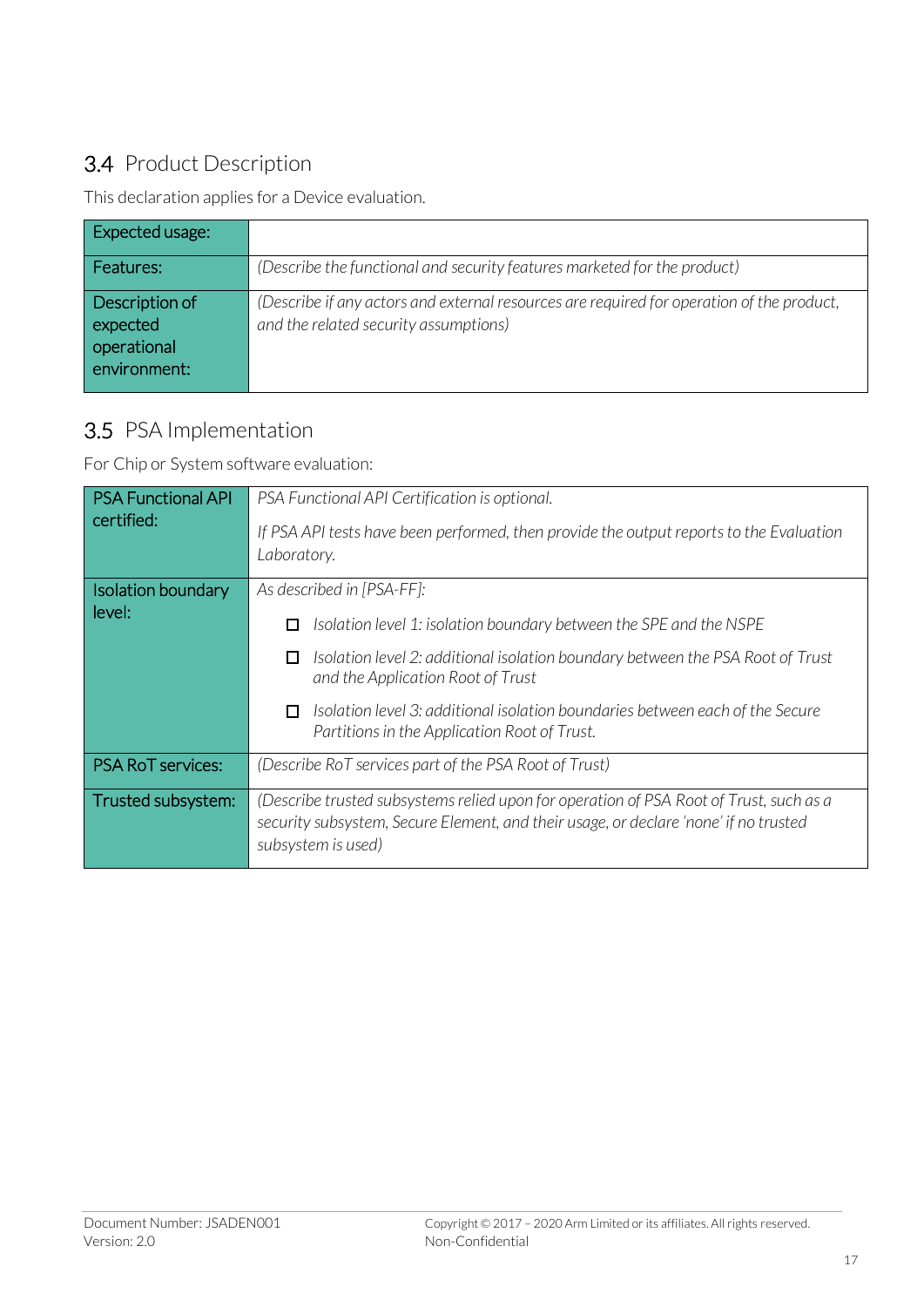## 3.6 Declaration for New Questionnaire

This declaration applies for a questionnaire that has not yet been reviewed by an Evaluation Laboratory.

As an authorised representative of the organisation stated in section [3.1](#page-14-1) of this document, I declare that:

1. The information provided in section[s 4,](#page-19-0) [5,](#page-22-0) o[r 6,](#page-28-0) as required, of this questionnaire is valid and correct for the product/service stated in Sectio[n 3.3.](#page-15-0)

and

2. I acknowledge and accept the instructions, exclusions and other provisions set out in this document.

| Name:                                      |  |
|--------------------------------------------|--|
| $\boxed{\frac{\phantom{1}}{\text{Date:}}}$ |  |
| Signature:                                 |  |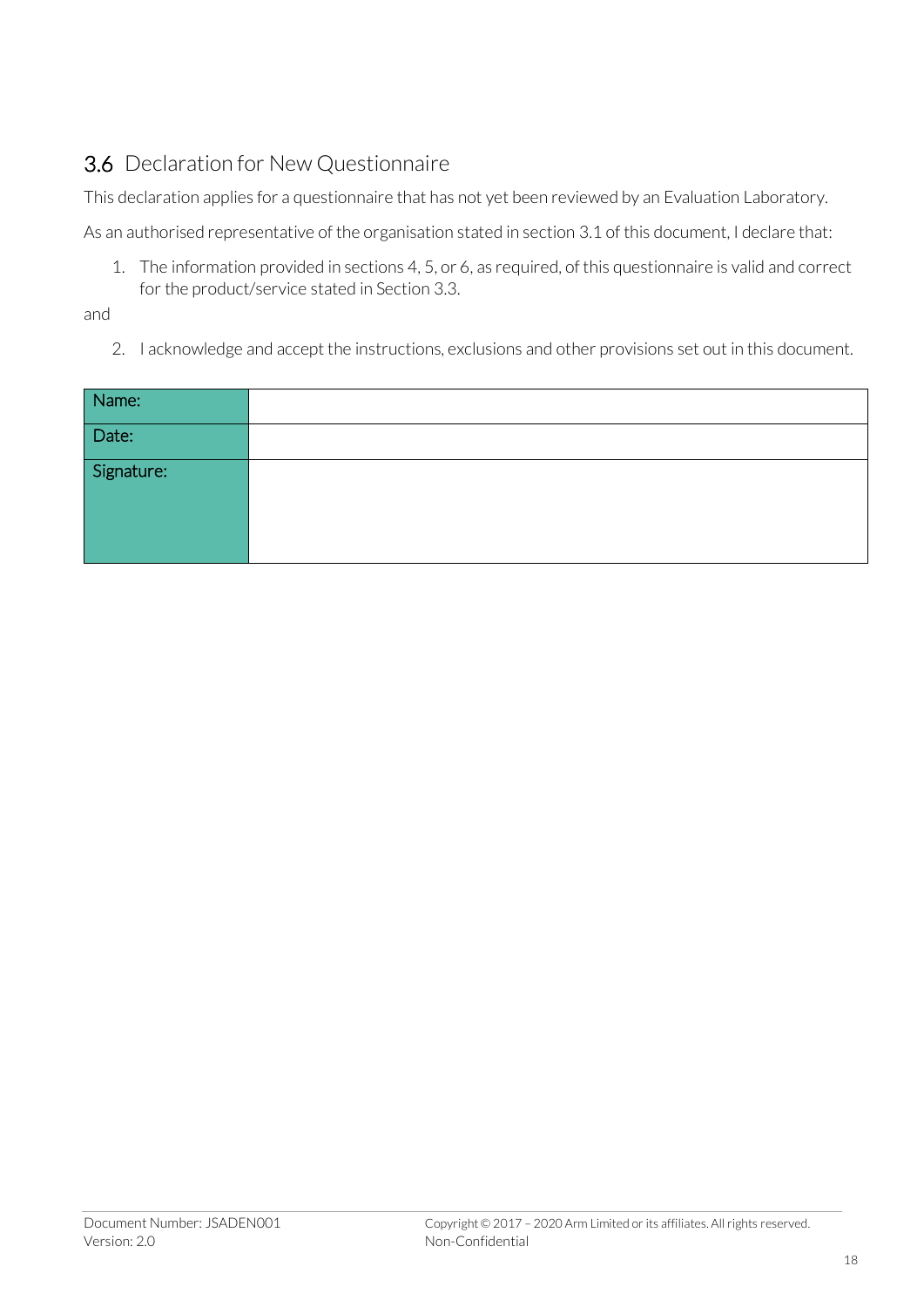## 3.7 Declaration for Reuse of an Existing Certificate

This declaration applies for a product that reuses the exact same answers to a questionnaire that has already been reviewed by an Evaluation Laboratory and for which the related product has passed PSA Certified. In that case, the Vendor does not have to fill again the relevant Section [4,](#page-19-0) [5,](#page-22-0) o[r 6](#page-28-0) of this questionnaire and no action from an Evaluation Laboratory is required.

| EAN-13 of the         |  |
|-----------------------|--|
| product that passed   |  |
| <b>PSA Certified:</b> |  |
|                       |  |

As an authorised representative of the organisation stated in section [3.1](#page-14-1) of this document, I declare that:

1. The information provided in the questionnaire for the product referenced above that is PSA Certified is also valid and correct for the product/service stated in sectio[n 3.2](#page-14-2)

and

2. I acknowledge and accept the instructions, exclusions and other provisions set out in this document.

| Name:      |  |
|------------|--|
| Date:      |  |
| Signature: |  |
|            |  |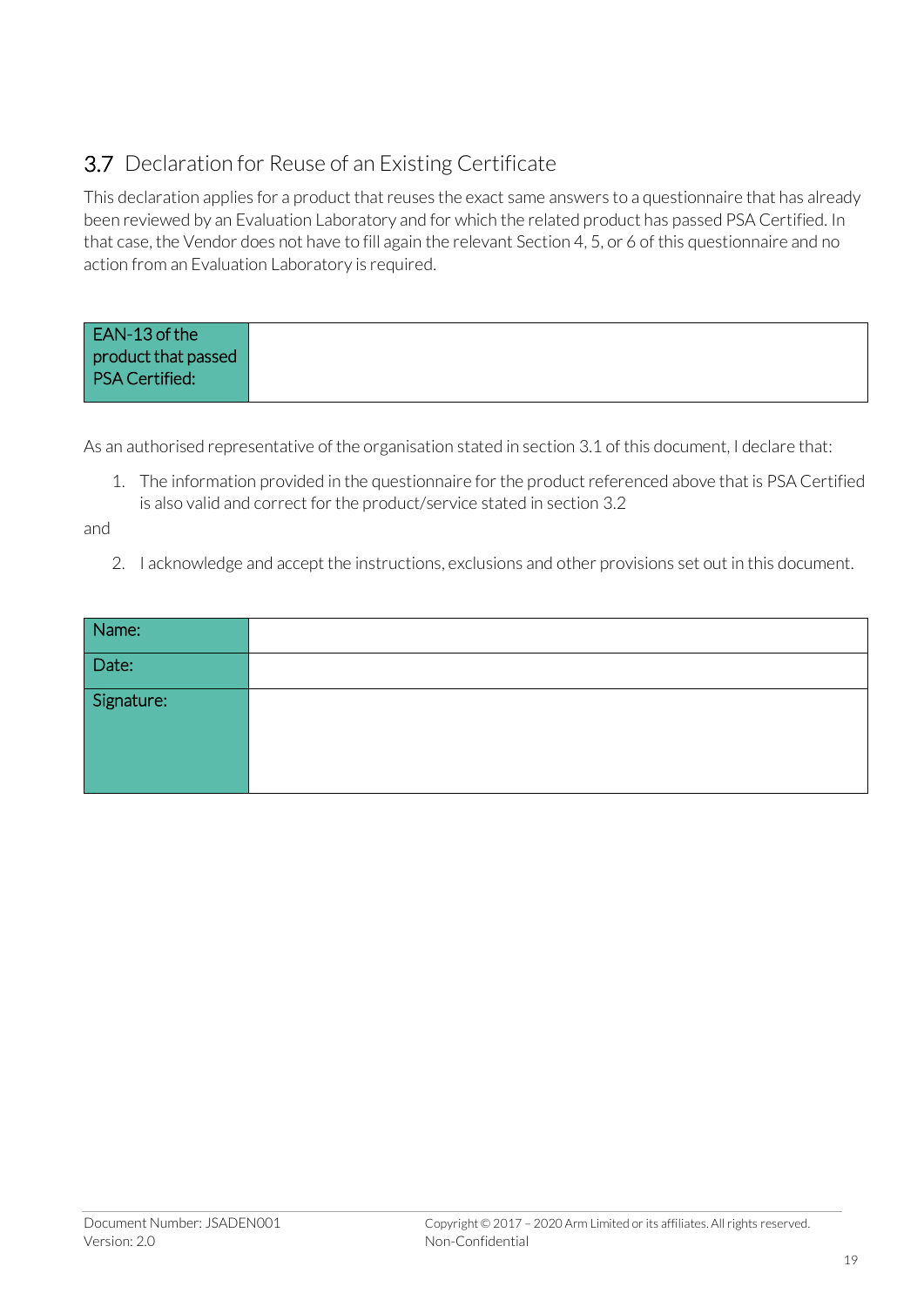# <span id="page-19-0"></span>**4 Chip Assessment Questionnaire**

Skip this section if the version of the chip referred in Section 3.3 is already PSA Certified.

NB: When this section is filled by the System software Vendor or OEM, he may provide answers that apply only to the context in which the chip is used. For instance, he may only provide in C2.4 the cryptographic algorithms he is relying on, not all the algorithms supported by the chip.

#### 4.1 Hardware

| ID                 | Requirement                                                                                                                                                                                                                                                                                                                                                                                                                                                                         | Supported? |       |     |
|--------------------|-------------------------------------------------------------------------------------------------------------------------------------------------------------------------------------------------------------------------------------------------------------------------------------------------------------------------------------------------------------------------------------------------------------------------------------------------------------------------------------|------------|-------|-----|
|                    |                                                                                                                                                                                                                                                                                                                                                                                                                                                                                     | Yes        | Part. | N/A |
|                    | The chip shall rely on a hardware mechanism to isolate the<br>Secure Processing Environment (SPE) and related assets from<br>the Non-secure Processing Environment (NSPE).                                                                                                                                                                                                                                                                                                          |            |       |     |
| C1.1               | (Describe how isolation is implemented, for example through TrustZone or dual cores.)                                                                                                                                                                                                                                                                                                                                                                                               |            |       |     |
|                    | Example of response for Yes: The Cortex-M33 (ARMv8-M architecture) supports TrustZone. The<br>Secure Processing Environment is executed in secure mode.                                                                                                                                                                                                                                                                                                                             |            |       |     |
|                    | The chip shall support secure boot, initiated from immutable<br>code.                                                                                                                                                                                                                                                                                                                                                                                                               |            |       |     |
| C1.2               | NB: Immutable code can be for instance ROM, or EEPROM or<br>FLASH memory that is locked before device delivery.                                                                                                                                                                                                                                                                                                                                                                     |            |       |     |
|                    | (Describe which cryptographic functions and key sizes are used for secure boot, and how<br>cryptography is implemented, such as hardware cryptographic accelerator or software in immutable<br>code. Also describe how locking is performed if boot code is stored in mutable memory such as<br>EEPROM or FLASH.)                                                                                                                                                                   |            |       |     |
|                    | Example of response for Part: The initial Bootloader is run from Boot ROM in secure mode but<br>without prior validation. This Bootloader authenticates the SPE image by hash (SHA-256) and<br>digital signature (RSA-2048) validation. Public key is built into the bootloader image. Metadata of<br>the image is delivered together with the image itself in a header and trailer section. In case of<br>successful authentication, bootloader passes execution to the SPE image. |            |       |     |
| C1.3<br>(Optional) | The chip shall support security lifecycle, i.e. protecting sensitive<br>data based on device lifecycle state and enforcing the rules for<br>transition between states.                                                                                                                                                                                                                                                                                                              |            |       |     |
|                    | The supported lifecycle states should include at least Device<br>assembly and test, Factory provisioning, Provisioned and a<br>Debug mode.                                                                                                                                                                                                                                                                                                                                          |            |       |     |
|                    | NB: Security lifecycle is currently not mandatory but will become a<br>requirement in future revisions of this document.                                                                                                                                                                                                                                                                                                                                                            |            |       |     |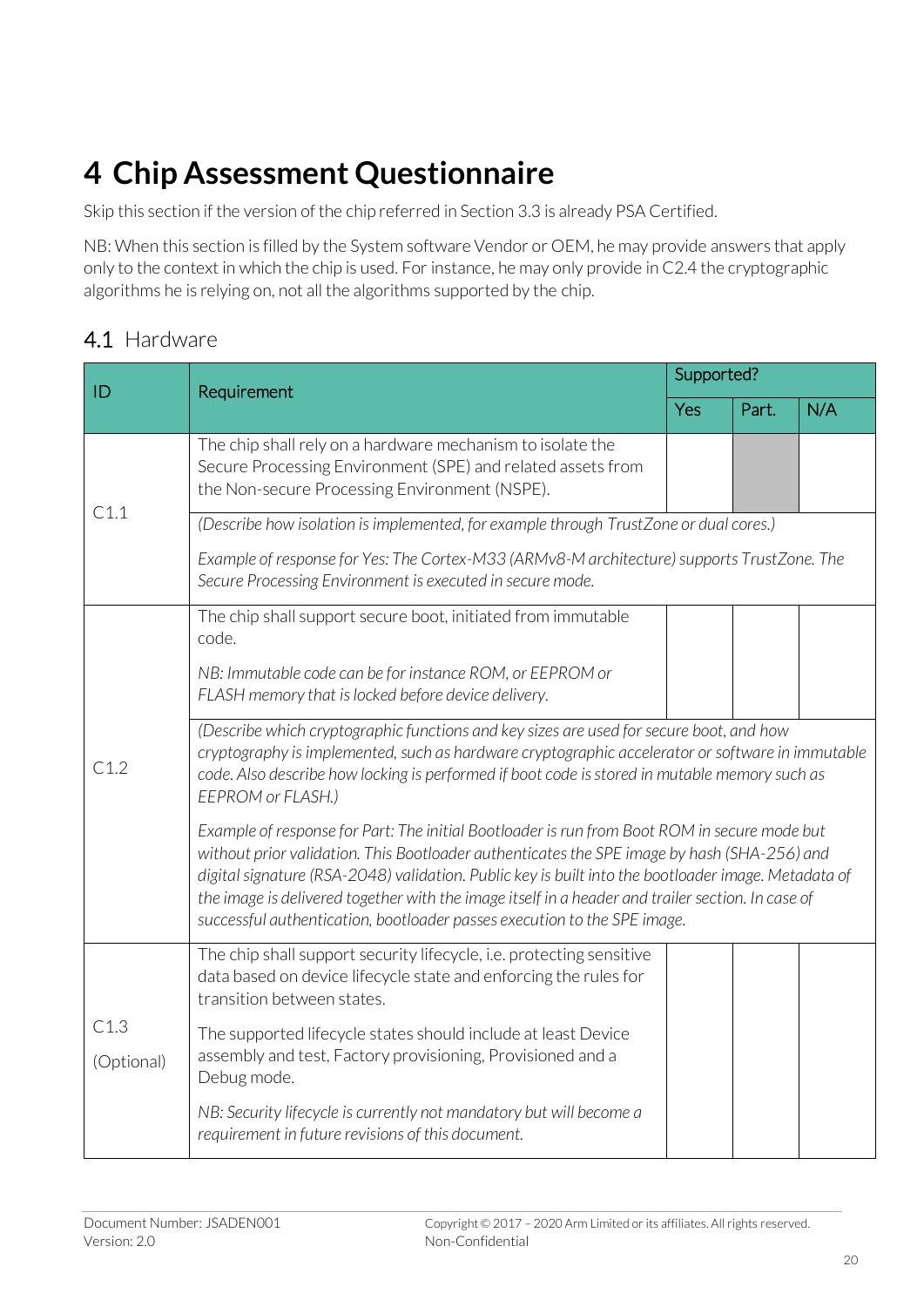|      | (Describe supported lifecycle states and transition rules)                                                                                                                                                                                  |
|------|---------------------------------------------------------------------------------------------------------------------------------------------------------------------------------------------------------------------------------------------|
|      | Example of response for Yes: The chip supports security lifecycle as defined in [PSA-SM].                                                                                                                                                   |
|      | The chip shall support the storage of following keys and IDs, in<br>such a way that it resists tampering by means such as physical,<br>electrical or software (such as external probing of the chip for<br>confidential data):              |
|      | Hardware Unique Key (HUK), with at least with 128-<br>bits of entropy, used for deriving other per device<br>secrets<br>RoT Public Key (ROTPK), used for authenticating the                                                                 |
|      | first stage of SPE code during secure boot                                                                                                                                                                                                  |
|      | Unique attestation key (see requirement below)                                                                                                                                                                                              |
| C1.4 | Instance ID that uniquely identifies the attestation key                                                                                                                                                                                    |
|      | Implementation ID uniquely identifies the Immutable<br>PSA-RoT.                                                                                                                                                                             |
|      | These keys and IDs may be injected during initial manufacturing<br>of the silicon or during the final manufacturing of a product.<br>They can also be derived from a Physically Unique Function<br>(PUF) or derived from the HUK.           |
|      | (Describe key size for each key, and if applicable the key derivation method for the Attestation Key.<br>If HUK is derived from a PUF, provide a rationale of key uniqueness. Describe the protection of the<br>functions to read the keys. |
|      | Also describe how the chip data is protected from tampering.)                                                                                                                                                                               |

## 4.2 PSA-RoT

|      | Requirement                                                                                                                                                                                   | Supported? |       |     |
|------|-----------------------------------------------------------------------------------------------------------------------------------------------------------------------------------------------|------------|-------|-----|
|      |                                                                                                                                                                                               | Yes        | Part. | N/A |
| C2.1 | The PSA-RoT shall support firmware update, either from local<br>connectivity (such as USB or removable media) or from remote<br>servers.                                                      |            |       |     |
|      | Updates shall be validated locally to check integrity and<br>authenticity prior installation. This includes manifest,<br>executable code and any related data, such as configuration<br>data. |            |       |     |
|      | The cryptography used for firmware update shall comply to<br>requirement C2.4.                                                                                                                |            |       |     |
|      | (Describe how updates are validated, including the cryptographic algorithms used, and where the<br>cryptographic keys used for validation are stored.                                         |            |       |     |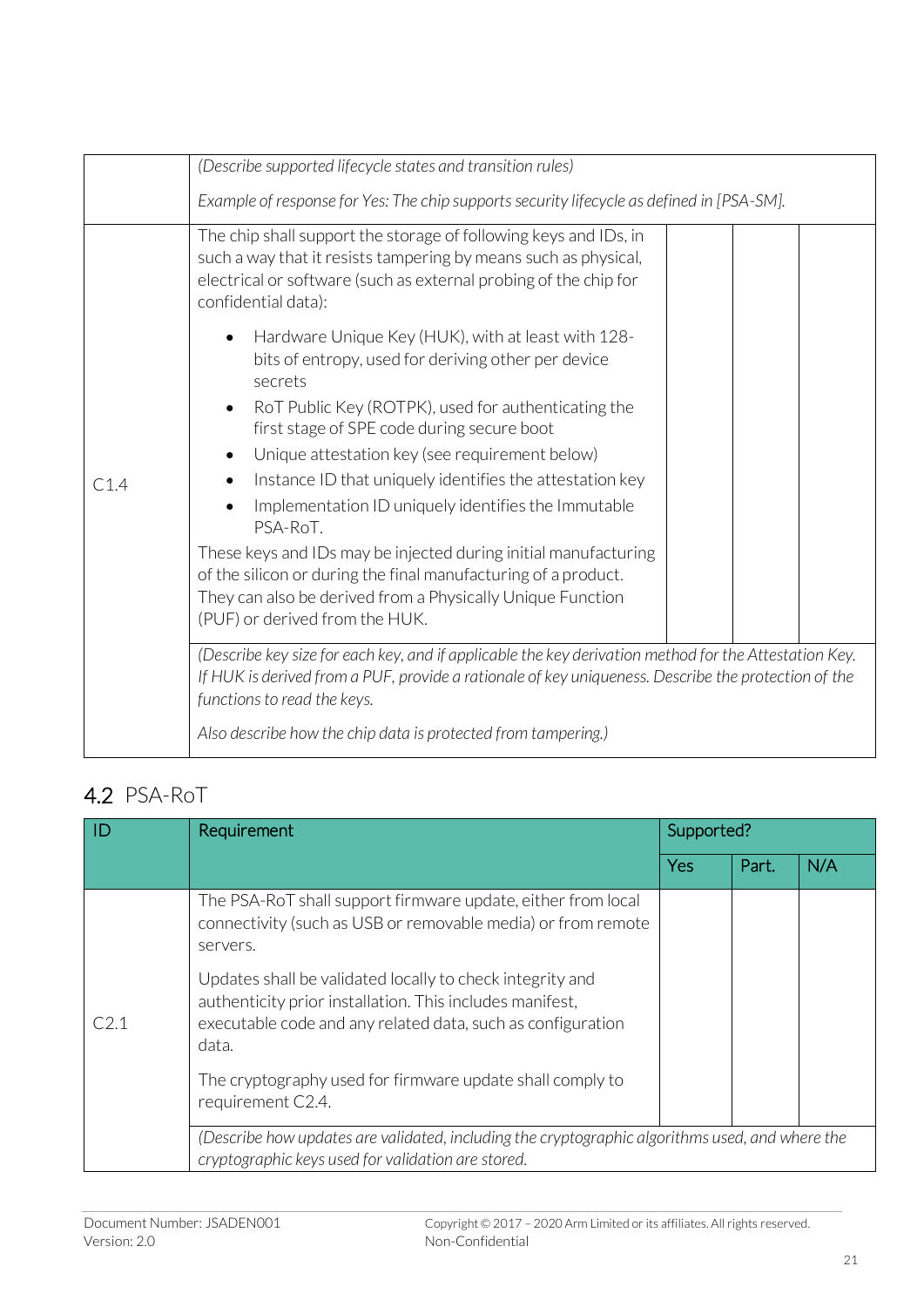| ID   | Requirement                                                                                                                                                                                                                                                       | Supported? |       |     |  |
|------|-------------------------------------------------------------------------------------------------------------------------------------------------------------------------------------------------------------------------------------------------------------------|------------|-------|-----|--|
|      |                                                                                                                                                                                                                                                                   | <b>Yes</b> | Part. | N/A |  |
|      | NB: Justification is required if local validation of update from remote servers prior to installation<br>cannot be supported, typically due to resource constraints.)                                                                                             |            |       |     |  |
| C2.2 | The update mechanism shall allow to prevent unauthorized<br>firmware rollback and protect current firmware version<br>number in secure storage, such as anti-rollback counter in<br>protected flash or OTP.                                                       |            |       |     |  |
|      | This feature can be activated or deactivated before device<br>delivery, or after delivery using device configuration (see<br>R6.1).                                                                                                                               |            |       |     |  |
|      | (Describe the firmware versioning information used to detect firmware rollback and how it is<br>protected in integrity and against decrease and overflow)                                                                                                         |            |       |     |  |
| C2.3 | The PSA-RoT shall perform access control for modification and<br>use of PSA-RoT data and secrets by System software.                                                                                                                                              |            |       |     |  |
|      | (Describe the System software subjects concerned by access control and how they are identified or<br>authenticated)                                                                                                                                               |            |       |     |  |
|      | The PSA-RoT shall use best practice cryptography for<br>protection of its assets, as recommended for instance by<br>national security agencies, and not rely on proprietary<br>cryptographic algorithms or customization of standard<br>cryptographic algorithms. |            |       |     |  |
|      | PSA requires equivalence of at least 128-bit security.                                                                                                                                                                                                            |            |       |     |  |
| C2.4 | NB: While most implementations will use ECDSA and AES, other<br>cryptographic algorithms can be used, for instance EdDSA and<br>ChaCha, or Camelia in Japan, or KCDSA in Korea or SM2, SM3 or<br>SM4 in China.                                                    |            |       |     |  |
|      | Weak cryptographic algorithms or key sizes may be available for<br>specific uses (e.g. legacy) and with specific guidance. They shall not<br>be used in any way that reduces the security of the best practice<br>cryptography.                                   |            |       |     |  |
|      | (List the cryptographic algorithms provided by PSA-RoT and supported key sizes. Also describe how<br>random number generation is performed.)                                                                                                                      |            |       |     |  |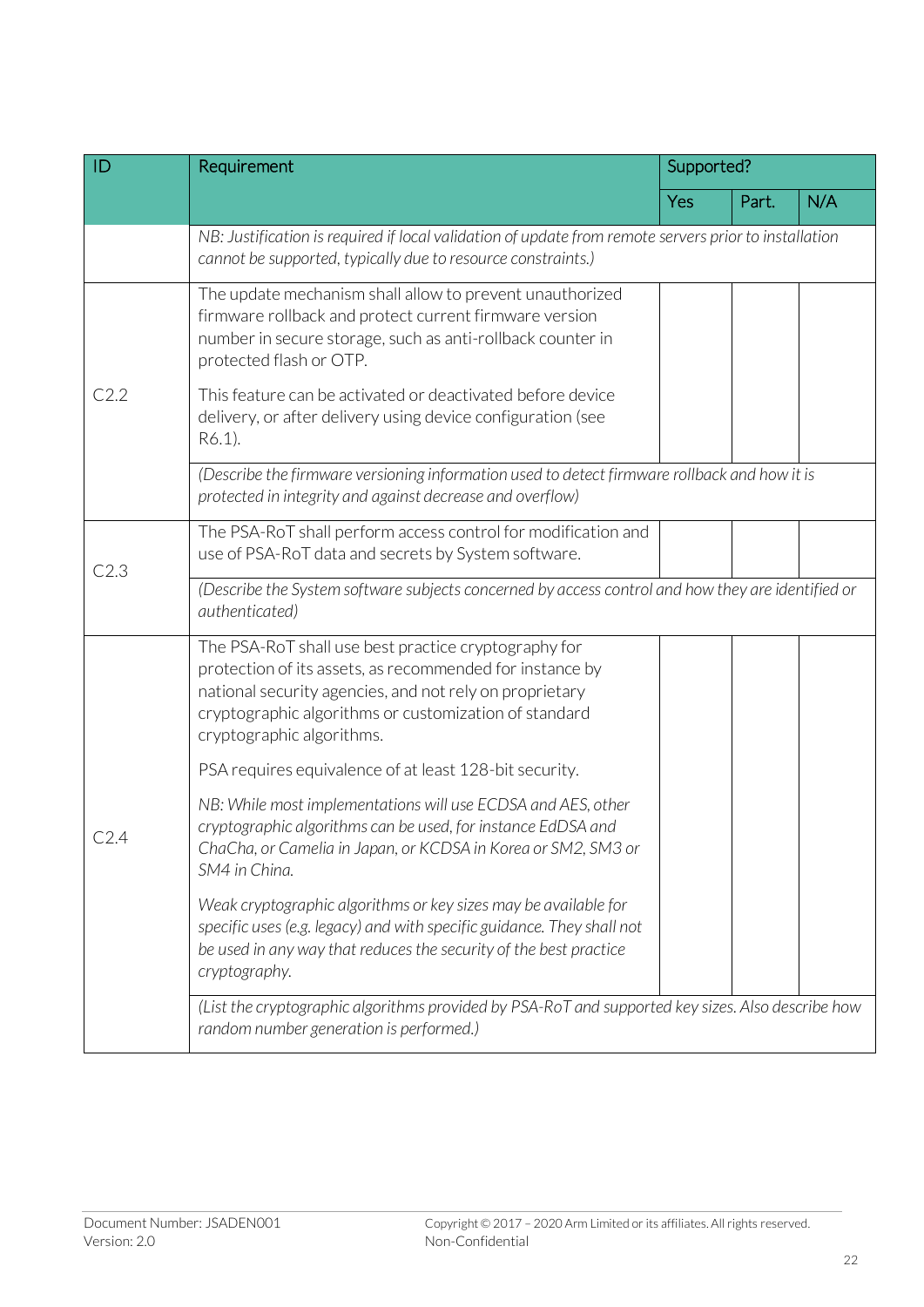# <span id="page-22-0"></span>**5 System Software Assessment Questionnaire**

Skip this section:

- if the evaluation applies to the Chip only, or
- if the version of the System software on the chip referenced in Sectio[n 3.3](#page--1-0) is already PSA-Certified.

NB: When this section is filled by the OEM, he can provide answers that apply only to the context in which the System software is used. For instance, the OEM may only provide in R2.3 the cryptographic algorithms he is relying on, not all the algorithms supported by the System software.

#### 5.1 Code Integrity

| ID               | Requirement                                                                                                                                                                                                                                                                                                                                                            | Supported? |       |     |
|------------------|------------------------------------------------------------------------------------------------------------------------------------------------------------------------------------------------------------------------------------------------------------------------------------------------------------------------------------------------------------------------|------------|-------|-----|
|                  |                                                                                                                                                                                                                                                                                                                                                                        | Yes        | Part. | N/A |
|                  | The System software shall support firmware update, either<br>from local connectivity (such as USB or removable media) or<br>from remote servers.                                                                                                                                                                                                                       |            |       |     |
|                  | Updates shall be validated locally to check integrity and<br>authenticity prior installation. This includes manifest,<br>executable code and any related data, such as configuration<br>data.                                                                                                                                                                          |            |       |     |
| R1.1             | The cryptography used for firmware update shall comply with<br>requirement R2.3.                                                                                                                                                                                                                                                                                       |            |       |     |
|                  | (Describe how updates are validated, including the cryptographic algorithms used, and where the<br>cryptographic keys used for validation are stored.<br>NB: Justification is required if local validation of update from remote servers prior to installation<br>cannot be supported, typically due to resource constraints.)                                         |            |       |     |
|                  | Example of response for Yes: The System software relies on TF-M firmware upgrade based on<br>swapping method. The new firmware image is downloaded by the System software and stored in<br>bootloader slot 1 (slot 0 is the active firmware) and marked for update. At the next boot, the<br>bootloader measures and validates the update and swaps slot 1 and slot O. |            |       |     |
| R <sub>1.2</sub> | The update mechanism shall allow to prevent unauthorized<br>firmware rollback and protect current firmware version number<br>in a secure storage, such as anti-rollback counter in protected<br>flash or OTP.                                                                                                                                                          |            |       |     |
|                  | This feature can be activated or deactivated before device<br>delivery, or after delivery using device configuration (see R6.1).                                                                                                                                                                                                                                       |            |       |     |
|                  | (Describe the firmware versioning information used to detect firmware rollback and how it is<br>protected in integrity and against decrease and overflow)                                                                                                                                                                                                              |            |       |     |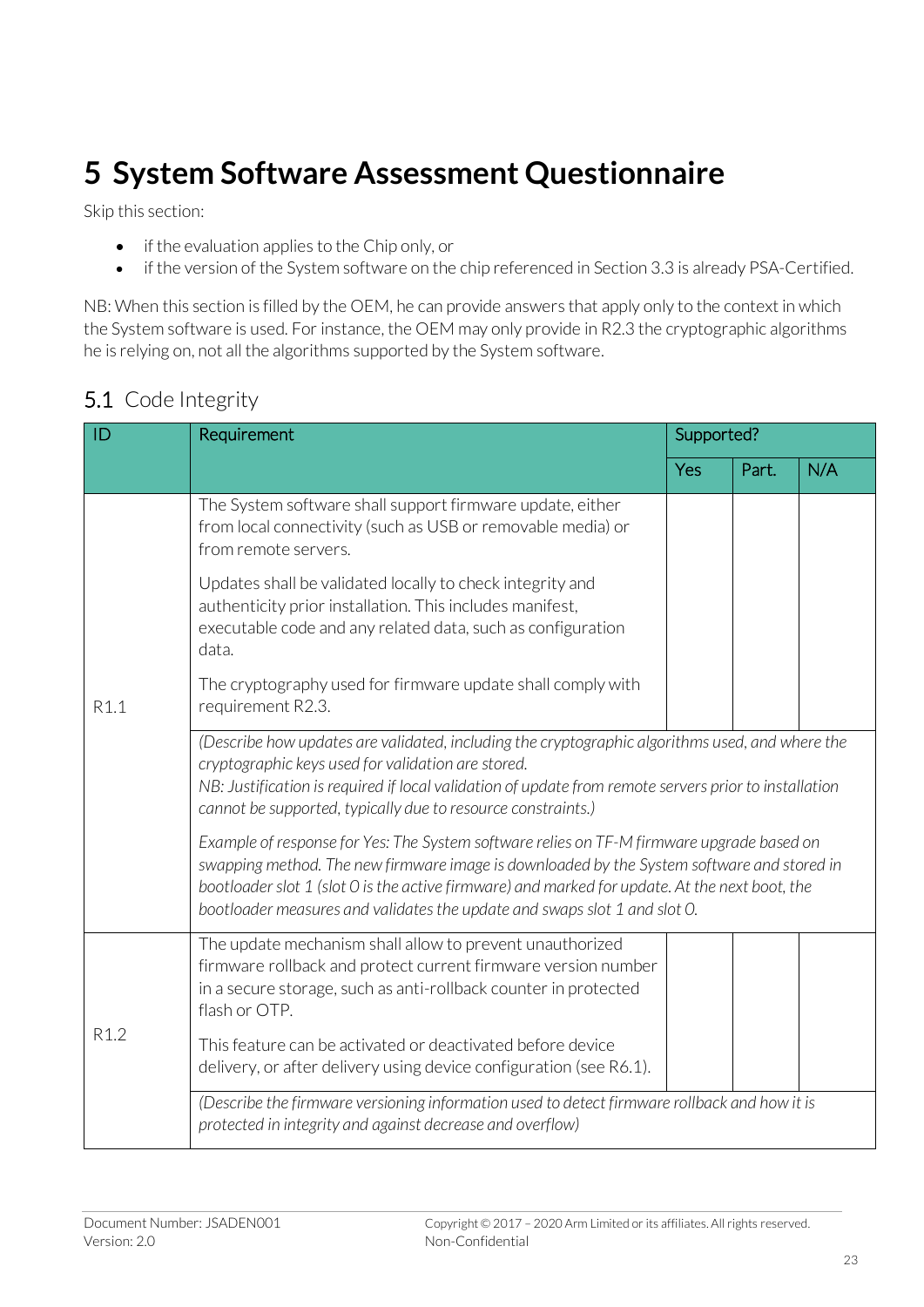| Requirement                                                                                                                                                                                                                                                               | Supported? |       |     |
|---------------------------------------------------------------------------------------------------------------------------------------------------------------------------------------------------------------------------------------------------------------------------|------------|-------|-----|
|                                                                                                                                                                                                                                                                           | Yes        | Part. | N/A |
| Example of response for Yes: In the process described in answer for R1.1, the System software<br>verifies firmware version in secure storage before storing the new image in slot 1. The current<br>version of firmware is stored using secure storage service from TF-M. |            |       |     |

#### 5.2 Data Assets

| ID   | Requirement                                                                                                                                                                                                                                                                                                                                                                                                                                                                       | Supported? |       |     |
|------|-----------------------------------------------------------------------------------------------------------------------------------------------------------------------------------------------------------------------------------------------------------------------------------------------------------------------------------------------------------------------------------------------------------------------------------------------------------------------------------|------------|-------|-----|
|      |                                                                                                                                                                                                                                                                                                                                                                                                                                                                                   | Yes        | Part. | N/A |
| R2.1 | The System software shall rely only on PSA-RoT for Device ID<br>queries.                                                                                                                                                                                                                                                                                                                                                                                                          |            |       |     |
|      | (Optional notes)                                                                                                                                                                                                                                                                                                                                                                                                                                                                  |            |       |     |
| R2.2 | The System software shall use of secure storage to protect<br>sensitive critical security parameters and also provide this<br>functionality for application data. It shall additionally bind the<br>data to a specific device instance and, if supported, security<br>lifecycle state (refer to requirement C1.3).<br>The cryptography used for secure storage shall comply to<br>requirement R2.3.<br>(Describe how secure storage is implemented e.g. uses TF-M secure storage) |            |       |     |
|      | Example of response for Yes: The System software relies on TF-M (SPE) that supports a secure<br>storage service implementing an AES-GCM based AEAD encryption policy to protect data integrity<br>and authenticity. It uses the flash filesystem and relies on a secret hardware unique key (HUK) per<br>device.                                                                                                                                                                  |            |       |     |
|      | The System software shall use best practice cryptography as<br>recommended, for instance, by national security agencies, and<br>does not rely on proprietary cryptographic algorithms or<br>customization of standard cryptographic algorithms.                                                                                                                                                                                                                                   |            |       |     |
| R2.3 | In particular the System software shall use the PSA-RoT<br>provided cryptographic primitives, including random number<br>generation and key generation, wherever possible.                                                                                                                                                                                                                                                                                                        |            |       |     |
|      | PSA requires equivalence of at least 128-bit security.                                                                                                                                                                                                                                                                                                                                                                                                                            |            |       |     |
|      | NB: While most implementations will use ECDSA and AES, other<br>cryptographic algorithms can be used, for instance EdDSA and                                                                                                                                                                                                                                                                                                                                                      |            |       |     |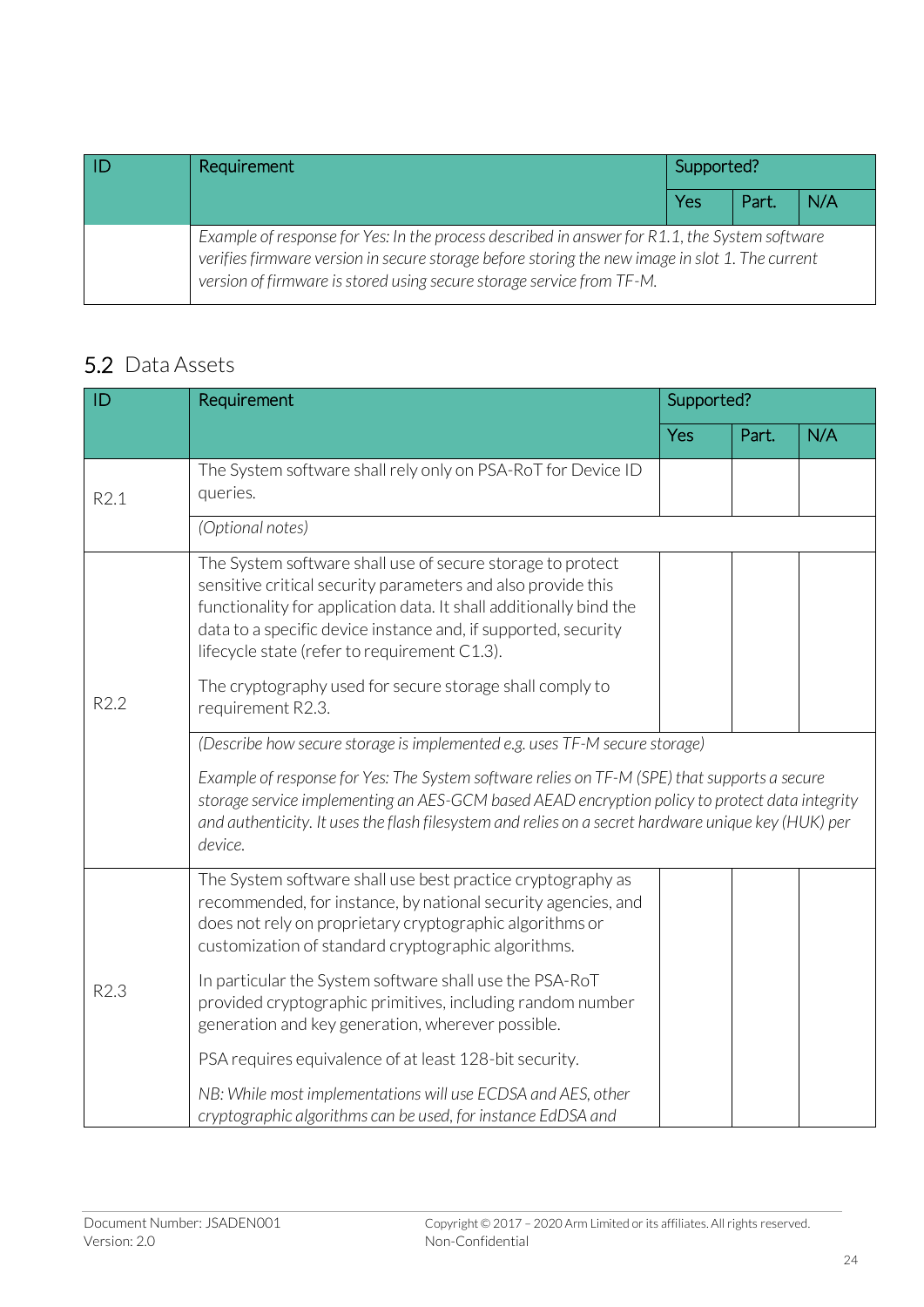|                  | Requirement                                                                                                                                                   | Supported? |       |     |  |
|------------------|---------------------------------------------------------------------------------------------------------------------------------------------------------------|------------|-------|-----|--|
|                  |                                                                                                                                                               | Yes        | Part. | N/A |  |
|                  | ChaCha, or Camelia in Japan, or KCDSA in Korea or SM2, SM3 or<br>SM4 in China.                                                                                |            |       |     |  |
|                  | (Describe cryptographic algorithms provided by the System software, supported key sizes and how<br>the library that provide them, e.g. TF-M crypto libraries) |            |       |     |  |
| R <sub>2.4</sub> | The System software shall support update of cryptographic<br>algorithms and primitives.                                                                       |            |       |     |  |
|                  | (Optional notes)                                                                                                                                              |            |       |     |  |

## 5.3 Communication

| ID   | Requirement                                                                                                                                                                                                                           | Supported? |       |     |
|------|---------------------------------------------------------------------------------------------------------------------------------------------------------------------------------------------------------------------------------------|------------|-------|-----|
|      |                                                                                                                                                                                                                                       | Yes        | Part. | N/A |
| R3.1 | For two-way communication protocols and for each network<br>interface, the System software shall provide the ability to<br>authenticate remote servers or users in the act of establishing a<br>connection.                           |            |       |     |
|      | (Optional notes)                                                                                                                                                                                                                      |            |       |     |
| R3.2 | The System software shall provide the ability to encrypt data<br>exchanged with remote servers.                                                                                                                                       |            |       |     |
|      | (Optional notes)                                                                                                                                                                                                                      |            |       |     |
|      | The System software shall use secure protocols, compliant to<br>requirement R2.3, for authentication and encryption of two-<br>way communication.                                                                                     |            |       |     |
| R3.3 | If the System software relies on TLS, the version shall be 1.2 or<br>later, and it shall forbid the fall-back to legacy cipher suite<br>publicly known to be unsecure (such as cipher suites with 3DES,<br>DES, IDEA, RC4, or Null).@ |            |       |     |
|      | NB: This can be met with actively supported versions of Mbed TLS<br>Long Term Support branch.                                                                                                                                         |            |       |     |
|      | (Optional notes)                                                                                                                                                                                                                      |            |       |     |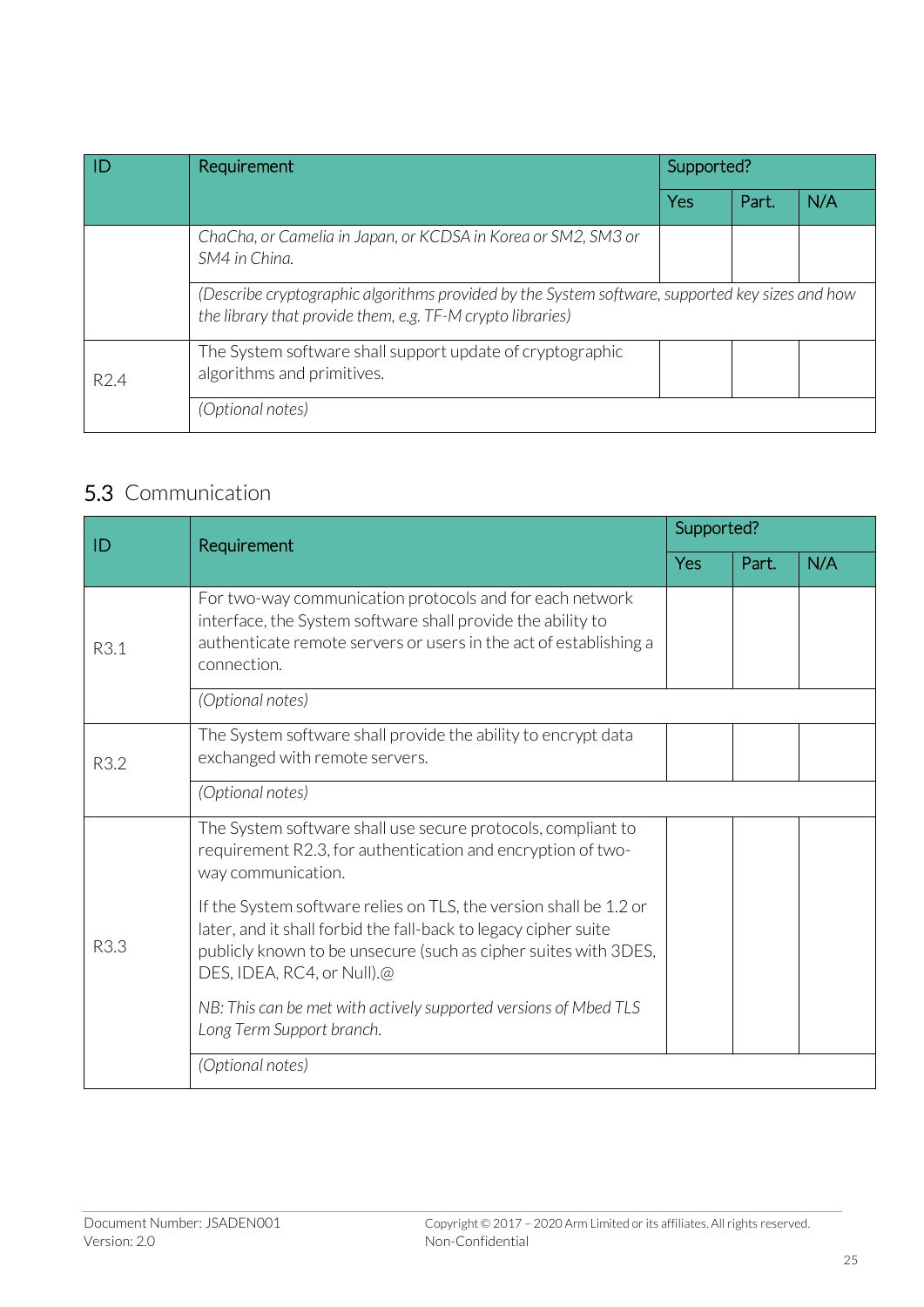### 5.4 Hardening

| ID         | Requirement                                                                                                                                                                                                | Supported? |       |     |
|------------|------------------------------------------------------------------------------------------------------------------------------------------------------------------------------------------------------------|------------|-------|-----|
|            |                                                                                                                                                                                                            | <b>Yes</b> | Part. | N/A |
| R4.1       | The System software shall provide an attestation token for the<br>current security lifecycle state of the device.                                                                                          |            |       |     |
|            | (Optional notes)                                                                                                                                                                                           |            |       |     |
| R4.2       | Functionalities that are not needed for the intended usage of<br>the System software shall be disabled or not installed.                                                                                   |            |       |     |
|            | (Optional notes)                                                                                                                                                                                           |            |       |     |
|            | The System software should provide logging of security<br>relevant events and errors and auditing function.                                                                                                |            |       |     |
| R4.3       | The log should include sufficient details to determine what<br>happened.                                                                                                                                   |            |       |     |
| (Optional) | NB: Not all devices may support logging, due to constrained<br>resources for instance. Logging is currently not mandatory but will<br>become a requirement in future revisions of this document.           |            |       |     |
|            | (Describe how logs are protected and how they can be retrieved if necessary)                                                                                                                               |            |       |     |
| R4.4       | If the System software supports logging, it shall restrict access<br>to log files to authorised users only (refer to R5.3).                                                                                |            |       |     |
|            | (Optional notes)                                                                                                                                                                                           |            |       |     |
| R4.5       | Data input from user interfaces and transferred via application<br>programming interfaces (APIs) or between networks in services<br>and devices shall be validated defensively against malformed<br>input. |            |       |     |
|            | (Optional notes)                                                                                                                                                                                           |            |       |     |

## 5.5 Passwords

|      | Requirement                                                                                                                                                                                                                   | Supported? |       |     |
|------|-------------------------------------------------------------------------------------------------------------------------------------------------------------------------------------------------------------------------------|------------|-------|-----|
|      |                                                                                                                                                                                                                               | Yes        | Part. | N/A |
| R5.1 | If the System software makes use of critical security parameters<br>(including passwords), they shall be unique per device or<br>defined by the user. They shall not be resettable to any<br>universal factory default value. |            |       |     |
|      | (Optional notes)                                                                                                                                                                                                              |            |       |     |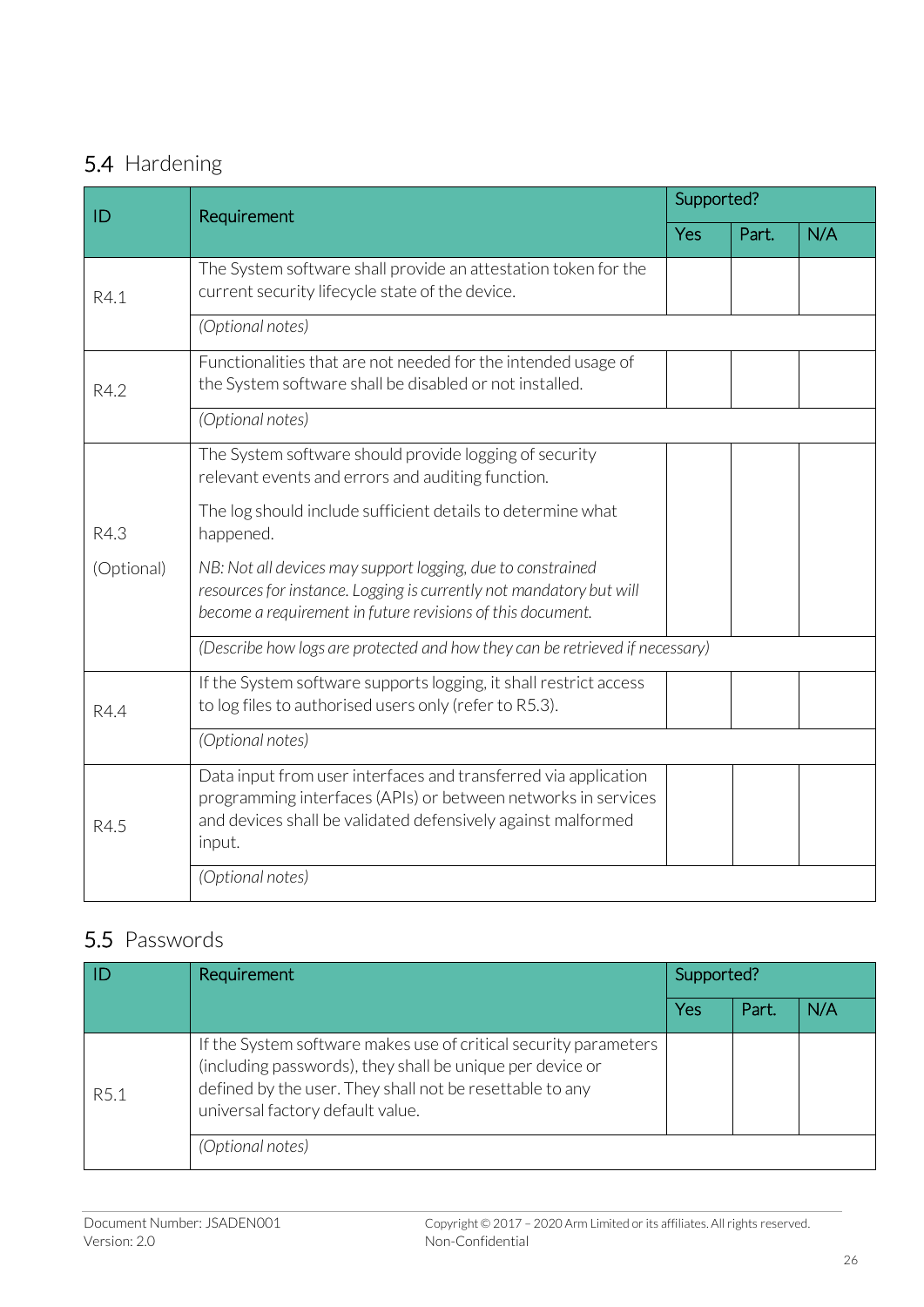| ID               | Requirement                                                                                                                                                                                                                                                                                                                                                                                                                                                                                                                                                                                                                                                                                                                                                                            | Supported? |       |     |
|------------------|----------------------------------------------------------------------------------------------------------------------------------------------------------------------------------------------------------------------------------------------------------------------------------------------------------------------------------------------------------------------------------------------------------------------------------------------------------------------------------------------------------------------------------------------------------------------------------------------------------------------------------------------------------------------------------------------------------------------------------------------------------------------------------------|------------|-------|-----|
|                  |                                                                                                                                                                                                                                                                                                                                                                                                                                                                                                                                                                                                                                                                                                                                                                                        | <b>Yes</b> | Part. | N/A |
| R <sub>5.2</sub> | If the System software makes use of passwords, it shall enforce<br>choice of passwords according to security best practices, in<br>particular regarding password length and complexity and<br>number of failed authentication attempts (refer for instance to<br>NIST SP 800-63B guidelines for memorized secrets).<br>(Optional notes)<br>Example of response for Yes: The System software requires passwords of at least 8 characters in<br>length, not in dictionary words or with repetitive or sequential characters. Additionally, the System<br>software implements a rate-limiting mechanism (applying an increasing timeout) that limits the<br>number of failed authentication attempts.<br>Example of response for Yes: The System software does not make use of passwords. |            |       |     |
| R5.3             | If the System software makes use of critical security parameters<br>for user authentication, the cryptography used for that feature<br>shall comply with requirement R2.3.<br>(Describe the cryptography used for user authentication)                                                                                                                                                                                                                                                                                                                                                                                                                                                                                                                                                 |            |       |     |

## 5.6 Configuration

| ID   | Requirement                                                                                                                                                                                                                                                                                                                                                                                                                                                                                             | Supported? |       |     |
|------|---------------------------------------------------------------------------------------------------------------------------------------------------------------------------------------------------------------------------------------------------------------------------------------------------------------------------------------------------------------------------------------------------------------------------------------------------------------------------------------------------------|------------|-------|-----|
|      |                                                                                                                                                                                                                                                                                                                                                                                                                                                                                                         | Yes        | Part. | N/A |
|      | If the System software allows security-relevant configuration<br>changes via a network interface, the related configuration shall<br>only be accepted after authentication (refer to R3.1, R3.3 and<br>R5.3).                                                                                                                                                                                                                                                                                           |            |       |     |
|      | NB: Security-relevant changes include:                                                                                                                                                                                                                                                                                                                                                                                                                                                                  |            |       |     |
| R6.1 | access control management for remote or local users,<br>configuration of network keys,<br>passwords policy (such as changes or thresholds),<br>$\bullet$<br>update policy (such as query frequency, automatic<br>$\bullet$<br>installation, server address, rollback),<br>configuration of cryptography (such as default key length),<br>$\bullet$<br>access to network interfaces and authentication policy<br>$\bullet$<br>(such as account lock thresholds after failed authentication<br>attempts). |            |       |     |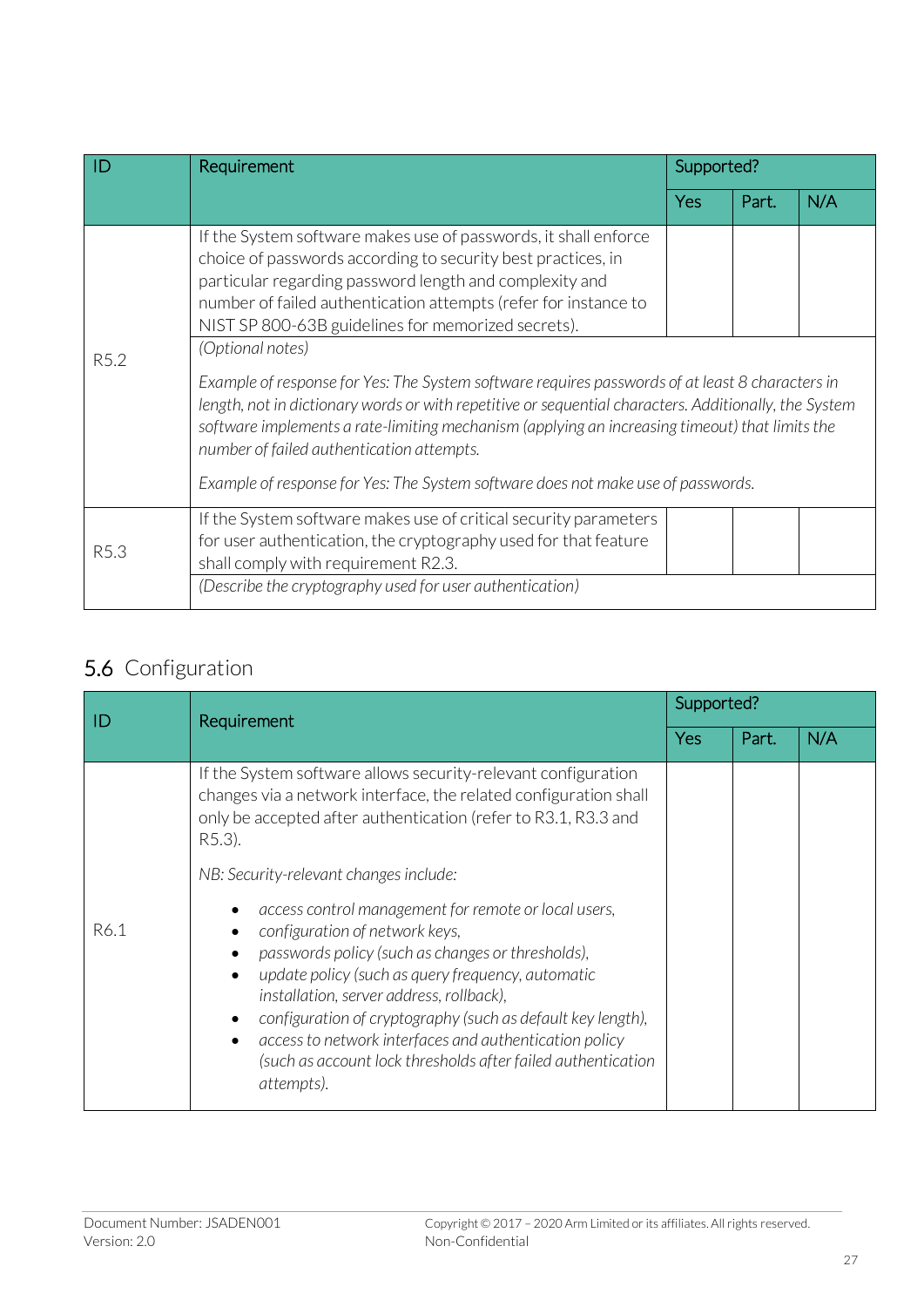| Example of response for Yes: The System software allows security-relevant configuration changes<br>after the administrator has been successfully authenticated in a local interface through the<br>mechanism described in R5.3. |
|---------------------------------------------------------------------------------------------------------------------------------------------------------------------------------------------------------------------------------|
| Other example of response for Yes: The System software does not allow security-relevant<br>configuration changes.                                                                                                               |

## 5.7 Privacy

| l ID | Requirement                                                                                                                                | Supported? |       |     |  |  |
|------|--------------------------------------------------------------------------------------------------------------------------------------------|------------|-------|-----|--|--|
|      |                                                                                                                                            | Yes        | Part. | N/A |  |  |
|      | If the System software allows persistent storage of personal<br>data and configuration, it shall allow the user to erase all this<br>data. |            |       |     |  |  |
| R7.1 | (Optional notes)                                                                                                                           |            |       |     |  |  |
|      | Example of response for Yes: The System software does not allow persistent storage of personal<br>data or configuration.                   |            |       |     |  |  |
|      | Other example of response for Yes: The System software erases all data and resets to factory<br>settings.                                  |            |       |     |  |  |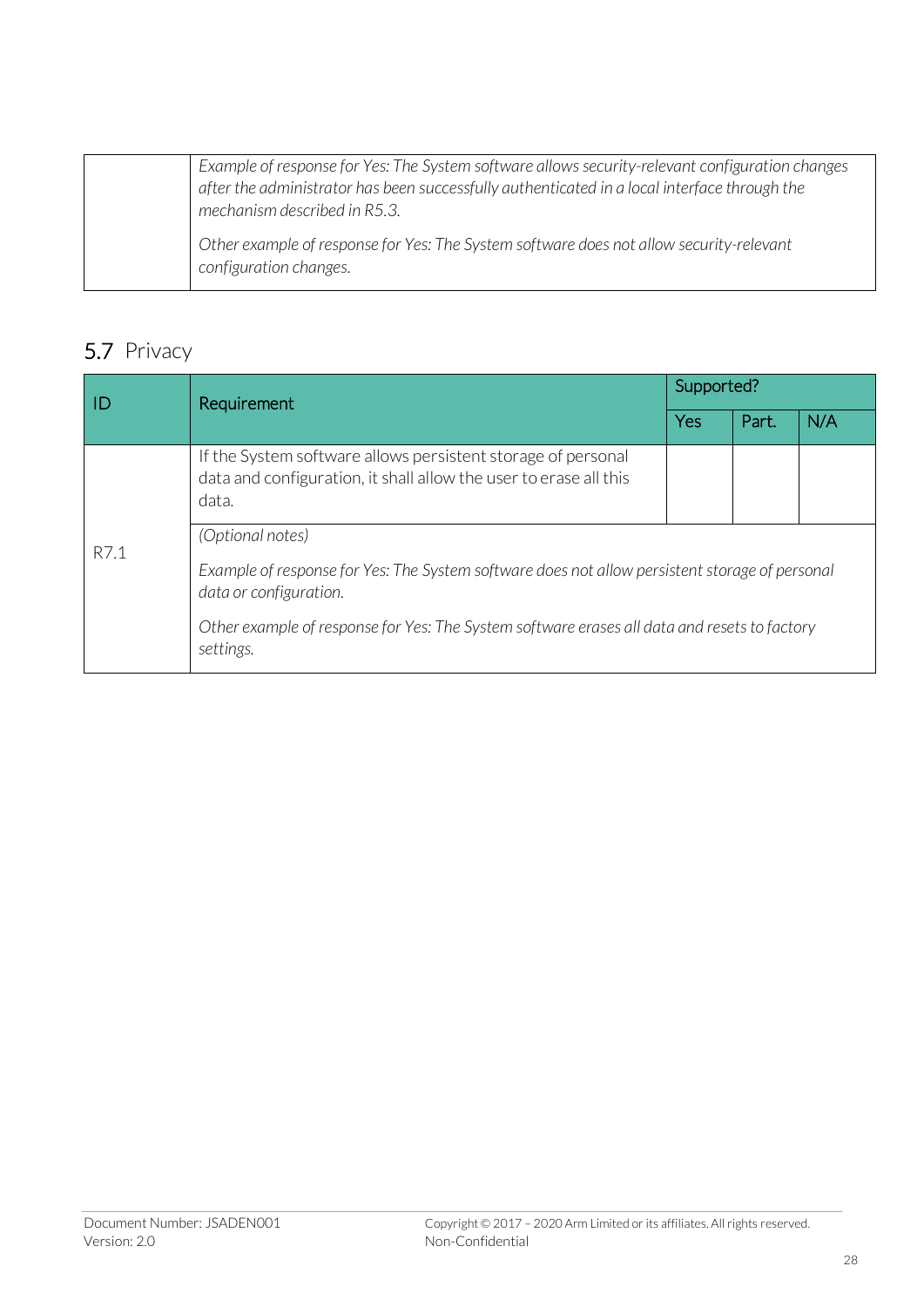# <span id="page-28-0"></span>**6 Device Assessment Questionnaire**

Skip this section if the scope of evaluation does not include the device.

#### 6.1 Code Integrity

|     | Requirement                                                                                                                                                                                                                                                                                                                                                          | Supported? |       |     |  |
|-----|----------------------------------------------------------------------------------------------------------------------------------------------------------------------------------------------------------------------------------------------------------------------------------------------------------------------------------------------------------------------|------------|-------|-----|--|
|     |                                                                                                                                                                                                                                                                                                                                                                      | Yes        | Part. | N/A |  |
|     | The device shall be configured to enforce secure boot for the<br>System software and updateable PSA-RoT. Each updatable<br>component shall be measured and validated prior to execution.                                                                                                                                                                             |            |       |     |  |
| D11 | (Optional notes)<br>Example of response for Yes: The device is configured to rely on TF-M and primitives of Boot ROM<br>for measuring and validating TF-M image prior to execution. Then the System software relies on the<br>bootloader from the Secure Processing Environment (TF-M) for measuring and validating the<br>System software image prior to execution. |            |       |     |  |

### 6.2 Communication

|      | Requirement                                                                                                                                                       | Supported? |       |     |
|------|-------------------------------------------------------------------------------------------------------------------------------------------------------------------|------------|-------|-----|
|      |                                                                                                                                                                   | Yes        | Part. | N/A |
| D2.1 | The device shall close unused network ports and logical<br>interfaces.                                                                                            |            |       |     |
|      | (Optional notes)                                                                                                                                                  |            |       |     |
| D2.2 | For two-way communication protocols, the device shall provide<br>the ability to authenticate remote servers in the act of<br>establishing a connection.           |            |       |     |
|      | (Optional notes)                                                                                                                                                  |            |       |     |
| D2.3 | The device shall encrypt by default all data exchanged with<br>remote servers. In particular critical security parameters shall<br>always be encrypted            |            |       |     |
|      | (Optional notes)                                                                                                                                                  |            |       |     |
|      | Example of response for N/A: The device only sends non-confidential information, such as external<br>temperature. This information does not need to be encrypted. |            |       |     |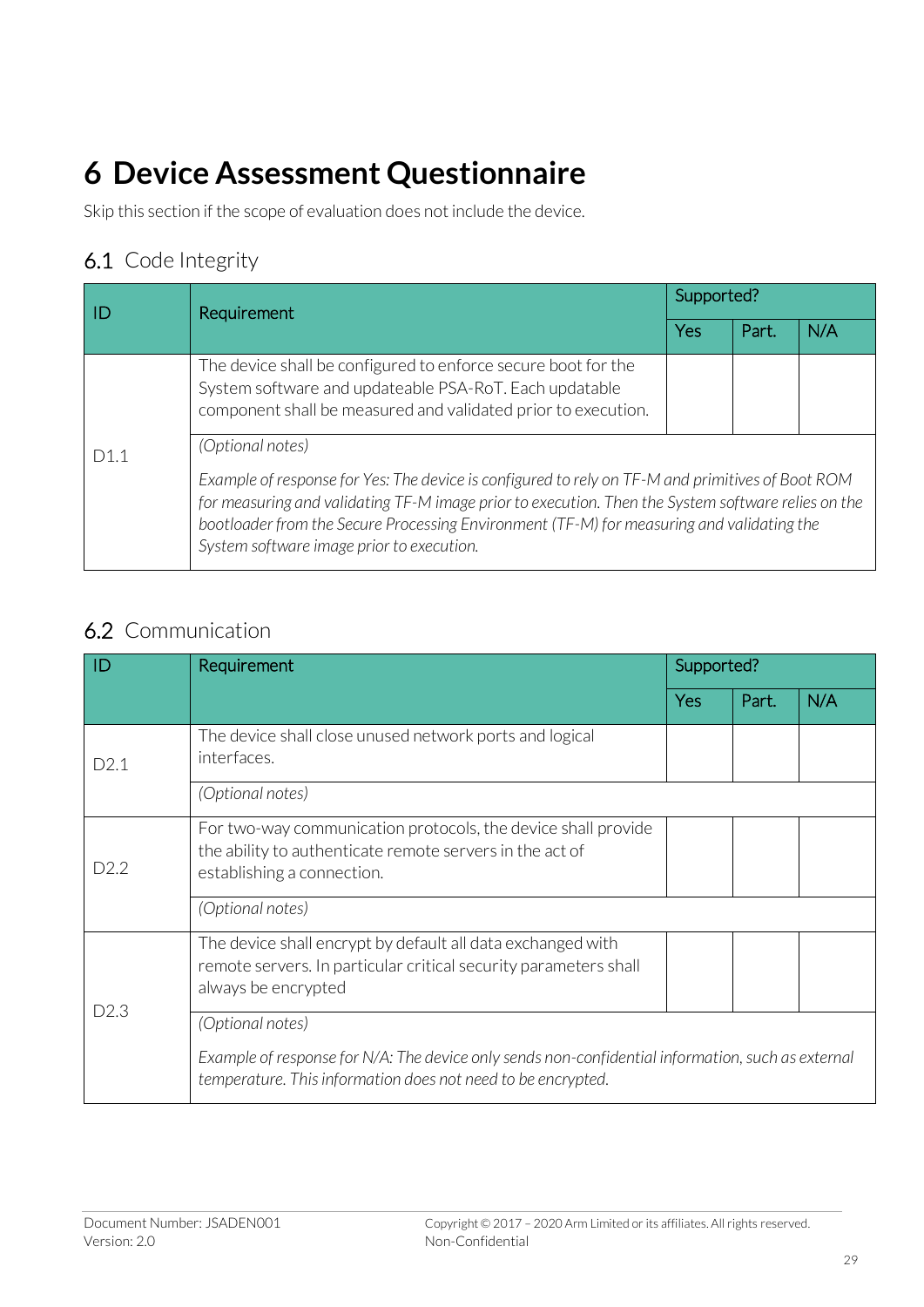| ID   | Requirement                                                                                                                                                                                                                 |     | Supported? |     |
|------|-----------------------------------------------------------------------------------------------------------------------------------------------------------------------------------------------------------------------------|-----|------------|-----|
|      |                                                                                                                                                                                                                             | Yes | Part.      | N/A |
|      | The device shall use secure protocols, compliant to requirement<br>R2.3, for authentication and encryption of two-way<br>communication.                                                                                     |     |            |     |
| D2.4 | If the device relies on TLS, the version shall be 1.2 or later, and it<br>shall forbid the fall-back to legacy cipher suite publicly known to<br>be unsecure (such as cipher suites with 3DES, DES, IDEA, RC4,<br>or Null). |     |            |     |
|      | NB: This can be met with actively supported versions of Mbed<br>TLS Long Term Support branch.                                                                                                                               |     |            |     |
|      | (Optional notes)                                                                                                                                                                                                            |     |            |     |

## 6.3 Hardening

| ID               | Requirement                                                                                                                                                    | Supported? |       |     |
|------------------|----------------------------------------------------------------------------------------------------------------------------------------------------------------|------------|-------|-----|
|                  |                                                                                                                                                                | <b>Yes</b> | Part. | N/A |
| D3.1             | The device shall be protected in production against<br>unauthorised use of debug or test features, possibly with rules<br>depending on device lifecycle state. |            |       |     |
|                  | The device shall erase sensitive user assets and credentials on<br>access to these features.                                                                   |            |       |     |
|                  | (Describe which technical measures disable or deactivate debug)                                                                                                |            |       |     |
| D <sub>3.2</sub> | The current security lifecycle state of the device shall be<br>attestable through an attestation token.                                                        |            |       |     |
|                  | (Optional notes)                                                                                                                                               |            |       |     |
| D3.3             | Functionalities that are not needed for the intended usage of<br>the device shall be disabled or not installed.                                                |            |       |     |
|                  | (Optional notes)                                                                                                                                               |            |       |     |
| D3.4             | The device should support logging of security relevant events<br>and errors and auditing function.                                                             |            |       |     |
| (Optional)       | The log should include sufficient details to determine what<br>happened.                                                                                       |            |       |     |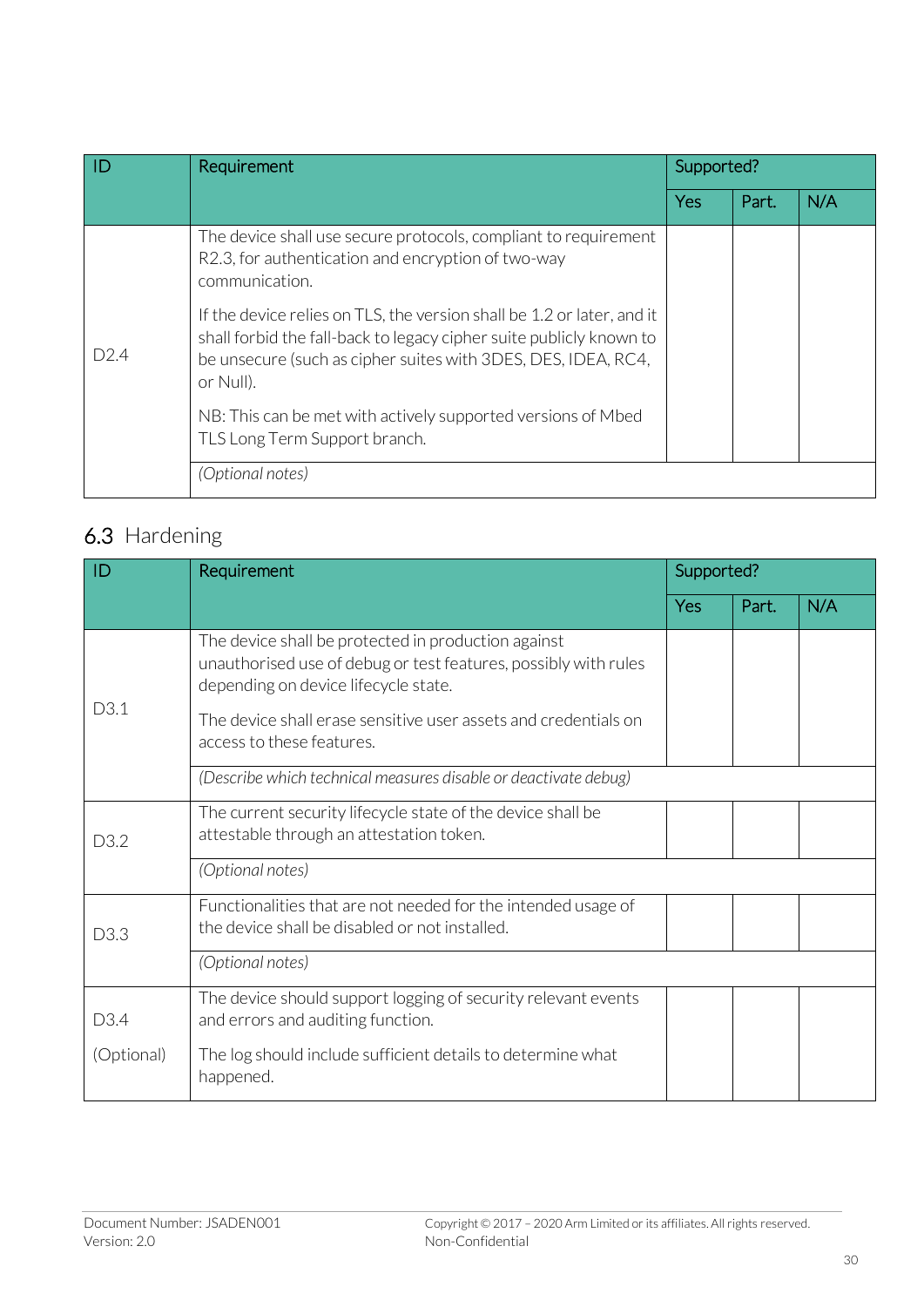|                  | Requirement                                                                                                                                                                                      | Supported? |       |     |
|------------------|--------------------------------------------------------------------------------------------------------------------------------------------------------------------------------------------------|------------|-------|-----|
|                  |                                                                                                                                                                                                  | Yes        | Part. | N/A |
|                  | NB: Not all devices may support logging, due to constrained<br>resources for instance. Logging is currently not mandatory but will<br>become a requirement in future revisions of this document. |            |       |     |
|                  | (Describe how logs are protected and how they can be retrieved if necessary)                                                                                                                     |            |       |     |
| D <sub>3.5</sub> | If the device supports logging, it shall restrict access to log files<br>to authorised users only.                                                                                               |            |       |     |
|                  | (Optional notes)                                                                                                                                                                                 |            |       |     |

### 6.4 Passwords

| ID   | Requirement                                                                                                                                                                                                                                  | Supported? |       |     |
|------|----------------------------------------------------------------------------------------------------------------------------------------------------------------------------------------------------------------------------------------------|------------|-------|-----|
|      |                                                                                                                                                                                                                                              |            | Part. | N/A |
| D4.1 | If the device makes use of critical security parameters (including<br>passwords), they shall be unique per device or defined by the<br>user. They shall not be resettable to any universal factory<br>default value.                         |            |       |     |
|      | (Optional notes)                                                                                                                                                                                                                             |            |       |     |
| D4.2 | If the device makes use of passwords, it shall enforce choice of<br>these passwords according to security best practices, in<br>particular regarding password length and complexity (refer for<br>instance to NIST SP 800-63B guidelines).   |            |       |     |
|      | (Optional notes)                                                                                                                                                                                                                             |            |       |     |
| D4.3 | If the device makes use of passwords, and after a fixed<br>threshold of unsuccessful authentications against a password,<br>the device shall either disable password or apply a timeout<br>before another authentication attempt is allowed. |            |       |     |
|      | (Optional notes)                                                                                                                                                                                                                             |            |       |     |
| D4.4 | If the device makes use of critical security parameters for<br>authorisation, it shall implement an inactivity time-out or other<br>appropriate mechanism to prevent perpetual authorisation.                                                |            |       |     |
|      | (Optional notes)                                                                                                                                                                                                                             |            |       |     |
| D4.5 | If the device makes use of critical security parameters, it shall<br>use secure storage to protect them.                                                                                                                                     |            |       |     |
|      | (Optional notes)                                                                                                                                                                                                                             |            |       |     |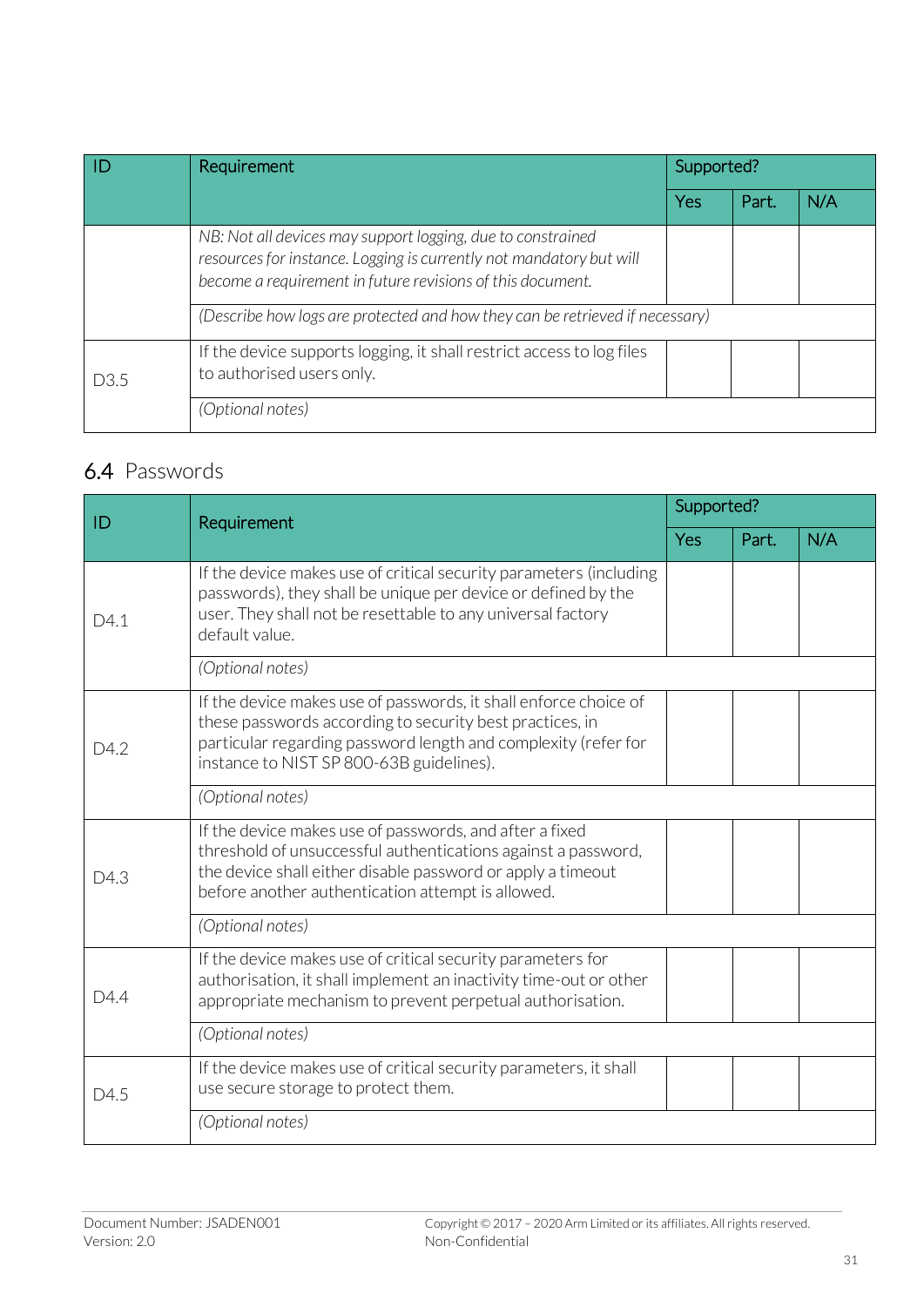### 6.5 Privacy

| ID               | Requirement                                                                                                | Supported? |       |     |
|------------------|------------------------------------------------------------------------------------------------------------|------------|-------|-----|
|                  |                                                                                                            | Yes        | Part. | N/A |
| D5.1             | The device shall restrict access to log personal data, including in<br>log files, to authorised users only |            |       |     |
|                  | (Optional notes)                                                                                           |            |       |     |
| D <sub>5.2</sub> | The device shall store personal data on a secure storage.                                                  |            |       |     |
|                  | (Optional notes)                                                                                           |            |       |     |

## 6.6 Organizational

| ID                 | Requirement                                                                                                             | Supported? |       |     |
|--------------------|-------------------------------------------------------------------------------------------------------------------------|------------|-------|-----|
|                    |                                                                                                                         | Yes        | Part. | N/A |
| D6.1<br>(Optional) | The Developer should provide a public point of contact as part<br>of its vulnerability disclosure policy.               |            |       |     |
|                    | (Optional notes)                                                                                                        |            |       |     |
| D6.2               | The Developer should explicitly state the minimum length of<br>time for which the device will receive security updates. |            |       |     |
| (Optional)         | (Optional notes)                                                                                                        |            |       |     |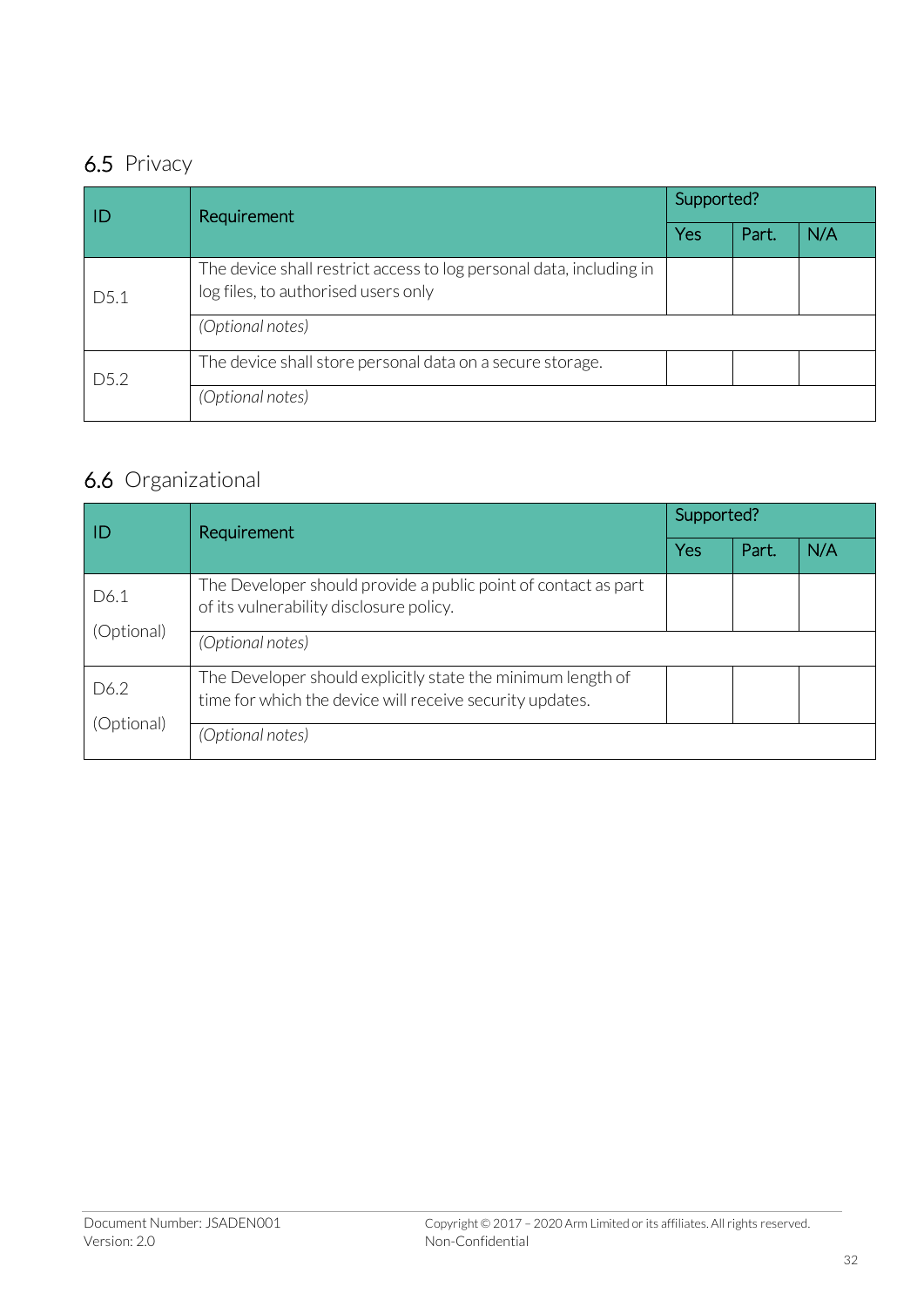# **Appendix A Organisational Best Practices**

In addition to the technical security measures that are in the scope of PSA Certified Level 1 through the requirements expressed in sections [4](#page-19-0) t[o 6,](#page-28-0) this appendix provides organizational best practices that contribute to comprehensive device security.

Verification of compliance to these organizational security best practices is not part of the tasks performed by Evaluation Laboratories during the course of a PSA Certified Level 1 evaluation.

#### A.1 Device Identification

|              | Best practice                                                              |
|--------------|----------------------------------------------------------------------------|
| <b>BP1.1</b> | The device model designation should be easily visible to the end-user.     |
| BP1.2        | The device identification number should be easily visible to the end-user. |

#### A.2 Vulnerability Disclosure

| Ð            | Best practice                                                                                                   |
|--------------|-----------------------------------------------------------------------------------------------------------------|
| BP2.1        | The Developer should publish a vulnerability disclosure policy, easily accessible<br>from its website.          |
| BP2.2        | The Developer should provide a public point of contact as part of its vulnerability<br>disclosure policy.       |
| <b>BP2.3</b> | The Developer should act on a timely manner after knowledge of a vulnerability and<br>provide security updates. |
| <b>BP2.4</b> | The Developer should actively monitor for vulnerabilities likely to affect security of<br>its devices.          |
| BP2.5        | The Developer should notify the end-user of known vulnerabilities and possible<br>mitigations.                  |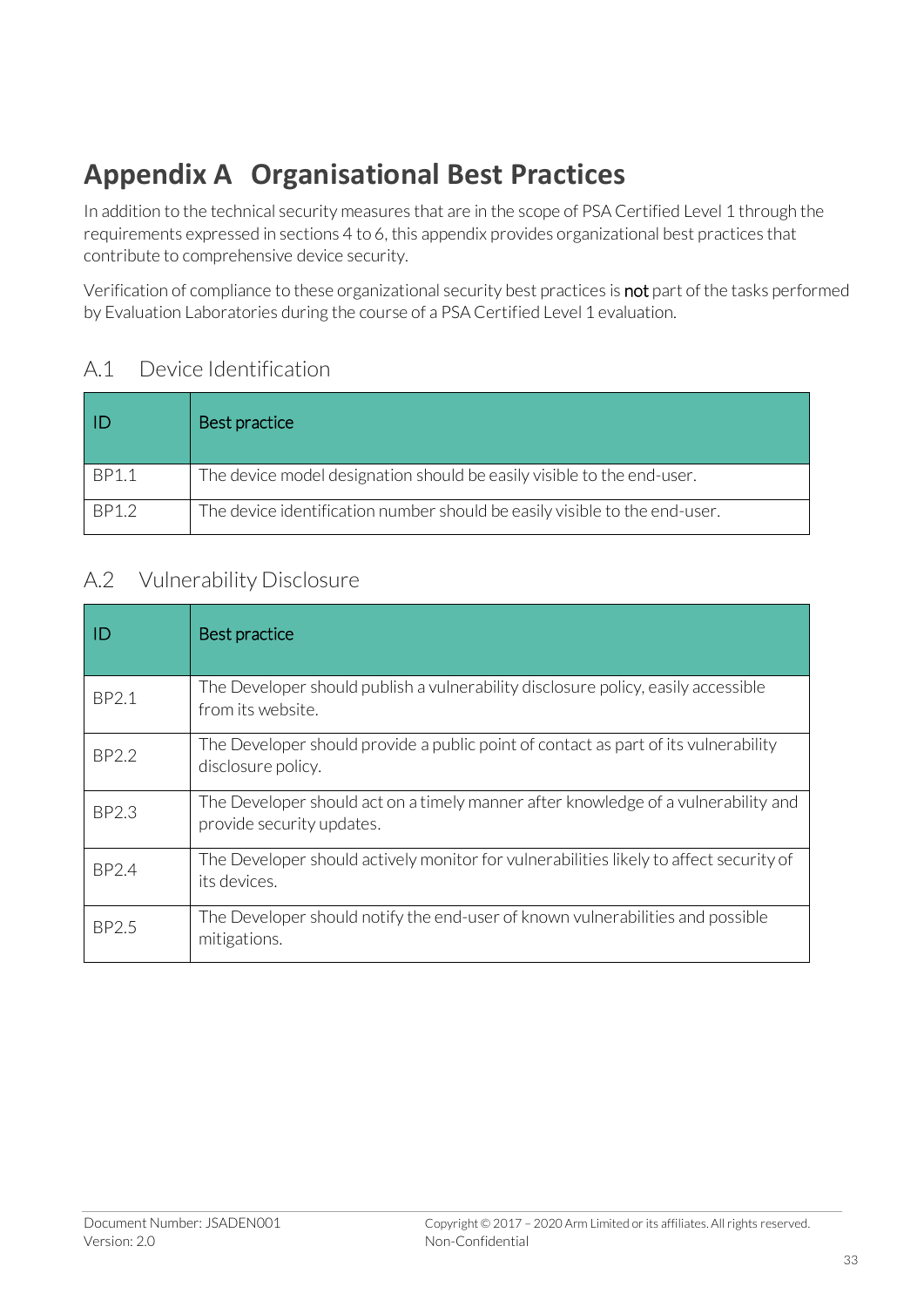### A.3 Update

|              | Best practice                                                                                                           |
|--------------|-------------------------------------------------------------------------------------------------------------------------|
| <b>BP3.1</b> | The device should install by default available updates.                                                                 |
| BP3.2        | The device should check after initialization for available updates.                                                     |
| <b>BP3.3</b> | The Developer should explicitly state the minimum length of time for which the<br>device will receive security updates. |

### A.4 Critical Security Parameters

|       | Best practice                                                                                                                            |
|-------|------------------------------------------------------------------------------------------------------------------------------------------|
| BP4.1 | The Developer should ensure uniqueness for pre-installed Critical Security<br>Parameters.                                                |
| BP4.2 | The Developer should that pre-installed Critical Security Parameters are generated<br>with sufficient entropy.                           |
| BP4.3 | The Developer should follow a secure management process for the protection of<br>Critical Security Parameters stored outside the device. |

### A.5 Installation and Maintenance

|       | Best practice                                                                                                                 |
|-------|-------------------------------------------------------------------------------------------------------------------------------|
| BP5.1 | The Developer should design device installation and maintenance processes to<br>employ minimal steps while ensuring security. |
| BP5.2 | The Developer should provide clear guidance to the end-user for device installation<br>and maintenance.                       |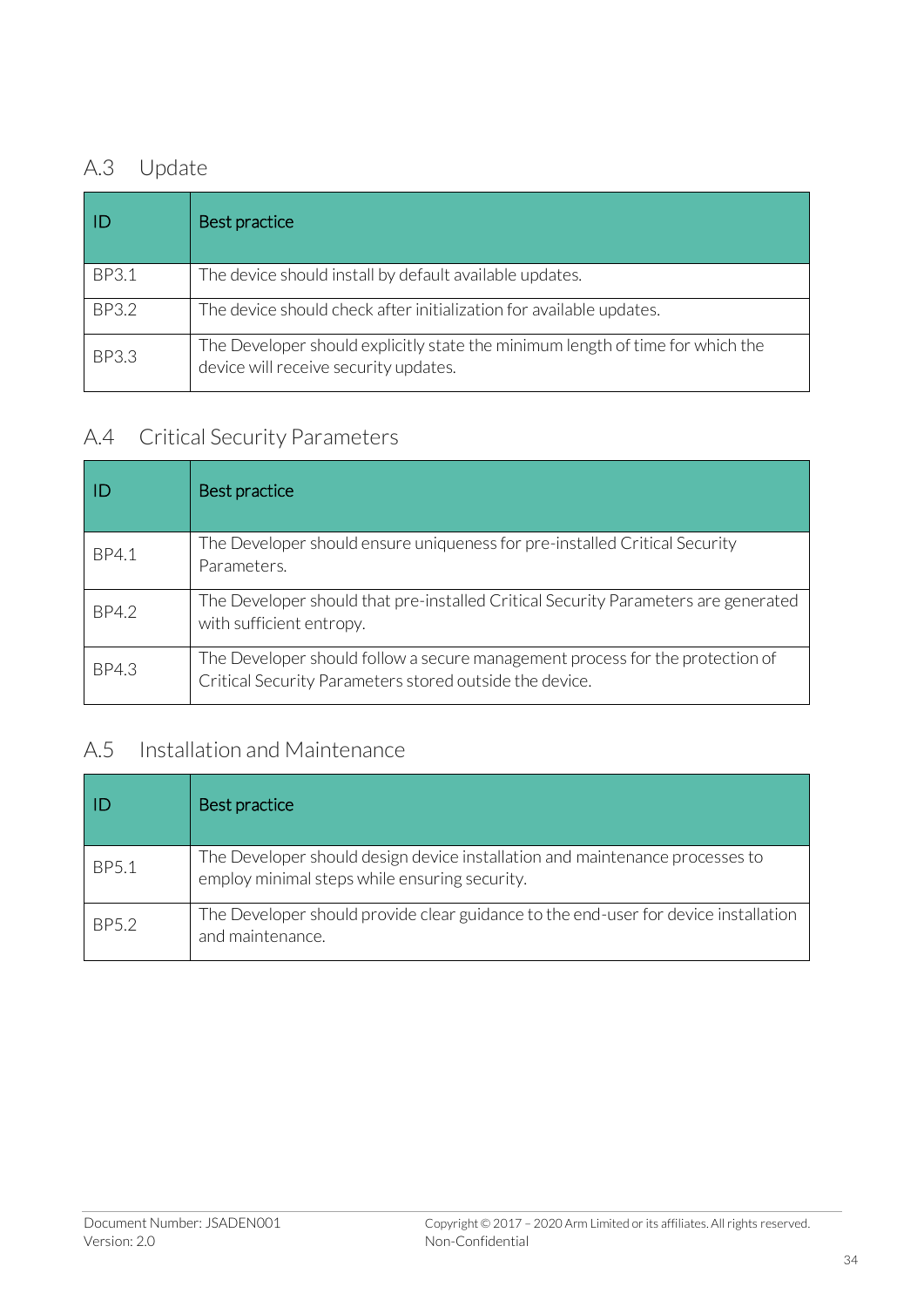## A.6 Privacy

|       | Best practice                                                                                                                       |
|-------|-------------------------------------------------------------------------------------------------------------------------------------|
| BP6.1 | The Developer should inform the end-user when personal data is processed, by who<br>and for which purpose and obtain clear consent. |
| BP6.2 | The Developer should allow the end-user to withdraw at any time its content for<br>processing of its personal data                  |
| BP6.3 | The Developer should provide clear instructions to the end-user on how to delete<br>its personal data.                              |
| BP6.4 | The Developer should minimize and anonymize whenever possible the data<br>collected from end-user logs.                             |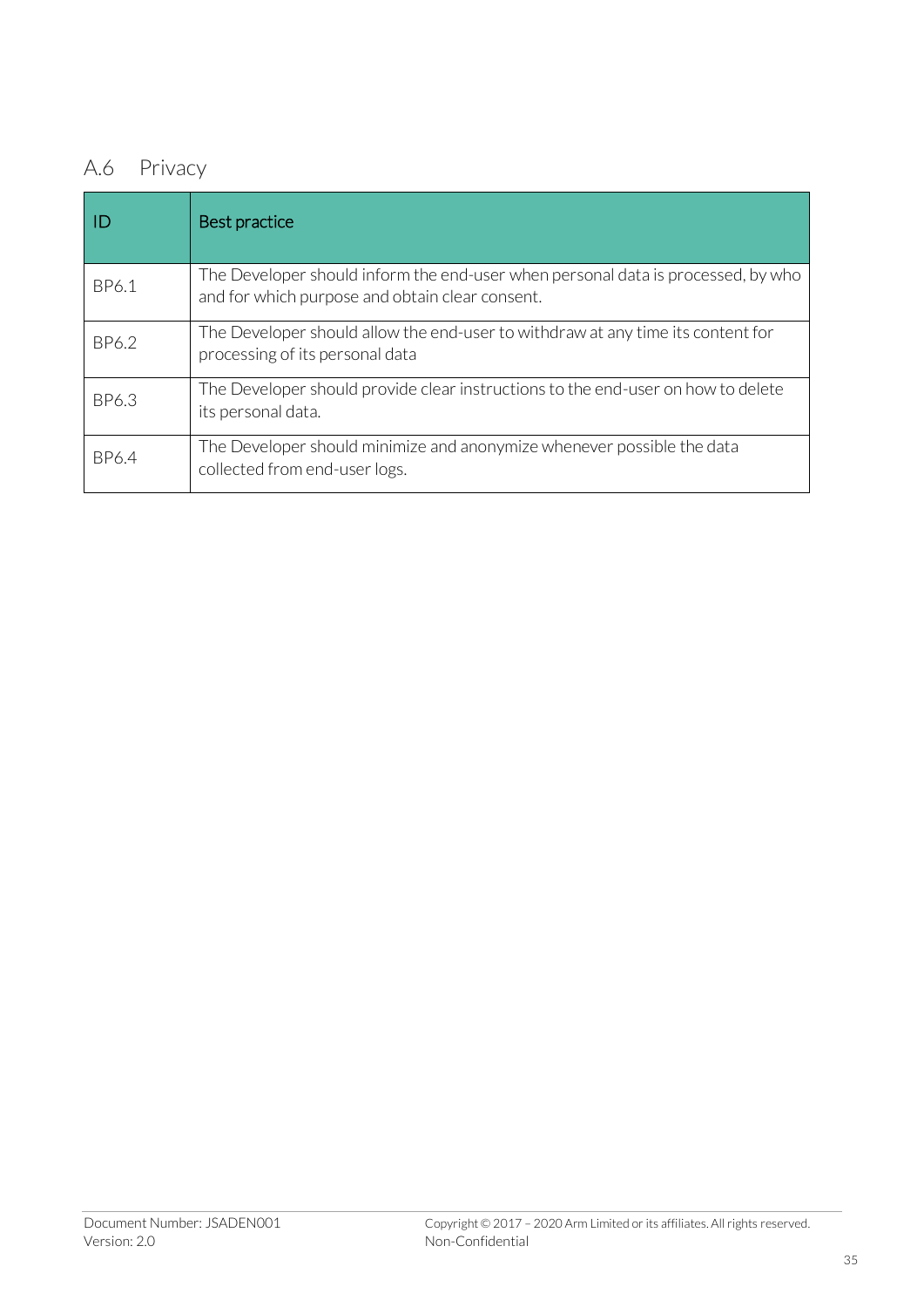# **Appendix B Mapping of PSA Certified to Other Standards**

The domain of IoT is subject to several initiatives to improve device cybersecurity, from industry guidance to national regulation. While the scope of these initiatives is different from the one targeted for PSA Certified Level 1, this appendix aims at building a bridge between them.

More precisely, for initiatives deemed relevant for PSA Certified Level 1, this appendix provides a mapping between other standards requirements and corresponding PSA Certified Level 1 requirements.

#### B.1 ETSI EN 303 645

The following table only considers the mandatory requirements from ETSI EN 303 645 standard, as per Table B.1 of ETSI standard [303645], that have to be enforced by the device. Requirements that have be enforced by the environment of the device are not in the scope of PSA Certified Level 1.

| Draft ETSI EN 303 645<br>V2.0 (2019-09) | <b>PSA Certified Level 1</b><br>Requirements |
|-----------------------------------------|----------------------------------------------|
| Provision 4.1-1                         | D4.1 No default password                     |
|                                         | R4.1 No default password                     |
| Provision 4.1-3                         | R5.3 User authentication                     |
| Provision 4.1-5                         | D4.2 Password best practices                 |
|                                         | D4.3 Password threshold                      |
| Provision 4.3-2                         | R1.1 Firmware update                         |
| Provision 4.3-4                         | R1.1 Firmware update                         |
| Provision 4.4-1                         | R2.2 Secure storage                          |
|                                         | D4.5 Secure storage                          |
| Provision 4.4-2                         | C1.4 ID storage                              |
| Provision 4.4-3                         | D4.1 Critical security parameter             |
| Provision 4.5-1                         | R <sub>3.3</sub> TLS                         |
| Provision 4.5-3                         | R2.4 Cryptography update                     |
| Provision 4.5-5                         | R6.1 Configuration                           |
| Provision 4.5-7                         | D2.3 Communication encryption                |
| Provision 4.6-1                         | D2.1 No unused port                          |
| Provision 4.8-5                         | R3.3 TLS                                     |
| Provision 4.11-1                        | R7.1 Erase user data                         |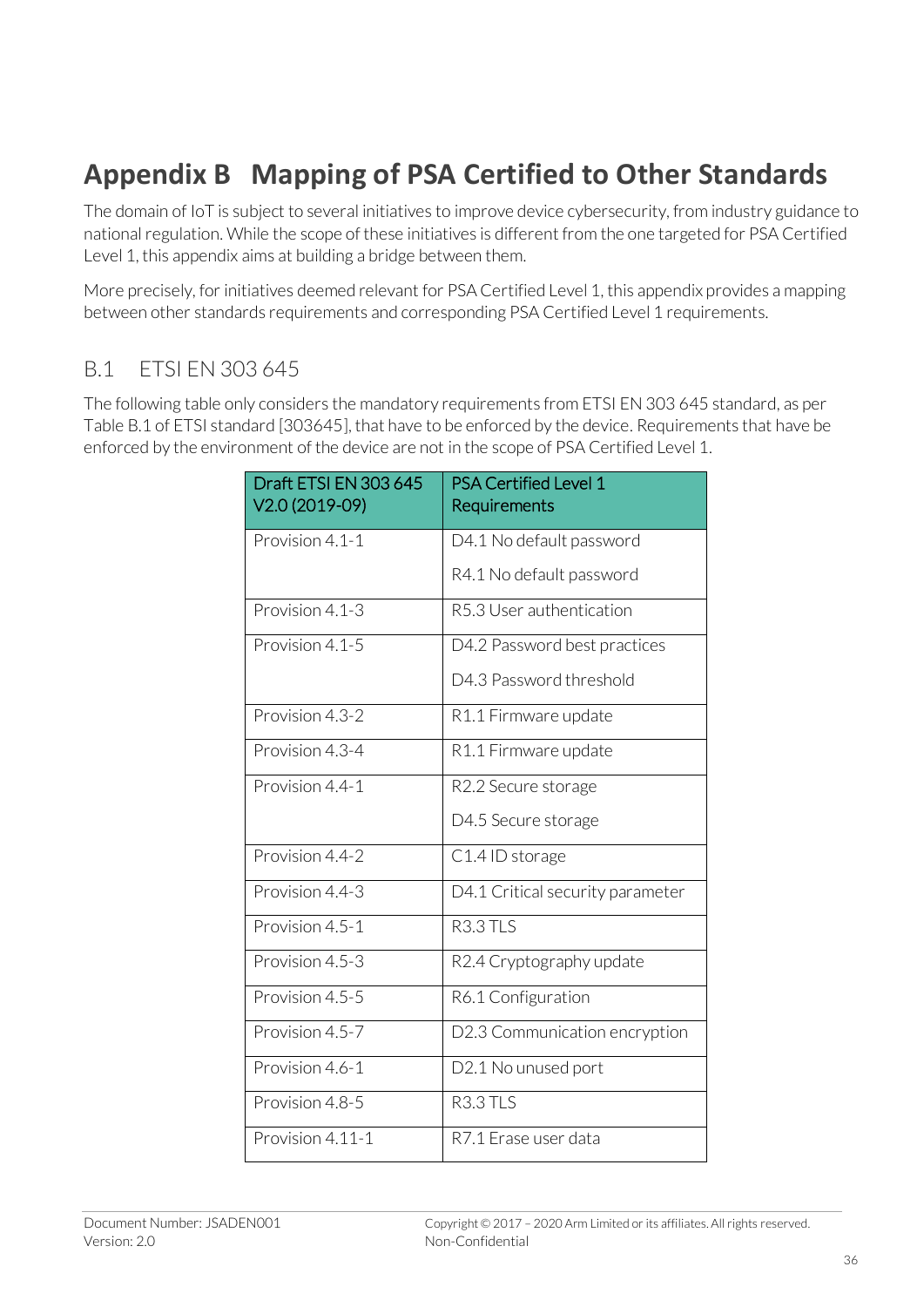| Draft ETSI EN 303 645 | <b>PSA Certified Level 1</b> |
|-----------------------|------------------------------|
| V2.0 (2019-09)        | Requirements                 |
| Provision 4.13-1      | R4.5 Input validation        |

#### B.2 NISTIR 8259

The following table considers the NIST cybersecurity baseline [8259].

| Draft NISTIR 8259 (January 2020)<br>Capabilities | PSA Certified Level 1 Requirements |
|--------------------------------------------------|------------------------------------|
| Device identification                            | C1.4 ID storage                    |
|                                                  | R2.1 Device ID                     |
| Device configuration                             | C2.3 Access control PSA-RoT        |
|                                                  | R6.1 Configuration                 |
|                                                  | R7.1 Factory settings              |
| Data protection                                  | C1.1 Isolation                     |
|                                                  | C1.4 Secure storage                |
|                                                  | C2.4 Cryptography                  |
|                                                  | R2.2 Secure storage                |
|                                                  | R2.3 Cryptography                  |
|                                                  | R6.1 Configuration                 |
|                                                  | R7.1 Erase user data               |
|                                                  | D5.2 Personal data                 |
| Logical access to interfaces                     | C2.3 Access control PSA-RoT        |
|                                                  | R3.1 Connection authentication     |
|                                                  | R3.2 Communication encryption      |
|                                                  | R3.3 TLS                           |
|                                                  | R4.2 Unneeded functionalities      |
|                                                  | R4.5 Input validation              |
|                                                  | R6.1 Configuration                 |
|                                                  | D2.1 No unused port                |
|                                                  | D2.2 Communication authentication  |
|                                                  | D2.3 Communication encryption      |
|                                                  | D <sub>2.4</sub> TLS               |
|                                                  | D3.1 Debug                         |
|                                                  | D3.3 Unneeded functionalities      |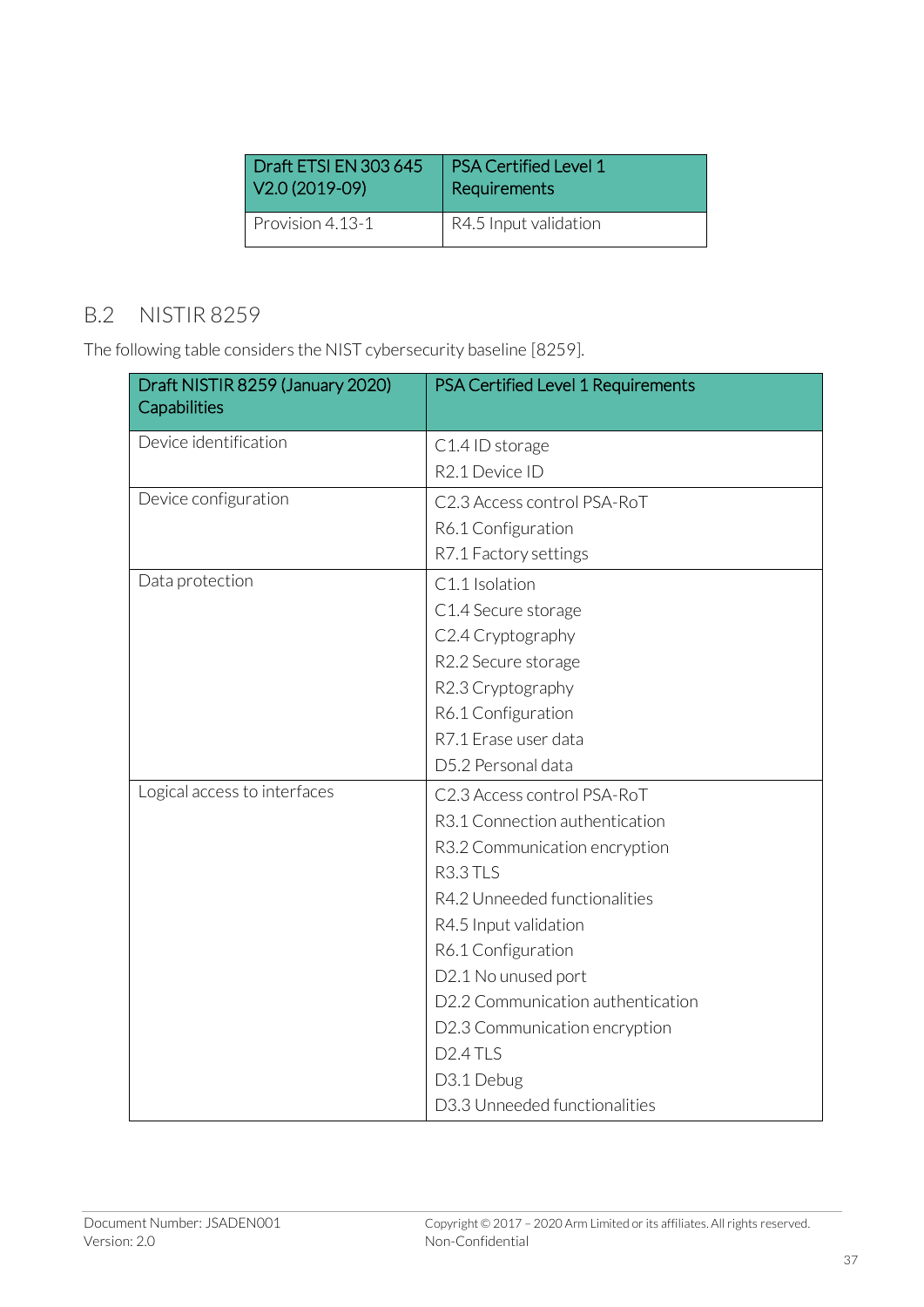| Draft NISTIR 8259 (January 2020)<br>Capabilities | PSA Certified Level 1 Requirements |
|--------------------------------------------------|------------------------------------|
| Software and firmware update                     | C2.1 Firmware update               |
|                                                  | C2.2 Rollback                      |
|                                                  | R1.1 Firmware update               |
|                                                  | R <sub>1.2</sub> Rollback          |
|                                                  | R6.1 Configuration                 |
| Cybersecurity state awareness                    | C1.3 Security lifecycle            |
|                                                  | R4.1 Attestation                   |
|                                                  | R4.3 Log                           |
|                                                  | R4.4 Log protection                |
|                                                  | D <sub>1.1</sub> Secure boot       |
|                                                  | D3.2 Security lifecycle            |
|                                                  | $D3.4$ Log                         |
|                                                  | D3.5 Log protection                |
|                                                  | D5.1 Access control                |

#### B.3 SB-327

The following table considers the requirements of California law [SB-327] on cybersecurity of IoT devices.

| SB-327, SECTION 1, Title 1.81.26,<br>1798.91.04.                                                                                                              | PSA Certified Level 1 Requirements                                                                             |
|---------------------------------------------------------------------------------------------------------------------------------------------------------------|----------------------------------------------------------------------------------------------------------------|
| $(a)(1)$ Appropriate to the nature and<br>function of the device.                                                                                             | PSA Certified requirements are targeted to IoT<br>devices.                                                     |
| $(a)(2)$ Appropriate to the information it<br>may collect, contain, or transmit.                                                                              | PSA Certified requirements on Code Integrity,<br>Data Assets, Communication.                                   |
| (a)(3) Designed to protect the device and<br>any information contained therein from<br>unauthorized access, destruction, use,<br>modification, or disclosure. | PSA Certified requirements on Code Integrity,<br>Data Assets, Communication, Passwords,<br>Hardening, Privacy. |
| $(b)(1)$ or $(b)(2)$                                                                                                                                          | D4.1 No default password                                                                                       |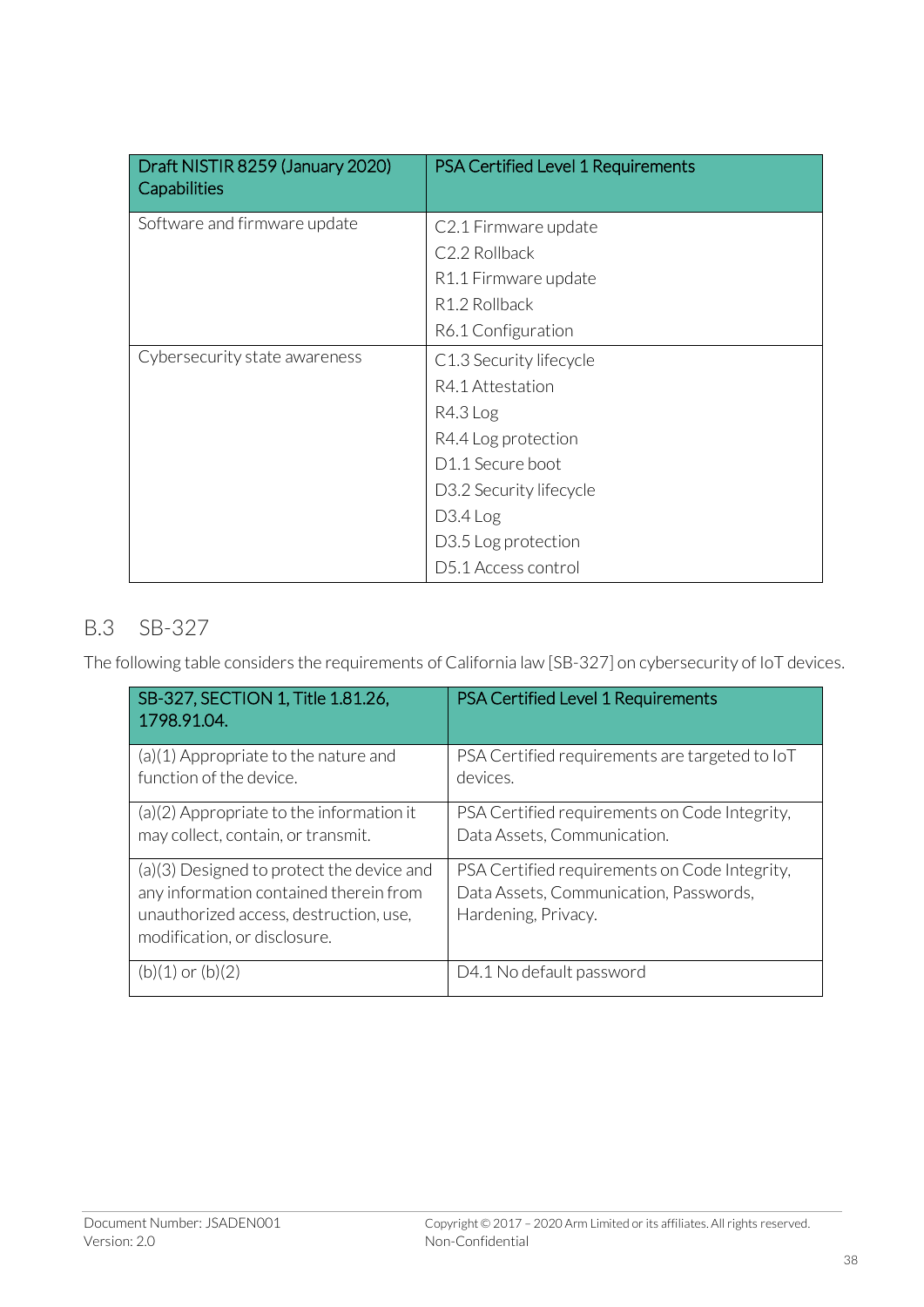# **Appendix C Transition Guide from PSA Certified Level 1 version 1.2**

This appendix summarizes the changes introduced on requirements between this revision PSA Certified Level 1 and version 1.2.

|                                          |                                                                                                                                                                      | <b>Corresponding</b><br>requirement from |
|------------------------------------------|----------------------------------------------------------------------------------------------------------------------------------------------------------------------|------------------------------------------|
| PSA Certified L1 v.2.0 Changes from v1.2 |                                                                                                                                                                      | <b>PSA Certified L1 v1.2</b>             |
| C1.1                                     | Unchanged                                                                                                                                                            | C1.1                                     |
| C1.2                                     | Unchanged                                                                                                                                                            | C1.2                                     |
| C1.3                                     | Unchanged                                                                                                                                                            | C1.3                                     |
| C1.4                                     | Added "in such a way that it resists tampering by means<br>such as physical, electrical or software (such as external<br>probing of the chip for confidential data)" | C1.4                                     |
|                                          |                                                                                                                                                                      |                                          |
| C2.1                                     | Verification or integrity and authenticity is now<br>mandatory for all updates. Also compliance to C2.4 for<br>cryptography                                          | C2.1                                     |
| C <sub>2.2</sub>                         | Support of rollback is now mandatory but it can be<br>deactivated.                                                                                                   | C2.2                                     |
| C2.3                                     | Unchanged                                                                                                                                                            | C2.3                                     |
| C <sub>2.4</sub>                         | Added "PSA requires equivalence of at least 128-bit<br>security."                                                                                                    | C <sub>2.4</sub>                         |
|                                          |                                                                                                                                                                      |                                          |
|                                          | Verification or integrity and authenticity is now<br>mandatory for all updates. Also compliance to R2.3 for                                                          |                                          |
| R1.1                                     | cryptography                                                                                                                                                         | R1.1                                     |
| R <sub>1.2</sub>                         | Support of rollback is now mandatory but it can be<br>deactivated.                                                                                                   | R <sub>1.2</sub>                         |
|                                          |                                                                                                                                                                      |                                          |
| R2.1                                     | Unchanged                                                                                                                                                            | R2.1                                     |
| R <sub>2.2</sub>                         | Rewording                                                                                                                                                            | R <sub>2.2</sub>                         |
| R2.3                                     | Unchanged                                                                                                                                                            | R2.3                                     |
| R2.4                                     | New                                                                                                                                                                  |                                          |
|                                          |                                                                                                                                                                      |                                          |
| R3.1                                     | Rewording                                                                                                                                                            | R3.1                                     |
| R3.2                                     | Rewording                                                                                                                                                            | R3.2                                     |
| R3.3                                     | TLS is not mandatory, but use of secure protocols is.                                                                                                                | R3.3                                     |
|                                          |                                                                                                                                                                      |                                          |
| R4.1                                     | Unchanged                                                                                                                                                            | R4.1                                     |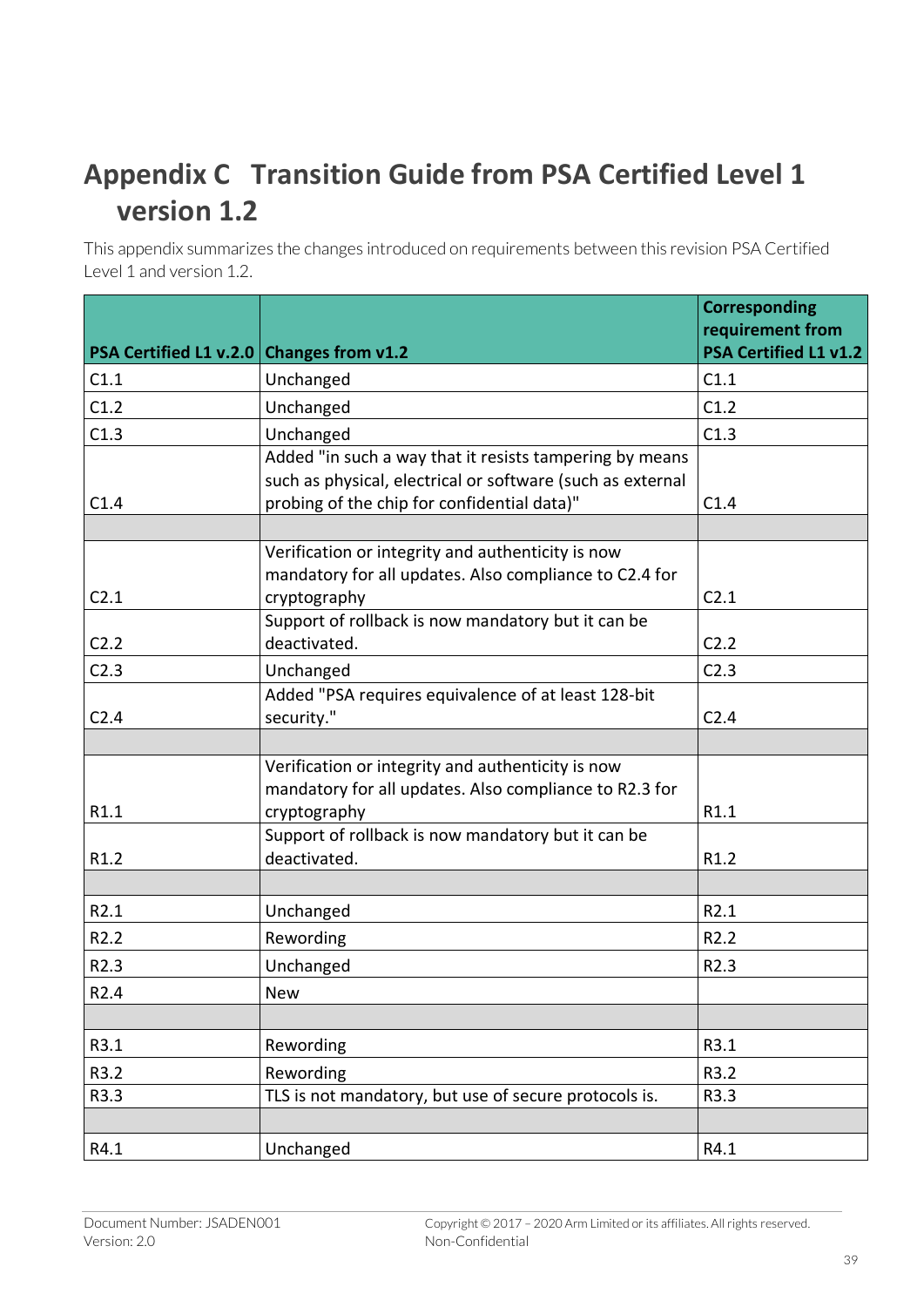|                                          |                                                                                        | <b>Corresponding</b><br>requirement from |
|------------------------------------------|----------------------------------------------------------------------------------------|------------------------------------------|
| PSA Certified L1 v.2.0 Changes from v1.2 |                                                                                        | <b>PSA Certified L1 v1.2</b>             |
| R4.2                                     | Unchanged                                                                              | R4.2                                     |
|                                          | Added "The developer shall include sufficient details to                               |                                          |
| R4.3                                     | determine what happened."                                                              | R4.3                                     |
| R4.4                                     | New, but replaces "Log files should be protected against<br>tampering." from R4.3 v1.2 |                                          |
| R4.5                                     | Rewording from R3.4 v1.2. Also added data validation<br>through APIs                   | R3.4                                     |
|                                          |                                                                                        |                                          |
| R5.1                                     | Rewording. Also added no reset to universal default<br>value                           | R5.1                                     |
| R5.2                                     | Rewording                                                                              | R5.2                                     |
| R5.3                                     | <b>New</b>                                                                             |                                          |
|                                          |                                                                                        |                                          |
| R6.1                                     | <b>New</b>                                                                             |                                          |
|                                          |                                                                                        |                                          |
|                                          | Rewording.                                                                             |                                          |
| R7.1                                     | Now mandatory.                                                                         | R6.1                                     |
|                                          |                                                                                        |                                          |
| D1.1                                     | Unchanged                                                                              | D1.1                                     |
|                                          |                                                                                        |                                          |
| D <sub>2.1</sub>                         | Rewording                                                                              | D <sub>2.1</sub>                         |
| D <sub>2.2</sub>                         | Rewording                                                                              | D2.2                                     |
| D <sub>2.3</sub>                         | Rewording. Also CSP shall always be encrypted.                                         | D <sub>2.3</sub>                         |
| D <sub>2.4</sub>                         | Rewording                                                                              | D <sub>2.4</sub>                         |
|                                          |                                                                                        |                                          |
| D3.1                                     | Unchanged                                                                              | D3.1                                     |
| D3.2                                     | Unchanged                                                                              | D3.2                                     |
| D3.3                                     | Unchanged                                                                              | D3.3                                     |
|                                          | Added "The developer shall include sufficient details to                               |                                          |
| D3.4                                     | determine what happened."                                                              | D3.4                                     |
|                                          | New, but replaces "Log files should be protected against                               |                                          |
| D3.5                                     | tampering." from R3.4 v1.2                                                             |                                          |
|                                          |                                                                                        |                                          |
| D4.1                                     | Rewording. Also added no reset to universal default<br>value                           | D4.1                                     |
|                                          |                                                                                        |                                          |
| D4.2                                     | Rewording                                                                              | D4.2                                     |
| D4.3                                     | Rewording                                                                              | D4.3                                     |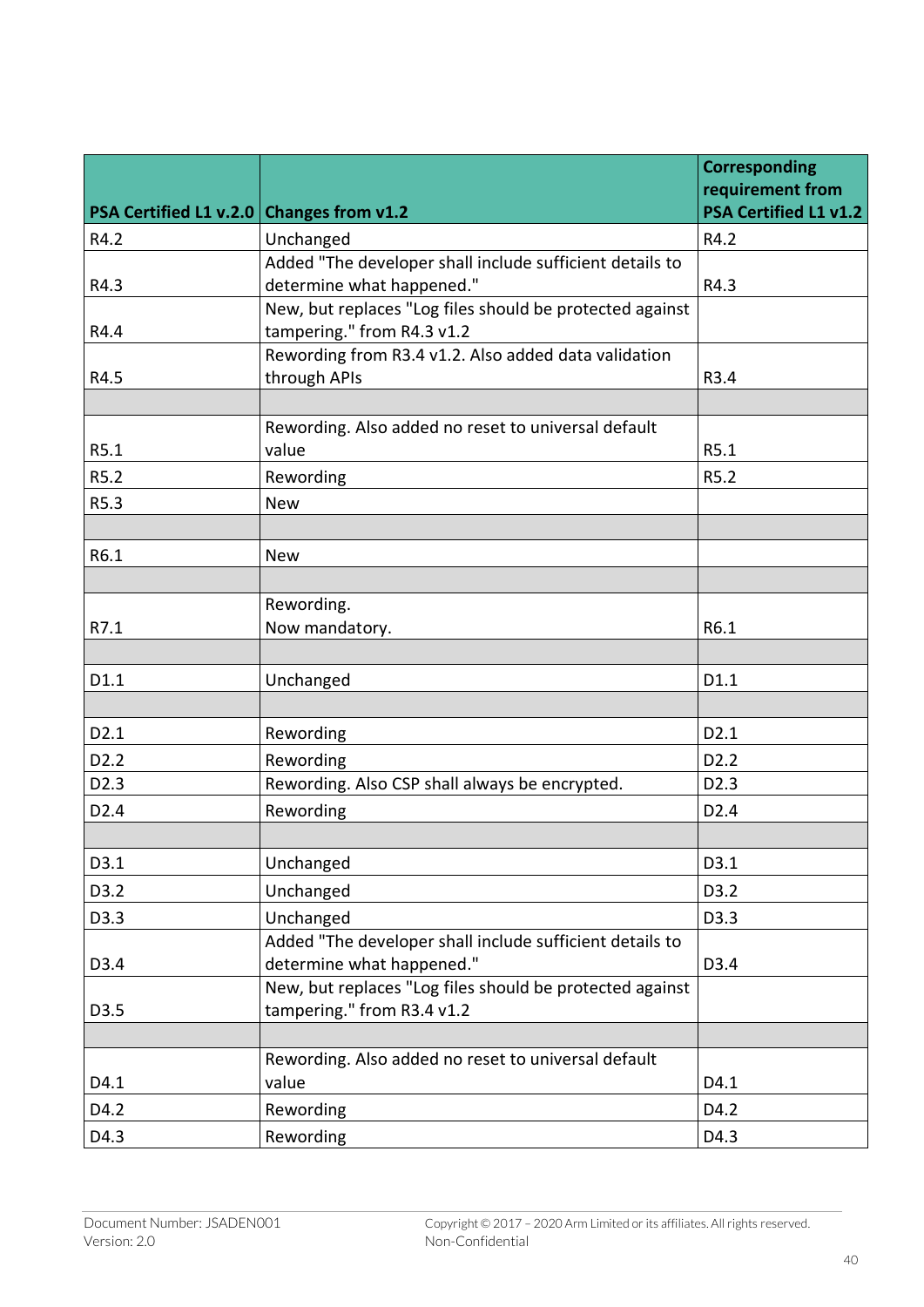| PSA Certified L1 v.2.0 Changes from v1.2 |            | Corresponding<br>requirement from<br><b>PSA Certified L1 v1.2</b> |
|------------------------------------------|------------|-------------------------------------------------------------------|
| D4.4                                     | Rewording  | D4.4                                                              |
| D4.5                                     | Rewording  | D4.5                                                              |
|                                          |            |                                                                   |
| D5.1                                     | Unchanged  | D5.1                                                              |
| D5.2                                     | Unchanged  | D <sub>5.2</sub>                                                  |
|                                          |            |                                                                   |
| D5.1                                     | <b>New</b> |                                                                   |
| D5.2                                     | <b>New</b> |                                                                   |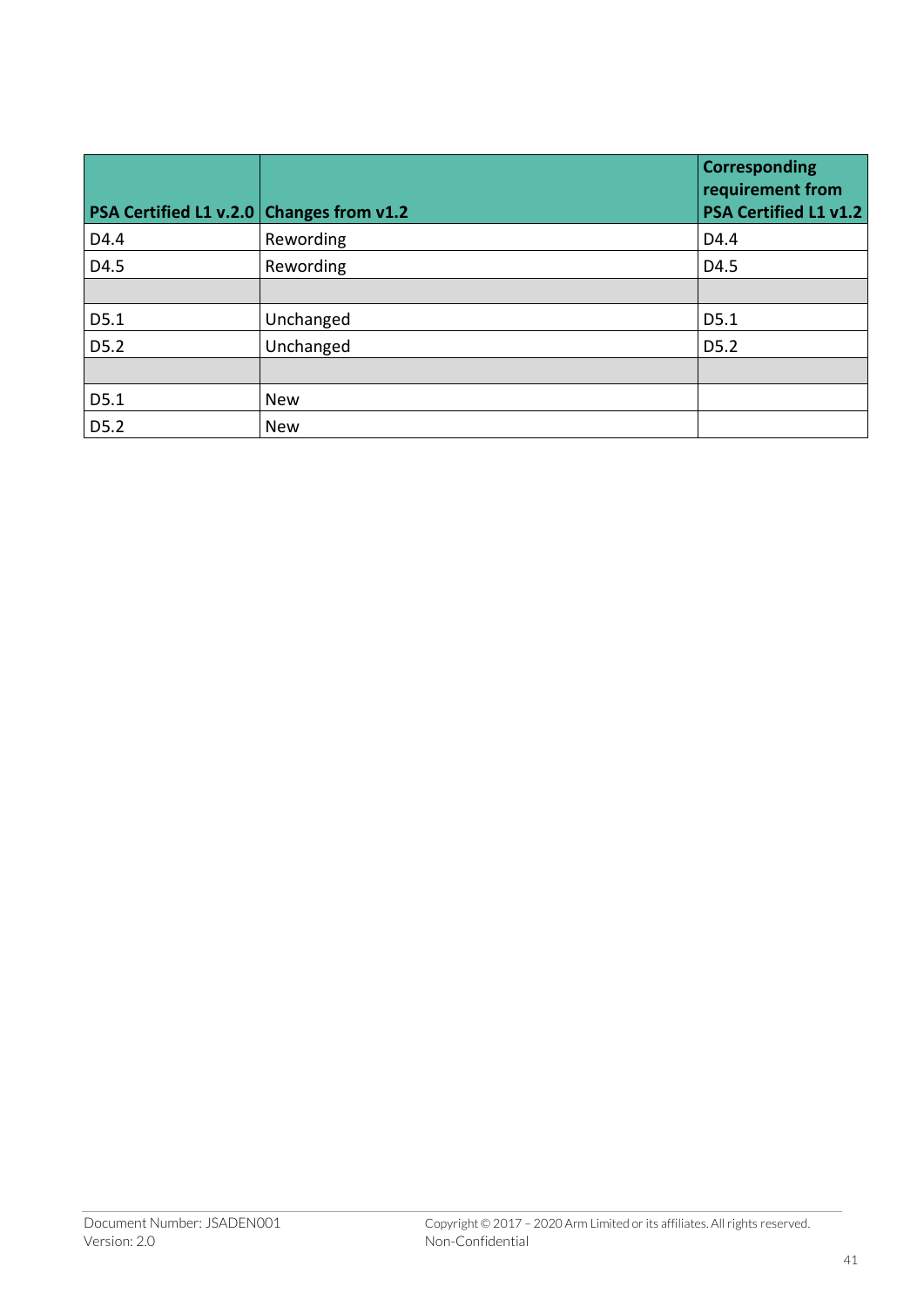# **Appendix D Marking Sheet**

This appendix summarizes the expected answers for each requirement in the Chip, System software and Device questionnaires for compliance to PSA Certified Level 1 and also for additional compliance to the other standards considered in the document.

#### D.1 Chip Assessment Questionnaire

#### D.1.1 PSA Certified Level 1

Exceptionally, one question answered not in conformance with "Expected answer" with rationale of why security is unaffected.

| <b>PSA Certified L1 v.2.0</b>                    | <b>Expected answer</b> |
|--------------------------------------------------|------------------------|
| C1.1 Hardware isolation of SPE                   | "Yes"                  |
| C1.2 Secure Boot                                 | "Yes"                  |
| C <sub>1.4</sub> ID Storage                      | "Yes"                  |
| C2.1 Firmware update                             | "Yes"                  |
| C2.2 Rollback protection                         | "Yes"                  |
| C2.3 Access control for modifications to PSA-RoT | "Yes"                  |
| C2.4 Best Practice Crypto                        | "Yes"                  |

#### D.1.2 NISTIR 8259 Mapping

| <b>PSA Certified L1 v.2.0</b>                    | <b>Expected answer</b> |
|--------------------------------------------------|------------------------|
| C1.1 Hardware isolation of SPE                   | "Yes"                  |
| C1.3 Security lifecycle                          | "Yes"                  |
| C <sub>1.4</sub> ID Storage                      | "Yes"                  |
| C2.1 Firmware update                             | "Yes"                  |
| C2.2 Rollback protection                         | "Yes"                  |
| C2.3 Access control for modifications to PSA-RoT | "Yes"                  |
| C2.4 Best Practice Crypto                        | "Yes"                  |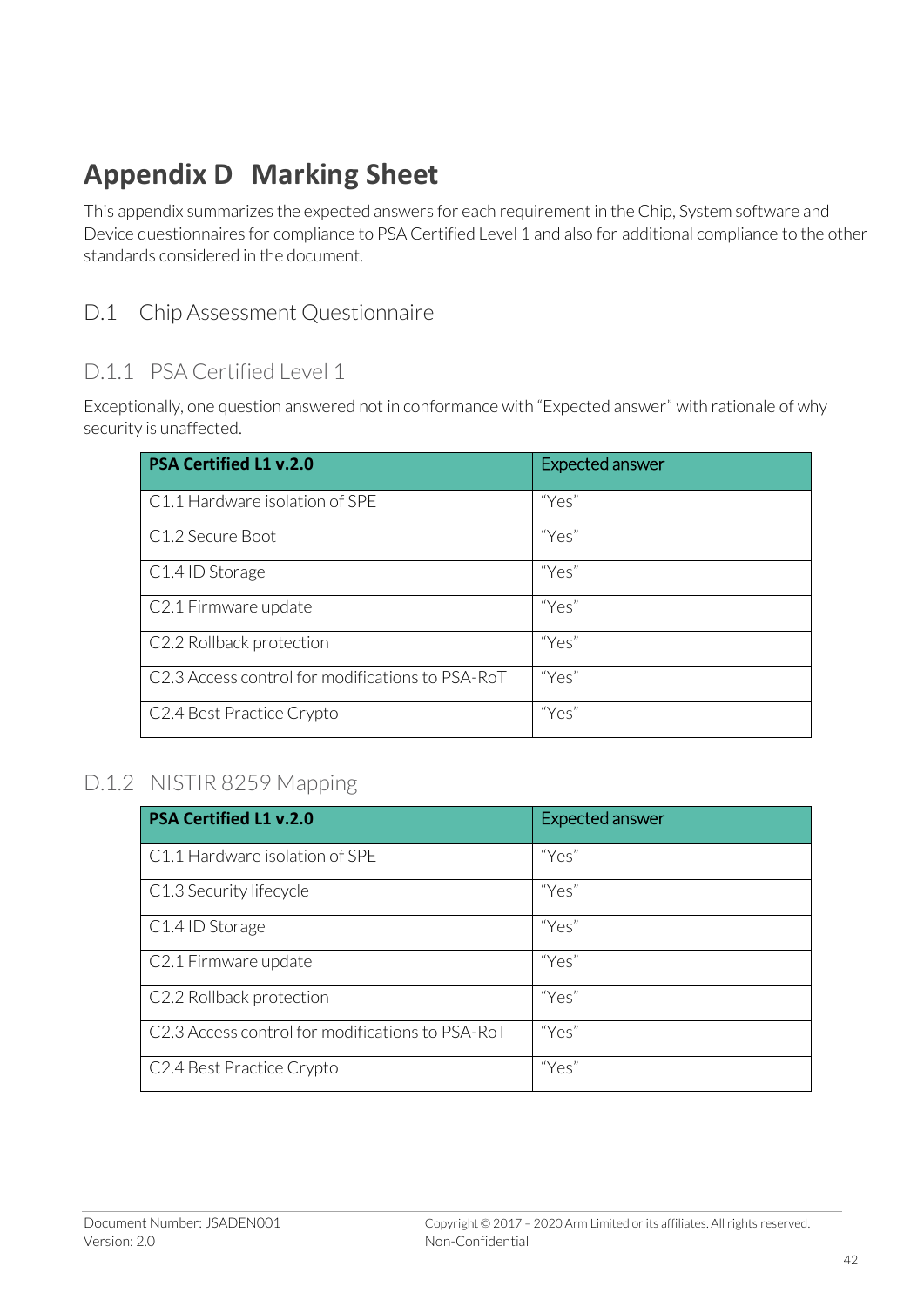## D.2 System Software Assessment Questionnaire

#### D.2.1 PSA Certified Level 1

Exceptionally: One question answered not in conformance with "Expected answer" with rationale of why security is unaffected.

| <b>PSA Certified L1 v.2.0</b>                                                         | <b>Expected answer</b> |
|---------------------------------------------------------------------------------------|------------------------|
| R1.1 Firmware update                                                                  | "Yes"                  |
| R1.2 Prevent rollback                                                                 | "Yes"                  |
| R2.1 Use PSA-RoT for ID queries                                                       | "Yes"                  |
| R2.2 Use secure storage                                                               | "Yes"                  |
| R2.3 Best practice crypto                                                             | "Yes"                  |
| R2.4 Updateable crypto                                                                | "Yes"                  |
| R3.1 Authenticate remote servers                                                      | "Yes"                  |
| R3.2 Ability to encrypt data exchanged                                                | "Yes"                  |
| R3.3 Two-way comms use secure protocols for auth<br>and encryption e.g. $TLS >= v1.2$ | "Yes"                  |
| R4.1 Attestation token of lifecycle state                                             | "Yes"                  |
| R4.2 Disable/not install unused functionality                                         | "Yes"                  |
| R4.3 System software should log security events                                       | Any answer             |
| R4.4 If logging enabled, restrict access of log files to<br>auth users only           | "Yes" or "N/A"         |
| R4.5 Input protected against malformed input                                          | "Yes"                  |
| R5.1 If using critical security parameters they are<br>unique per device              | "Yes" or "N/A"         |
| R5.2 If using passwords then best practice                                            | "Yes" or "N/A"         |
| R5.3 If using user auth then crypto is best practice                                  | "Yes" or "N/A"         |
| R6.1 If security config changeable - auth first                                       | "Yes" or "N/A"         |
| R7.1 If personal data stored it should be erasable<br>/device reset                   | "Yes" or "N/A"         |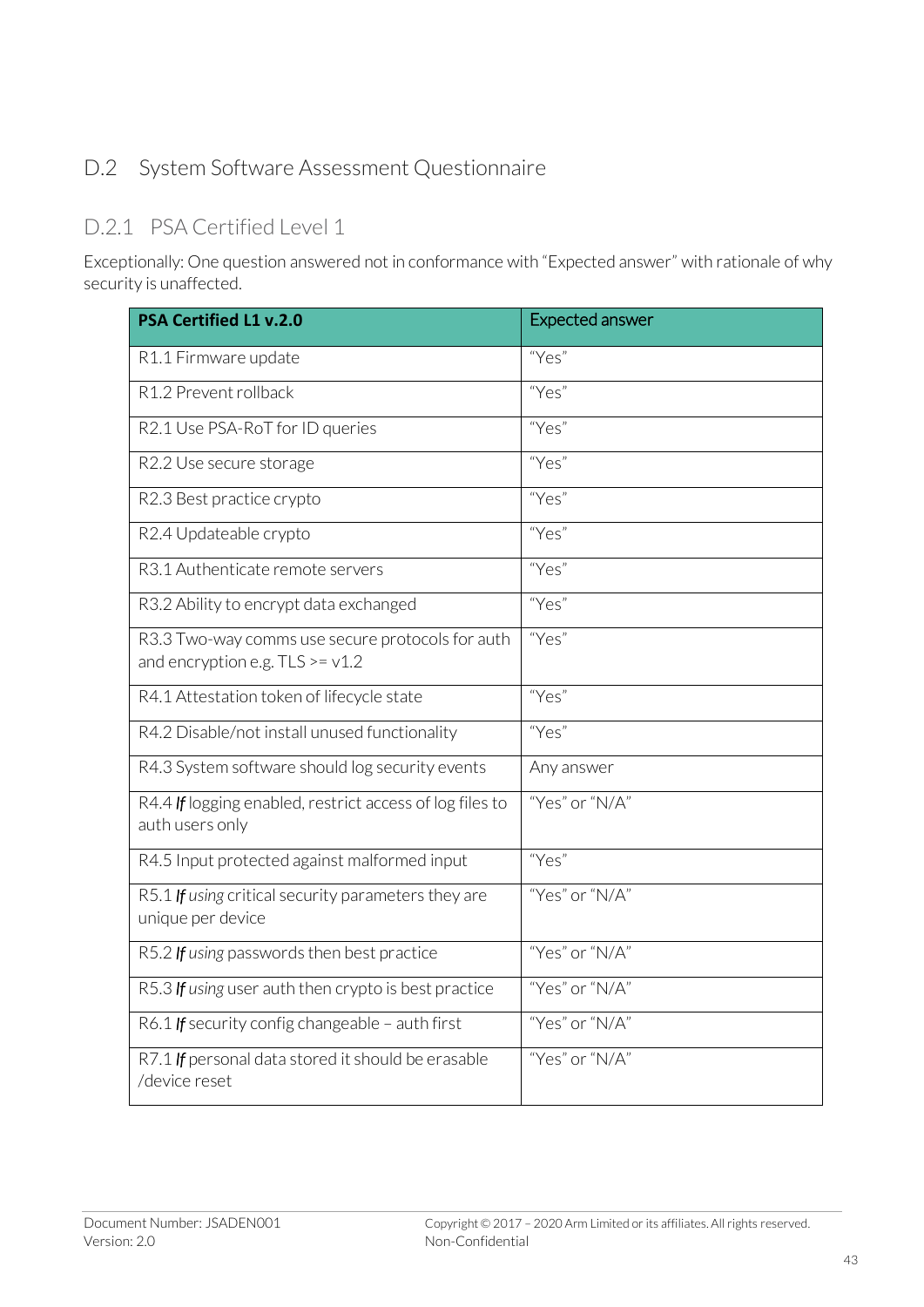## D.2.2 ETSI Mapping

| <b>PSA Certified L1 v.2.0</b>                                                           | Expected answer |
|-----------------------------------------------------------------------------------------|-----------------|
| R1.1 Firmware update                                                                    | "Yes"           |
| R2.2 Secure Storage                                                                     | "Yes"           |
| R2.3 Communication Encryption                                                           | "Yes"           |
| R3.3 Two-way comms use secure protocols for auth<br>and encryption e.g. $TLS \geq v1.2$ | "Yes"           |
| R4.5 Input validation                                                                   | "Yes"           |
| R5.3 User Auth                                                                          | "Yes"           |
| R6.1 Configuration                                                                      | "Yes"           |
| R7.1 Erase user data                                                                    | "Yes"           |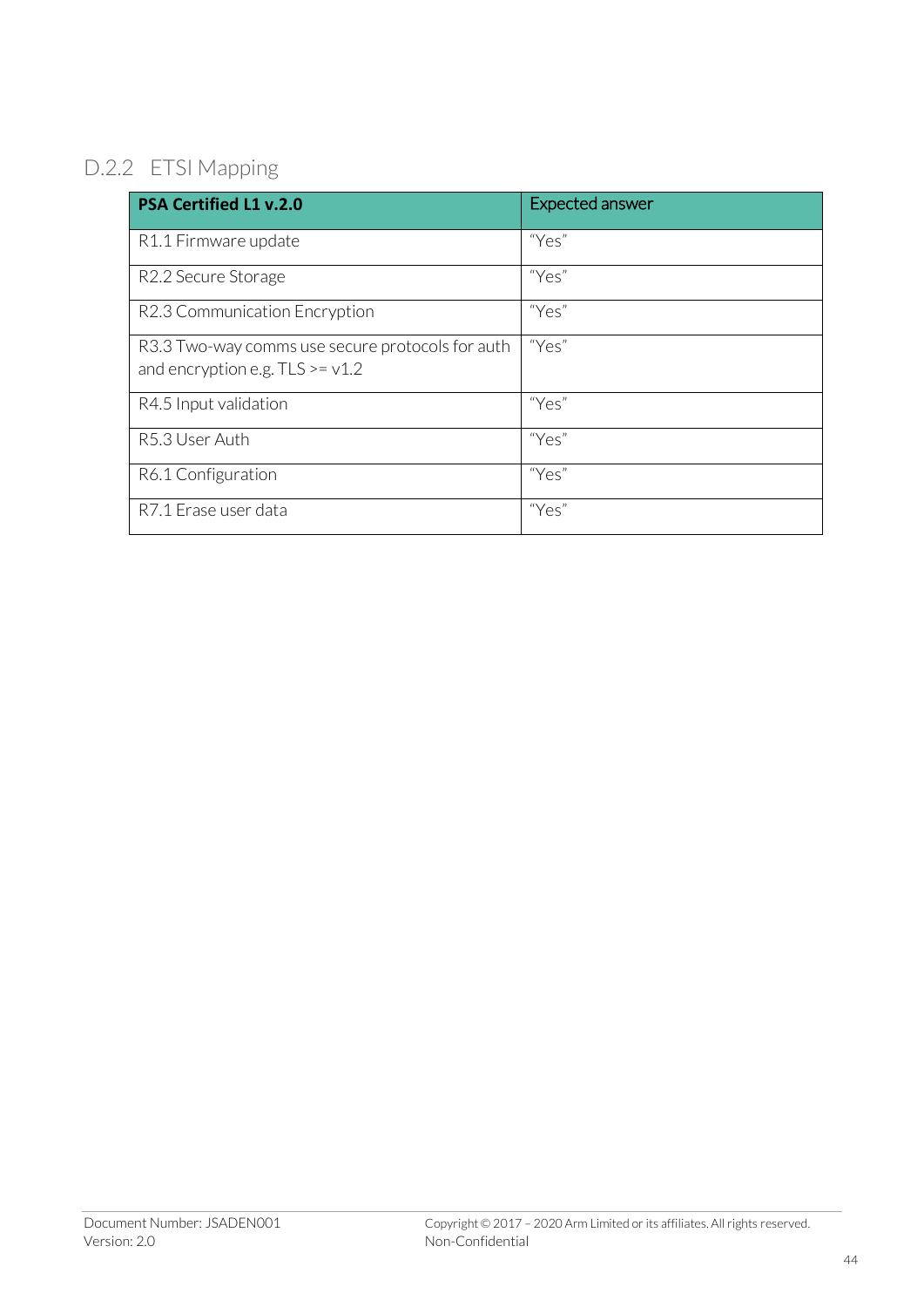## D.2.3 NISTIR 8259 Mapping

| <b>PSA Certified L1 v.2.0</b>                                                          | <b>Expected answer</b> |
|----------------------------------------------------------------------------------------|------------------------|
| R1.1 Firmware update                                                                   | "Yes"                  |
| R1.2 Prevent rollback                                                                  | "Yes"                  |
| R2.1 Use PSA-RoT for ID queries                                                        | "Yes"                  |
| R2.2 Use secure storage                                                                | "Yes"                  |
| R2.3 Best practice crypto                                                              | "Yes"                  |
| R3.1 Authenticate remote servers                                                       | "Yes"                  |
| R3.2 Ability to encrypt data exchanged                                                 | "Yes"                  |
| R3.3 Two-way comms use secure protocols for auth<br>and encryption e.g. $TLS \ge v1.2$ | "Yes"                  |
| R4.1 Attestation token of lifecycle state                                              | "Yes"                  |
| R4.2 Disable/not install unused functionality                                          | "Yes"                  |
| R4.3 System software should log security events                                        | "Yes"                  |
| R4.4 Restrict access of log files to auth users only                                   | "Yes"                  |
| R4.5 Input protected against malformed input                                           | "Yes"                  |
| R5.2 Passwords best practice                                                           | "Yes"                  |
| R6.1 Security config changeable - auth first                                           | "Yes"                  |
| R7.1 Personal data erasable / device reset                                             | "Yes"                  |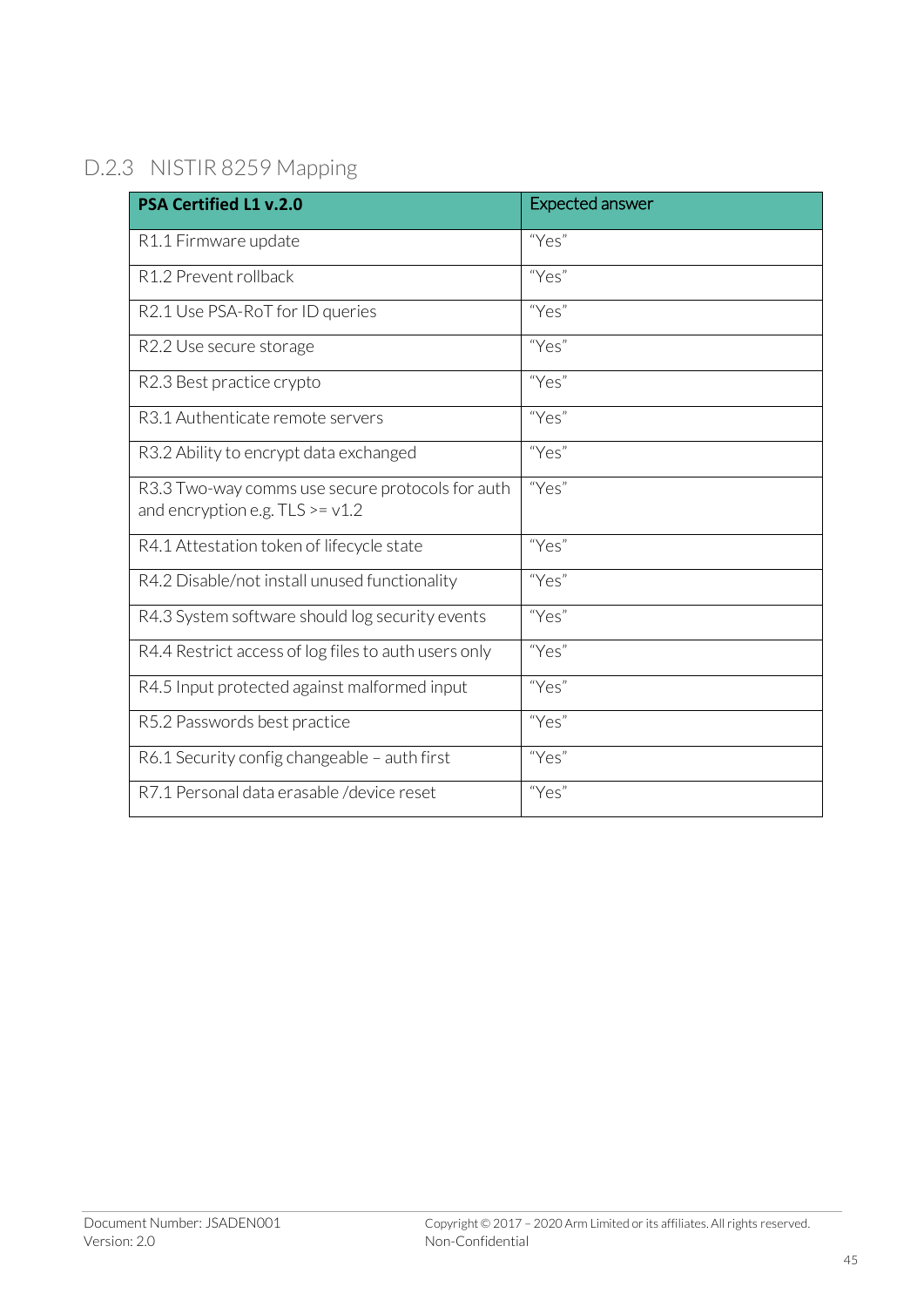### D.3 Device Assessment Questionnaire

#### D.3.1 PSA Certified Level 1

Exceptionally: One question answered not in conformance with "Expected answer" with rationale of why security is unaffected.

| <b>PSA Certified L1 v.2.0</b>                                                                                      | <b>Expected answer</b> |
|--------------------------------------------------------------------------------------------------------------------|------------------------|
| D1.1 Secure boot with validated software                                                                           | "Yes"                  |
| D2.1 Close unused network ports/interfaces                                                                         | "Yes"                  |
| D2.2 Ability to auth remote servers                                                                                | "Yes"                  |
| D2.3 Encrypt by default data exchanged                                                                             | "Yes"                  |
| D2.4 The device shall use secure protocols for<br>authentication and encryption of two-way<br>communication        | "Yes"                  |
| D3.1 Protect against unauth use of debug                                                                           | "Yes"                  |
| D3.2 Security lifecycle attestable                                                                                 | "Yes"                  |
| D3.3 Functionalities not needed disabled or not<br>installed                                                       | "Yes"                  |
| D3.4 Log security events (OPT)                                                                                     | Any answer             |
| D3.5 If log, restrict log files to auth users                                                                      | "Yes" or "N/A"         |
| D4.1 If critical security params then unique per<br>device                                                         | "Yes" or " $N/A$ "     |
| D4.2 If passwords, device uses password best<br>practice                                                           | "Yes" or "N/A"         |
| D4.3 If passwords, ability to disable passwords or<br>apply time out after unsuccessful auth against a<br>password | "Yes" or "N/A"         |
| D4.4 If auth, time-out against perpetual auth                                                                      | "Yes" or "N/A"         |
| D4.5 If critical security params then secure storage                                                               | "Yes" or "N/A"         |
| D5.1 Restrict access to personal data/logs to auth<br>users                                                        | "Yes"                  |
| D5.2 Personal data stored on secure storage                                                                        | "Yes"                  |
| D6.1 Public point of contact                                                                                       | Any answer             |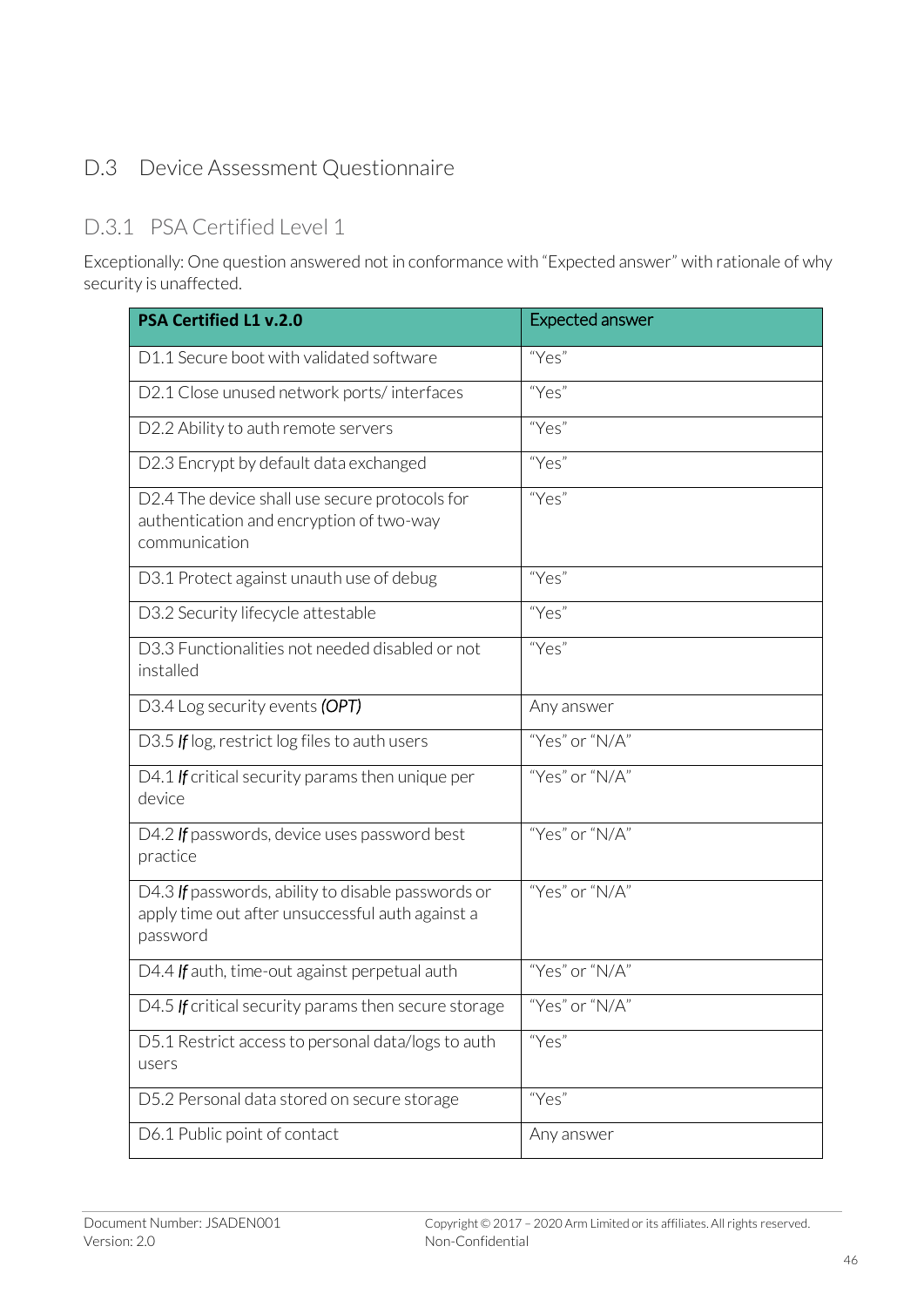| D6.2 Minimum length of time for updates | . Any answer |
|-----------------------------------------|--------------|

## D.3.2 ETSI Mapping

| <b>PSA Certified L1 v.2.0</b>                                                                     | <b>Expected answer</b> |
|---------------------------------------------------------------------------------------------------|------------------------|
| D2.1 Close unused network ports/interfaces                                                        | "Yes"                  |
| D4.1 Critical security params unique per device                                                   | "Yes"                  |
| D4.2 Device uses password best practice                                                           | "Yes"                  |
| D4.3 Ability to disable passwords or apply time out<br>after unsuccessful auth against a password | "Yes"                  |

## D.3.3 NISTIR 8259 Mapping

| <b>PSA Certified L1 v.2.0</b>                                                                               | <b>Expected answer</b> |
|-------------------------------------------------------------------------------------------------------------|------------------------|
| D1.1 Secure boot with validated software                                                                    | "Yes"                  |
| D2.1 Close unused network ports/interfaces                                                                  | "Yes"                  |
| D2.2 Ability to auth remote servers                                                                         | "Yes"                  |
| D2.3 Encrypt by default data exchanged                                                                      | "Yes"                  |
| D2.4 The device shall use secure protocols for<br>authentication and encryption of two-way<br>communication | "Yes"                  |
| D3.1 Protect against unauth use of debug                                                                    | "Yes"                  |
| D3.2 Security lifecycle attestable                                                                          | "Yes"                  |
| D3.3 Functionalities not needed disabled or not<br>installed                                                | "Yes"                  |
| D3.4 Log security events                                                                                    | "Yes"                  |
| D3.5 Restrict log files to auth users                                                                       | "Yes"                  |
| D5.1 Restrict access to personal data/logs to auth<br>users                                                 | "Yes"                  |
| D5.2 Personal data stored on secure storage                                                                 | "Yes"                  |